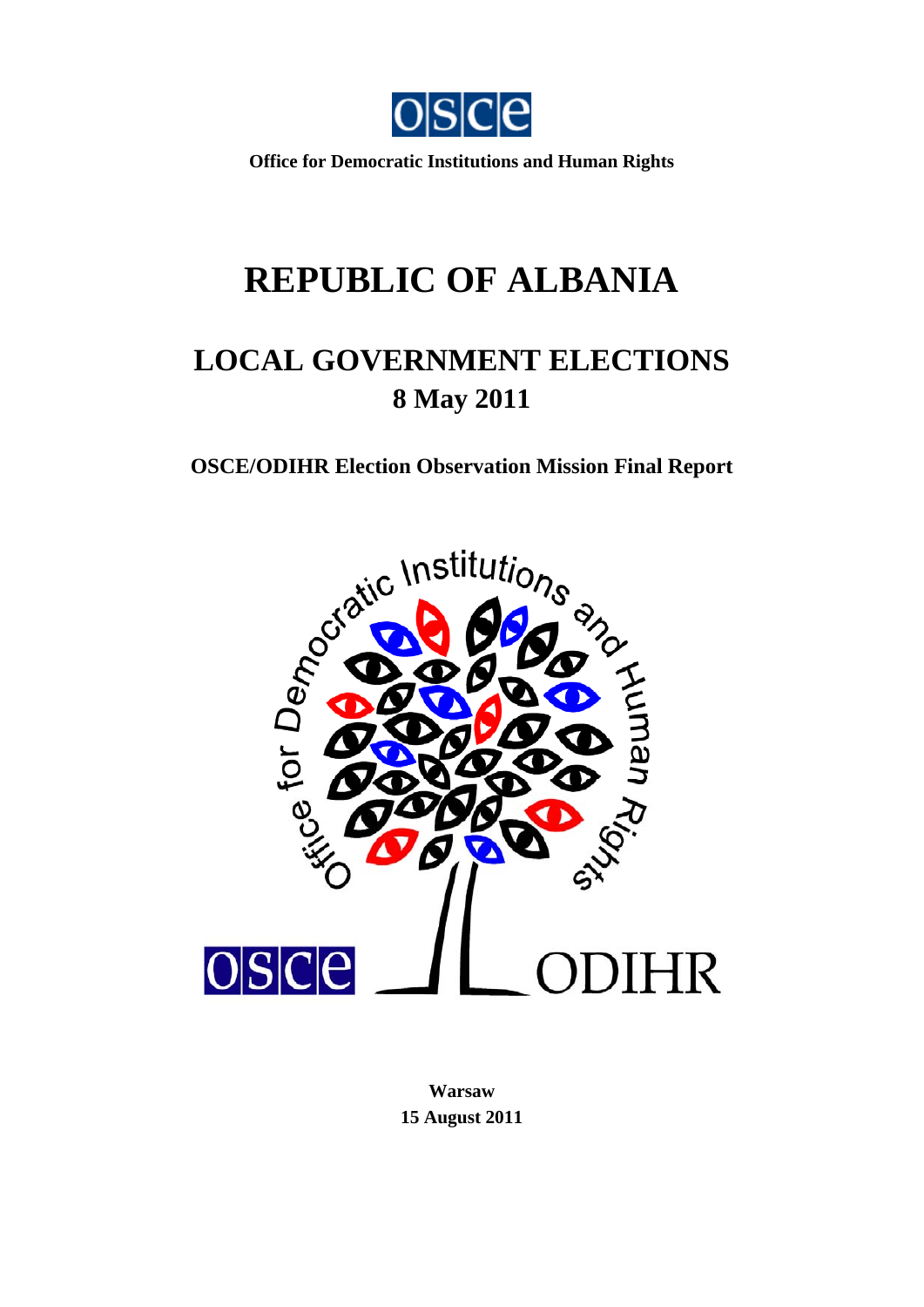#### **TABLE OF CONTENTS**

| I.                             |  |
|--------------------------------|--|
| II.                            |  |
| Ш.                             |  |
| IV.                            |  |
| A.<br><b>B.</b>                |  |
| V.                             |  |
| A.<br><b>B.</b><br>C.<br>D.    |  |
| VI.                            |  |
| VII.                           |  |
|                                |  |
| A.                             |  |
| IX.                            |  |
| A.<br><b>B.</b><br>$C_{\cdot}$ |  |
| X.                             |  |
| XI.                            |  |
| XII.                           |  |
|                                |  |
|                                |  |
| A.<br><b>B.</b><br>C.          |  |
| XV.                            |  |
|                                |  |
| A.<br><b>B.</b>                |  |
|                                |  |
| A.<br><b>B.</b>                |  |
|                                |  |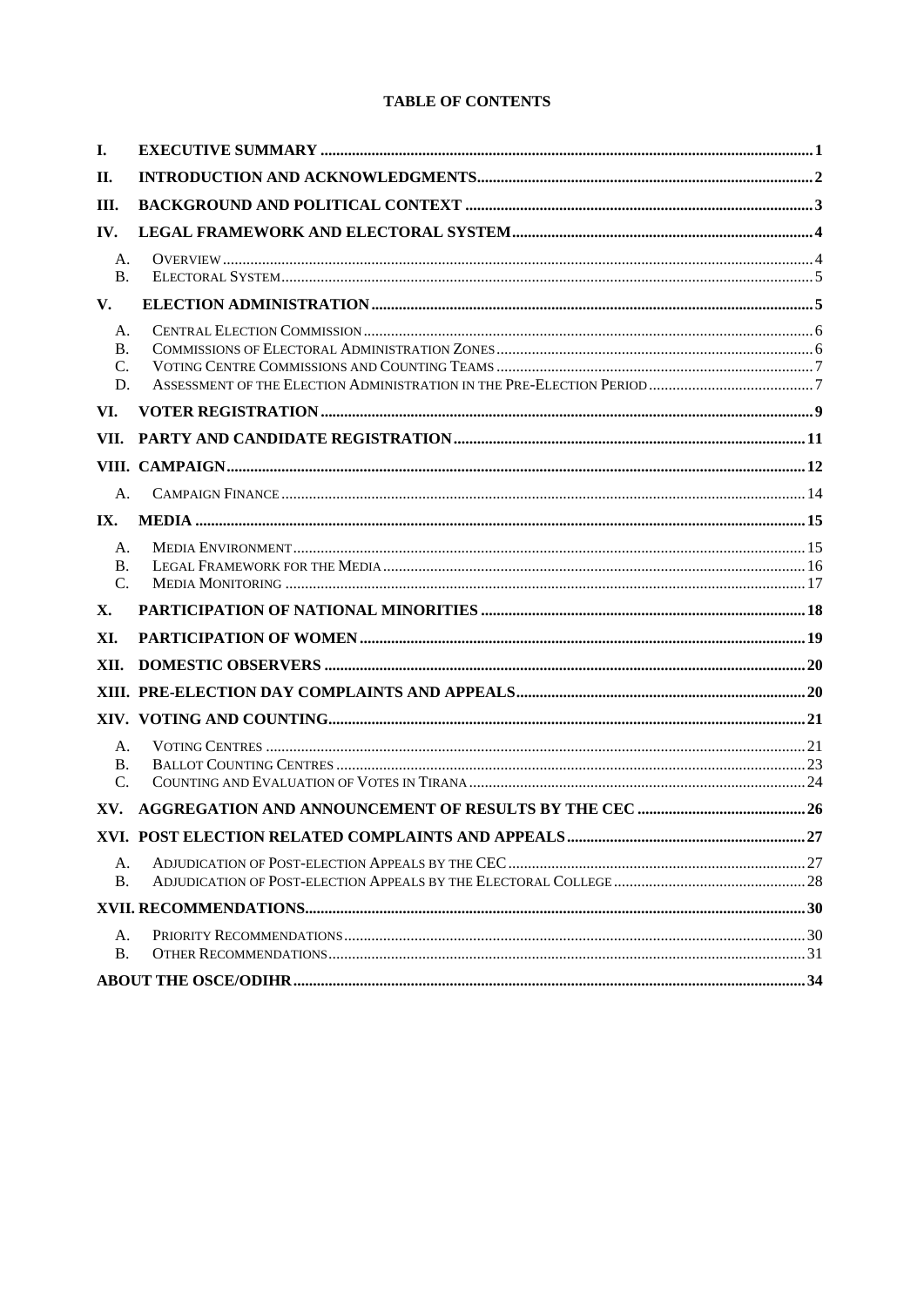### **REPUBLIC OF ALBANIA LOCAL GOVERNMENT ELECTIONS 8 May 2011**

#### **OSCE/ODIHR Election Observation Mission Final Report**<sup>[1](#page-2-1)</sup>

# <span id="page-2-0"></span>**I. EXECUTIVE SUMMARY**

Following an invitation from the Permanent Mission of the Republic of Albania to the Organization for Security and Co-operation in Europe (OSCE) to observe the 8 May 2011 local government elections, the OSCE Office for Democratic Institutions and Human Rights (OSCE/ODIHR) deployed an Election Observation Mission (EOM) to the Republic of Albania. The elections were assessed for their compliance with OSCE commitments and other international standards for democratic elections, as well as with national legislation. For election day observation, the OSCE/ODIHR EOM joined efforts with the Congress of Local and Regional Authorities of the Council of Europe.

The local government elections were held in a political environment that was brought to a crisis point after violent clashes between anti-government demonstrators and police on 21 January 2011 resulted in four deaths. While the elections were competitive and transparent, they were highly polarized, with mistrust between political parties in government and opposition. As in previous elections, the two largest parties did not discharge their electoral duties in a responsible manner, negatively affecting the administration of the elections. Partisanship and acrimonious disputes within the Central Election Commission (CEC) during the preparation for the elections weakened its ability to overcome gaps and ambiguities in the Electoral Code collegially and effectively.

Parties and candidates were registered at local level in a mostly inclusive process, and campaigning was active throughout the country; however, numerous instances of violence marred the campaign period. While there appeared to be less abuse of administrative resources for campaign purposes than in previous elections, organized efforts to pressure or intimidate voters persisted. Although media are divided along partisan lines, the plurality and diversity of media outlets allowed voters to choose from a variety of political alternatives. However, contrary to the law, broadcast media often reflected political bias in their election coverage and did not give sufficient airtime to smaller parties. Women's participation remained low, in part due to parties' non-compliance with the gender requirement in nominating candidate lists for local councils.

On election day, voting proceeded relatively well in most of the 384 local government units, but there were nevertheless significant problems in some 10 per cent of voting centres in adhering to legal requirements. These included fully ensuring respect for secrecy of the vote and implementing safeguards for electoral integrity. While the counting process was assessed overall positively, it was very lengthy and in some places marked by unnecessary delays and interference by political parties. In several ballot counting centres, the counting process did not always adhere to procedural requirements.

The highly disputed post-election actions taken by the CEC with regard to determining the results of the Tirana mayoral race, even though partially upheld by the Electoral College, further undermined confidence that the CEC was acting as an impartial and independent body. The consideration of complaints and appeals in the post-election period did not provide for effective redress in all cases, although the Electoral College annulled elections in several constituencies due to irregularities. In contrast, appeals during the pre-election period were adjudicated in an

<span id="page-2-2"></span><span id="page-2-1"></span> $\overline{a}$ 1 The English version of this report is the only official document. Unofficial translation is provided in Albanian.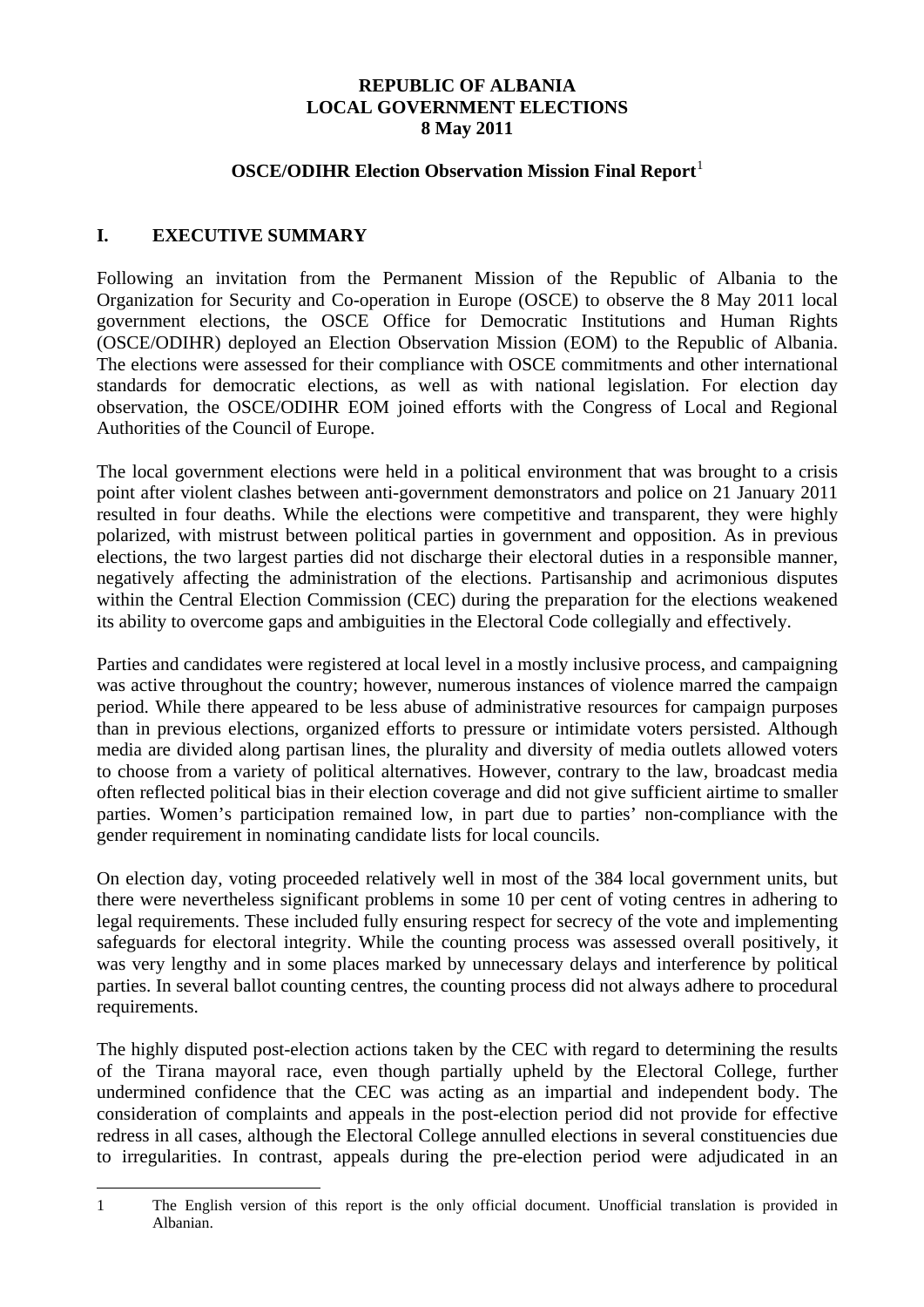expedited manner that provided for effective redress.

These were the first local elections since the amendment of the Constitution and adoption of a new Electoral Code in 2008. The Electoral Code was previously assessed by OSCE/ODIHR and the European Commission for Democracy through Law (Venice Commission) as providing a thorough technical foundation for elections. However, some provisions are at odds with international standards and best practices. In particular, the two largest political parties have the right to remove one judge each from those selected to adjudicate electoral appeals, undermining the independence of the judiciary. In addition, significant gaps and ambiguities on local elections exist in the Electoral Code.

The CEC completed the complex technical preparations for the elections in a generally transparent manner. However, the political environment affected its work, as did disagreements over whether some decisions could be made with a simple majority or required a qualified majority of votes. The lower-level election commissions worked in a collegial manner; however, several deadlines were missed, often as a consequence of the failure of parties to comply with their legal responsibilities. These delays strained the election administration and affected the uniformity of the process, including voting, counting of ballots, and tabulation of results.

The authorities made considerable efforts to eliminate duplicate records and deceased people from the voter lists. Notwithstanding this progress, issues concerning the accuracy and completeness of the lists persist. Lack of civil registration and identification documents in Roma and Egyptian communities were acknowledged by the authorities as a continuing problem, which may have led to some disenfranchisement.

In an inclusive process, the CEC accredited 4,617 domestic observers from 19 different NGOs. The reporting of several of these groups enhanced the overall transparency of the electoral process. Representatives of parties and coalitions were present in almost all voting and ballot counting centres.

Although there were positive aspects of the elections that laid the groundwork for future progress, this is conditioned by the will of all parliamentary parties to engage in electoral reform. This should be undertaken together with government authorities, election administrators, and civil society. In this respect, OSCE/ODIHR offers a number of recommendations for further improvement, to be considered together with recommendations from previous OSCE/ODIHR reports and legal assessments. OSCE/ODIHR continues to stand ready to support the process of electoral reform in the Republic of Albania.

# <span id="page-3-0"></span>**II. INTRODUCTION AND ACKNOWLEDGMENTS**

The President of the Republic of Albania, Mr. Bamir Topi, announced on 6 September 2010 that local government elections would be held on 8 May 2011. These elections were for the mayors of municipalities, the heads of communes, and the councils of Albania's 384 local government units (LGUs). Following an early invitation from the Permanent Mission of the Republic of Albania to the Organization for Security and Cooperation in Europe (OSCE) on 5 November 2010, the OSCE Office for Democratic Institutions and Human Rights (OSCE/ODIHR) sent a Needs Assessment Mission (NAM) to Tirana from 17 to [2](#page-2-2)1 January 2011.<sup>2</sup>

<span id="page-3-1"></span> $\overline{a}$ 

<sup>2</sup> All OSCE/ODIHR reports on elections in Albania are available at [www.osce.org/odihr/elections/albania.](http://www.osce.org/odihr/elections/albania)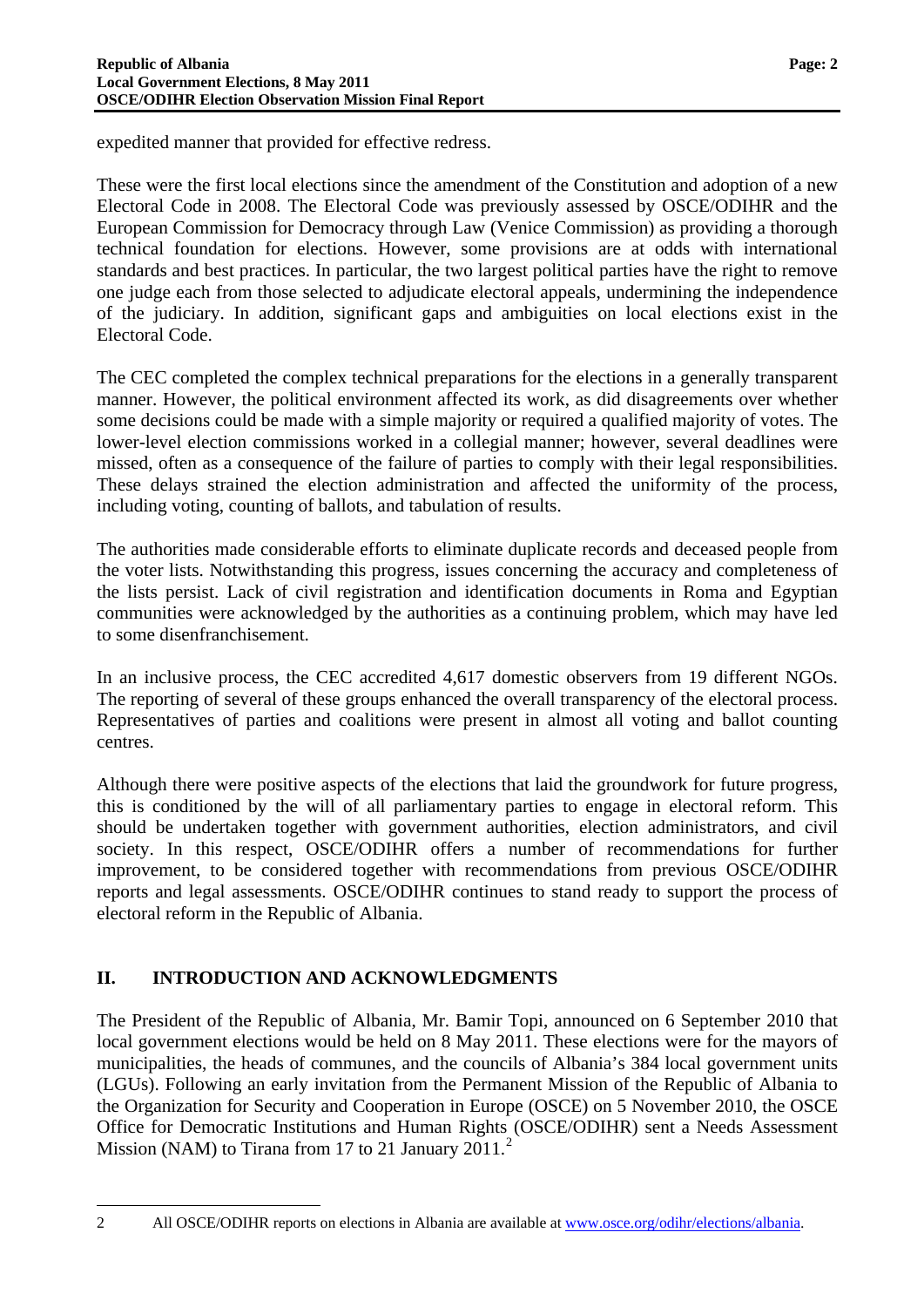Based on the recommendation of the OSCE/ODIHR NAM, an Election Observation Mission (EOM) was established on 28 March. The OSCE/ODIHR EOM, headed by Mr. Jonathan Stonestreet, consisted of a 16-member core team based in Tirana and 24 long-term observers deployed throughout the country. For election day, the OSCE/ODIHR EOM deployed 298 shortterm observers. In total, the OSCE/ODIHR EOM included observers from 35 OSCE participating States.

The OSCE/ODIHR EOM was joined by a 17-member delegation from the Congress of Local and Regional Authorities of the Council of Europe to observe election day. Opening procedures were observed in 75 Voting Centres (VCs). Voting procedures were observed in over 1,000 VCs out of a total of 4,882. The OSCE/ODIHR EOM also observed the counting of ballots and tabulation of results in 57 of the 66 Ballot Counting Centres (BCCs). A limited number of short-term observers stayed until 15 May to observe the protracted counting of ballots in Tirana municipality.

The elections were assessed for their compliance with OSCE commitments and other international standards for democratic elections, as well as with national legislation. This final report follows a Statement of Preliminary Findings and Conclusions, which was released at a press conference in Tirana on 10 May.<sup>[3](#page-3-1)</sup>

The OSCE/ODIHR EOM wishes to thank the Ministry of Foreign Affairs for the invitation to observe the elections, the CEC for its co-operation and for providing accreditation documents, and to other authorities at national and local level for their assistance and co-operation. The OSCE/ODIHR EOM also wishes to express appreciation to the OSCE Presence in Albania for its co-operation and support.

# <span id="page-4-0"></span>**III. BACKGROUND AND POLITICAL CONTEXT**

The 8 May elections were the first local elections to be conducted since the amendment of the Constitution and subsequent adoption of a new Electoral Code in 2008. In the 2009 parliamentary elections, the election coalition led by the Democratic Party (DP) won 70 out of 140 parliamentary seats and formed a government with the Socialist Movement for Integration (SMI), which won 4 seats. The results of the elections were disputed by the Socialist Party (SP), and its MPs boycotted parliament until March 2010.

Following the 2009 elections, the political environment remained highly polarized, characterized by harsh rhetoric and personal attacks, as well as opposition demonstrations. Tension increased following an SP-organized anti-government protest in Tirana on 21 January 2011, when violent clashes took place between protesters and security forces. Four people were shot dead and numerous others were injured. The parliament initiated an inquiry, while the General Prosecutor opened a separate investigation into the shootings. These were still ongoing at the time of the 8 May elections.

<span id="page-4-1"></span>Following the 21 January events, there were several high-level international visits to appeal for calm and responsibility in the run-up to the elections. President Topi called on all parties to behave responsibly and to act in accordance with the law. Both majority and opposition leaders stated that their priority was for the elections to be conducted in accordance with OSCE commitments and other international obligations. However, opposition parties expressed mistrust in the authorities and the election administration, while the governing parties claimed that opposition-nominated

 $\overline{a}$ 3 The OSCE/ODIHR EOM also published two interim reports and one post-election interim report.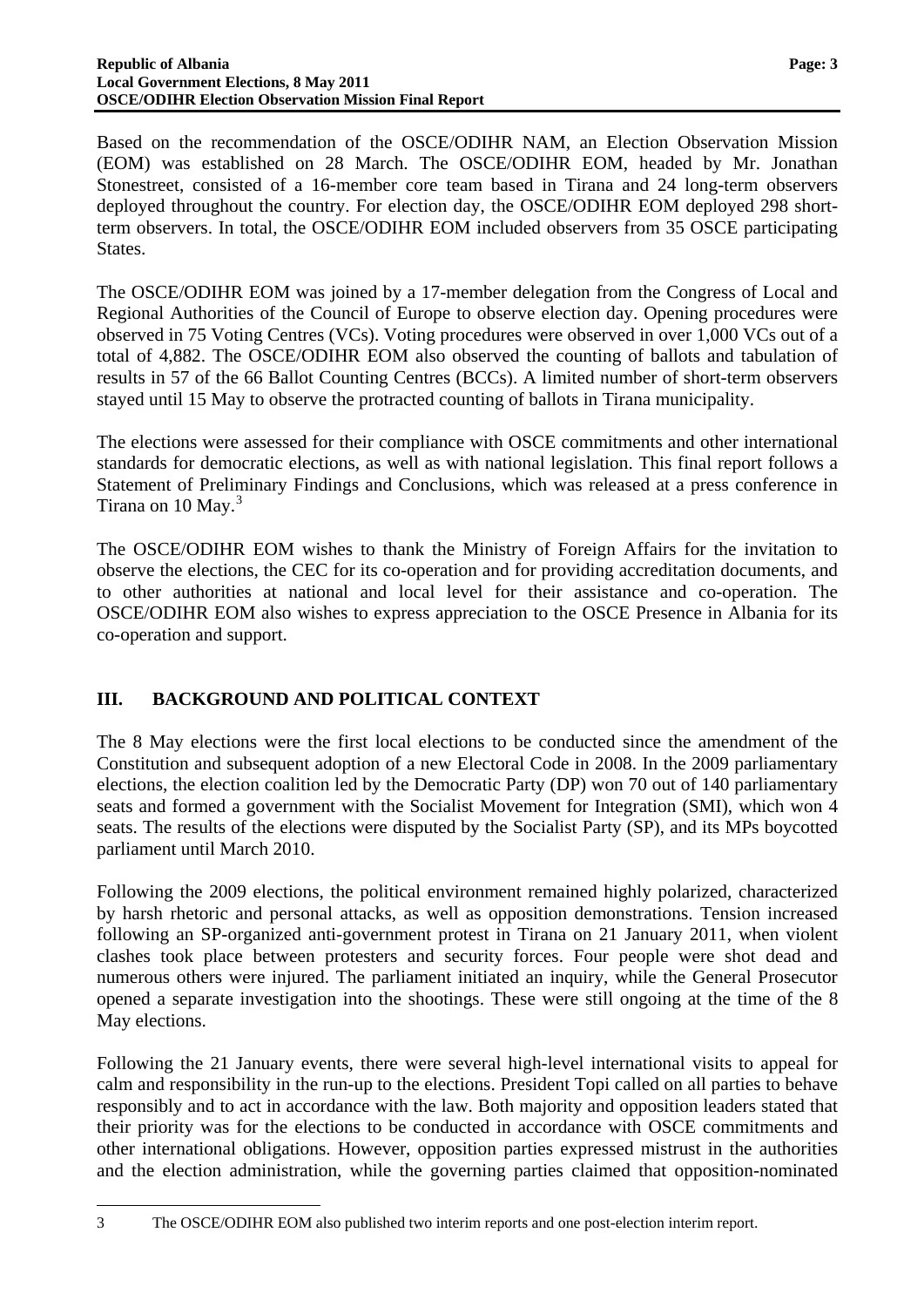election commissioners would obstruct the process. The SP demanded additional safeguards for the election process, including political party access to the preparation of voter lists, the scanning of identity cards, recounts of ballots if requested by two CEC members, and post-election audits of election materials.

At the end of March 2011, under the auspices of the international community, a roundtable discussion among parliamentary parties tried to reach a 'goodwill agreement' on the responsibility of the parties in the electoral process. All parties signed the agreement except the SP, which refused on the grounds that its proposals had not been accepted.

Many smaller parties expressed dissatisfaction with the Electoral Code, which they felt favoured the two largest parties. They objected to the domination of the election administration by those parties, as well as to the conditions for registration of candidates for local elections, which they considered too onerous for small parties that are not part of electoral coalitions.

# <span id="page-5-0"></span>**IV. LEGAL FRAMEWORK AND ELECTORAL SYSTEM**

# <span id="page-5-1"></span>**A. OVERVIEW**

 $\overline{a}$ 

The 2011 local elections were conducted under a legal framework primarily consisting of the Constitution and the Electoral Code. The provisions set by the Electoral Code were supported and implemented by decisions and instructions of the CEC. Other applicable legislation included the Law on Local Government, the Law on Political Parties,<sup>[4](#page-4-1)</sup> and the Law on Demonstrations, as well as provisions of the Code of Civil Procedures, the Code of Administrative Procedures, and the Criminal Code.

The Electoral Code is the product of electoral reforms launched after the 2007 local elections and was drafted and supported by both the DP and SP. It addressed several recommendations previously offered by OSCE/ODIHR, and has been assessed as providing a thorough technical foundation for elections.<sup>[5](#page-5-2)</sup> However, some long-standing recommendations, including those from the OSCE/ODIHR EOM Final Report on the 2009 parliamentary elections, remain unaddressed.

Some provisions of the Electoral Code are contrary to OSCE commitments, other international standards and good practices. Article 146.3 gives the two largest parties of the parliamentary majority and of the opposition the right to each remove one of the judges selected by lottery for the adjudication of election appeals. This is incompatible with the principle of the independence of the judiciary.<sup>[6](#page-5-3)</sup> Further, Articles 32.2 and 39.2 grant political parties the unrestricted right to replace members of mid-level and lower-level election commissions at will and without any legal cause, thereby undermining the independence of the election administration.<sup>[7](#page-5-4)</sup>

<sup>4</sup> This law was significantly amended in February 2011, especially regarding funding of political parties and increasing the number of founding members required to register a political party from 500 to 3,000.

<span id="page-5-2"></span><sup>5</sup> See OSCE/ODIHR Final Report on the 2009 Parliamentary Elections in the Republic of Albania, and the OSCE/ODIHR and Venice Commission of the Council of Europe Joint Opinion on the Electoral Code, available at [www.osce.org/odihr/elections/albania/36587.](http://www.osce.org/odihr/elections/albania/36587)

<span id="page-5-3"></span><sup>6</sup> Paragraph 5.12 of the 1990 OSCE Copenhagen Document, Paragraphs 19.1 and 19.2 of the 1991 OSCE Moscow Document, and United Nations Basic Principles on the Independence of the Judiciary (endorsed by UN General Assembly resolutions 40/32 and 40/146 (1985).

<span id="page-5-4"></span><sup>7</sup> OSCE/ODIHR Existing Commitments for Democratic Elections in OSCE participating States, Part 2, Paragraph 4.2, states: "Appointments to election administrative positions at all levels should be made in a transparent manner, and appointees should not be removed from their positions prior to their term, except for legal cause." The Venice Commission's Code of Good Practice in Electoral Matters, Chapter 3.1, Paragraph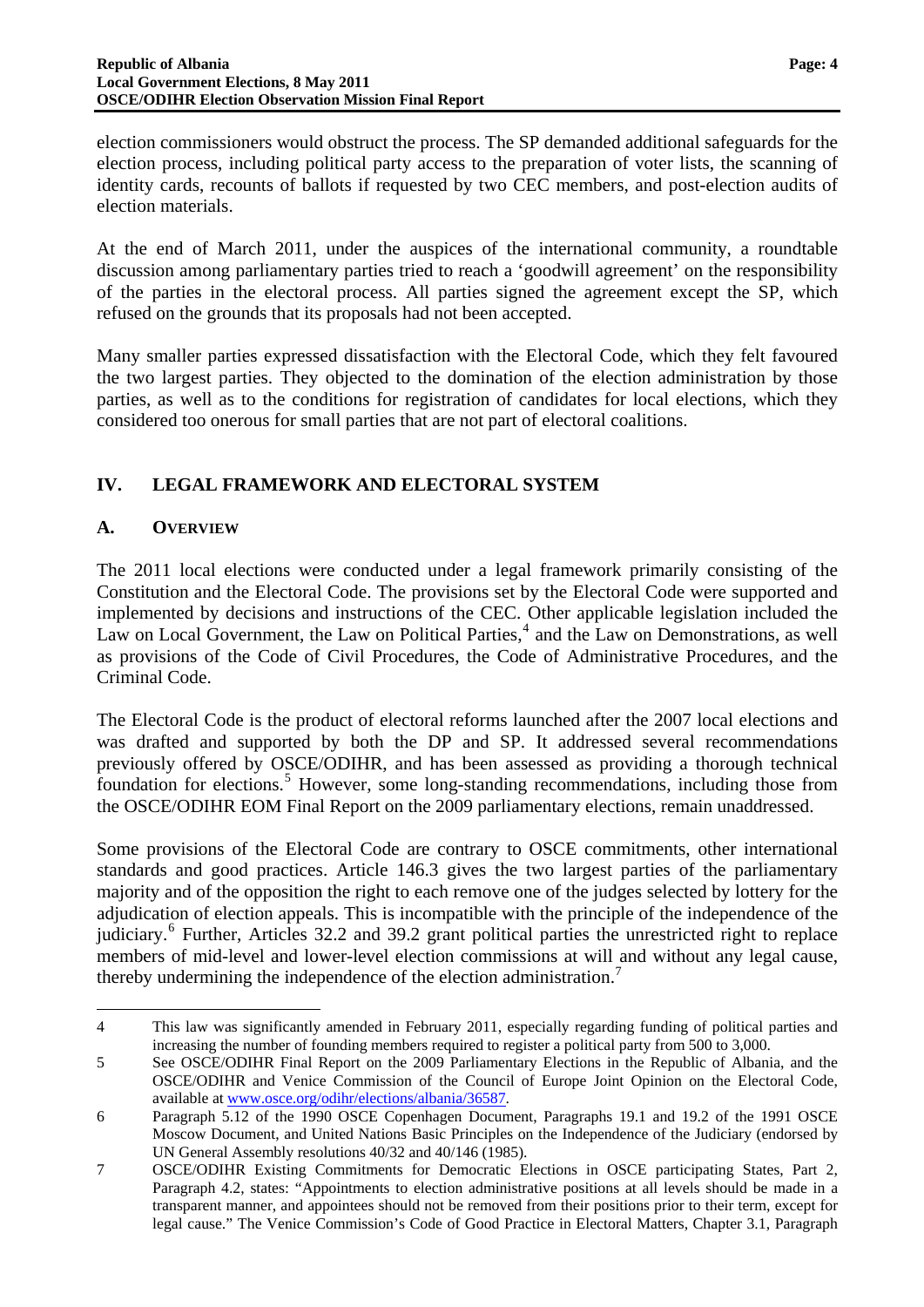Furthermore, the Electoral Code contains several gaps and ambiguities specifically related to local elections. For instance it is unclear whether there is a minimum threshold for representation in the local councils; provisions on campaign financing from public funds are imprecise; and there is no provision on the competent election administration body for the registration of candidates for Tirana municipality. There is also no clear provision on the role of the CEC in elections for the municipality of Tirana. Other gaps or ambiguities pertaining to both local and parliamentary elections include the deadline for compilation of the Final Voter Lists (FVLs), the nomination of Commission of Election Administration Zones (CEAZ) members and ballot counting teams, provisions on identification of political advertisements in broadcast media, and provisions on contested ballots.<sup>[8](#page-5-4)</sup>

In addition, the Electoral Code does not regulate the validity of ballots cast in the wrong box. The Electoral Code does not explicitly state that such ballots are not valid, nor does it provide for any procedure for the counting of miscast ballots and for their inclusion in the results. This gap led to considerable controversy and a protracted appeals process in the Tirana mayoral election.

#### <span id="page-6-0"></span>**B. ELECTORAL SYSTEM**

The mayors of municipalities, the heads of communes and the councils of the 384 local government units (LGUs) are directly elected. The constituency for the local elections is the territory of the municipality or commune. In Tirana, there are two levels of local government. The city forms one constituency, as do each of the 11 boroughs into which the city is divided. Mayors and heads of communes are elected under a first-past-the-post system, while members of the councils are elected from closed candidate lists under a proportional system.

The Law on Local Government provides that the number of councillors to be elected in each LGU is determined according to its population size, ranging from 13 members in the smallest communes to 45 members in cities between 100,000 and 200,000 inhabitants. The Law on Local Government does not regulate the number of councillors to be elected in cities over 200,000 inhabitants. For Tirana, the Law on Local Government stipulates a 55-seat council.

There are no specific provisions in the Electoral Code on the applicability of thresholds for the allocation of local council seats. In the absence of clear regulation, the CEC applied the same thresholds specified for parliamentary elections.<sup>[9](#page-6-2)</sup> Local council mandates were allocated to parties and coalitions according to the d'Hondt system. A second allocation using the Sainte-Laguë method was conducted to distribute seats to parties within a coalition.

#### <span id="page-6-1"></span>**V. ELECTION ADMINISTRATION**

 $\overline{a}$ 

The 2011 local elections were administered by a three-tiered election administration, consisting of the CEC, 66 CEAZs, and 4,882 Voting Centre Commissions (VCCs). The vote count was conducted in 66 BCCs, working under the authority of the respective CEAZ.

77 states that: "…bodies that appoint members to election commissions should not be free to recall them, as it casts doubts on their independence. Discretionary recall is unacceptable, but recall for disciplinary reasons is permissible – provided that the grounds are clearly and restrictively specified in law."

<span id="page-6-3"></span><sup>8</sup> Contested ballots are those ballots whose validity or evaluation is disputed by members of counting teams or observers (Article 118 of the Electoral Code).

<span id="page-6-2"></span><sup>9</sup> The Electoral Code establishes three and five per cent thresholds for parties and coalitions, respectively, to be eligible to participate in the allocation of mandates in a constituency for parliamentary elections.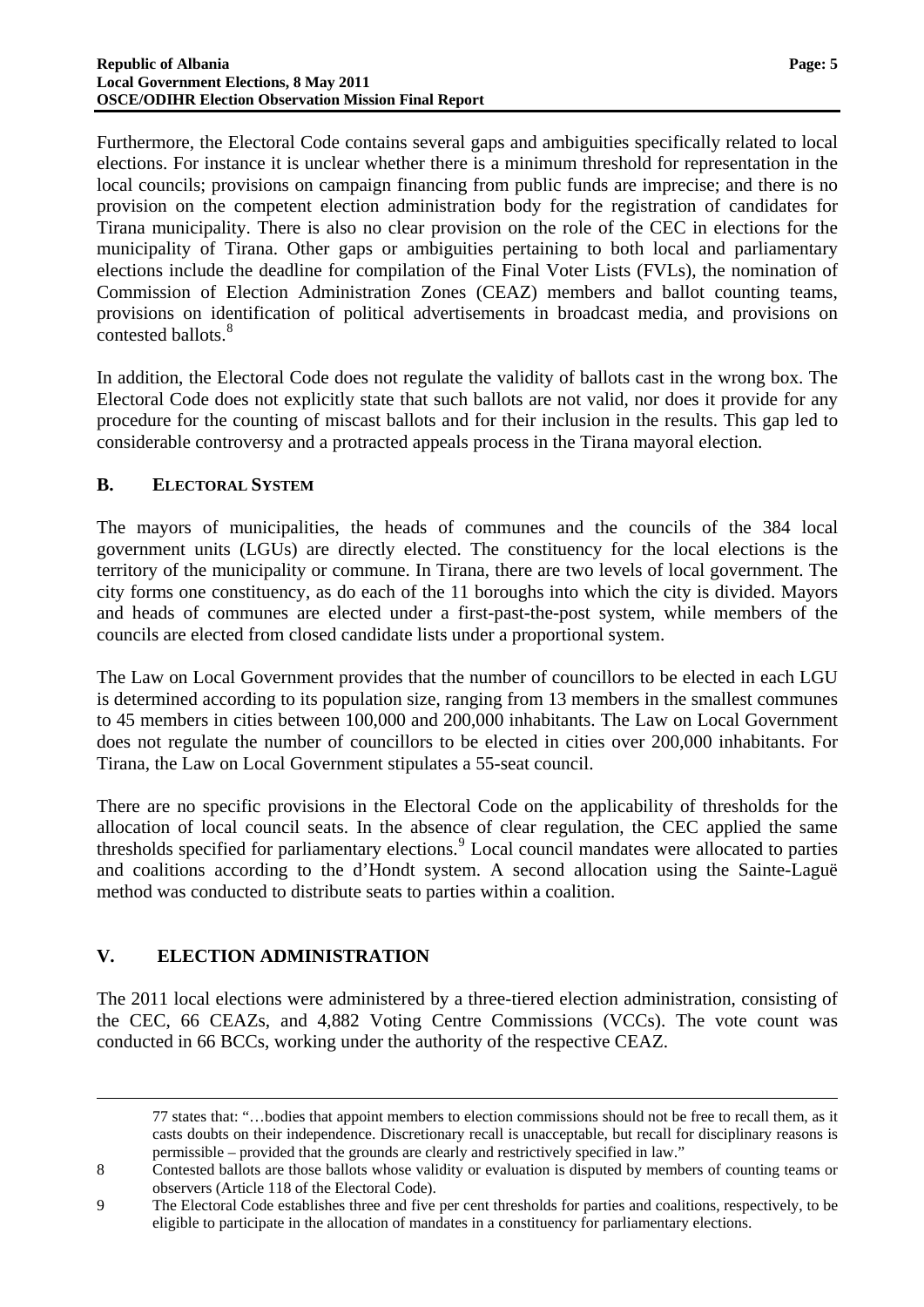### <span id="page-7-0"></span>**A. CENTRAL ELECTION COMMISSION**

The CEC is a permanent body whose seven members are elected by parliament for a four-year term and can be re-elected. The formula for the composition of the CEC reflects parliamentary representation, with four members nominated by the majority parties (majority-proposed members) and three by the opposition (minority-proposed members). The current CEC was elected in February  $2009$ .<sup>[10](#page-6-3)</sup> In addition, all parties running in the local elections were entitled to nominate representatives to the CEC. These representatives could take part in discussions and put forward proposals but did not have the right to vote.

The CEC's responsibilities included appointing and removing CEAZ members, supervising the preparations for elections, printing ballots, training lower-level election officials, overseeing campaign finance measures, imposing sanctions for election related administrative infractions, considering complaints and appeals, announcing the winning candidates for the members of local councils, and tabulating the electoral results for the mayor and council of Tirana.

During the election period, the Electoral Code requires the CEC to meet daily in public sessions. Decisions are taken by majority vote, i.e. four out of seven members. However, a qualified majority of five votes is needed for certain types of decisions, such as approval of the CEC organizational structure and its rules of procedures; proposals for dismissal of CEC members; adoption of instructions; delineation of Electoral Administration Zones (EAZ); determination of the number of mandates for each constituency; acceptance of complaints against the aggregated table of results for an EAZ; invalidation of elections in a VC; and the invalidation and repetition of elections in an entire constituency or the whole country. A qualified majority is also needed to issue regulations that are considered "acts of normative nature".

In accordance with its responsibilities, the CEC prepared a voter education campaign, conducted in broadcast and print media. The first phase promoted the participation of young voters and addressed the problem of family voting. The second phase explained voting procedures. According to the CEC, voter education materials were also produced in Greek and Macedonian languages. One CEC get-out-the-vote spot included questions on political issues and was criticized by the SP, which claimed that the spot was similar to a political advertisement of Mr. Basha, DP candidate for the mayor of Tirana.

#### <span id="page-7-1"></span>**B. COMMISSIONS OF ELECTORAL ADMINISTRATION ZONES**

<span id="page-7-3"></span> $\overline{a}$ 

There is one CEAZ for each of the  $66$  EAZs.<sup>[11](#page-7-2)</sup> CEAZs are appointed by the CEC and consist of seven members, including a chairperson and deputy chairperson, supported by a secretary. The nomination formula for CEAZ members mirrors that of the CEC, with the exception that in one half of CEAZs, the chairperson is nominated by the largest majority party, and in the other half, by the largest opposition party. The criteria to determine the party that held the majority in each CEAZ was regulated through a CEC decision whereby the DP would nominate the chairperson in the CEAZs with odd numbers and the SP in the CEAZs with even numbers. The deputy chairperson and the secretary belonged to the largest party which did not hold the chair of the respective CEAZ. CEAZ decisions are taken by majority vote.

<sup>10</sup> The chairperson and two members were nominated by the largest party of the parliamentary majority (DP). The deputy chairperson and one other member were nominated by the largest opposition party (SP). The remaining two members were nominated by the Republican Party (RP) and the Social Democratic Party (SDP) of the parliamentary majority and opposition, respectively.

<span id="page-7-2"></span><sup>11</sup> The territorial jurisdiction of an EAZ is, as a rule, the same as the territorial administrative district. For local elections, an EAZ can include one or more LGUs.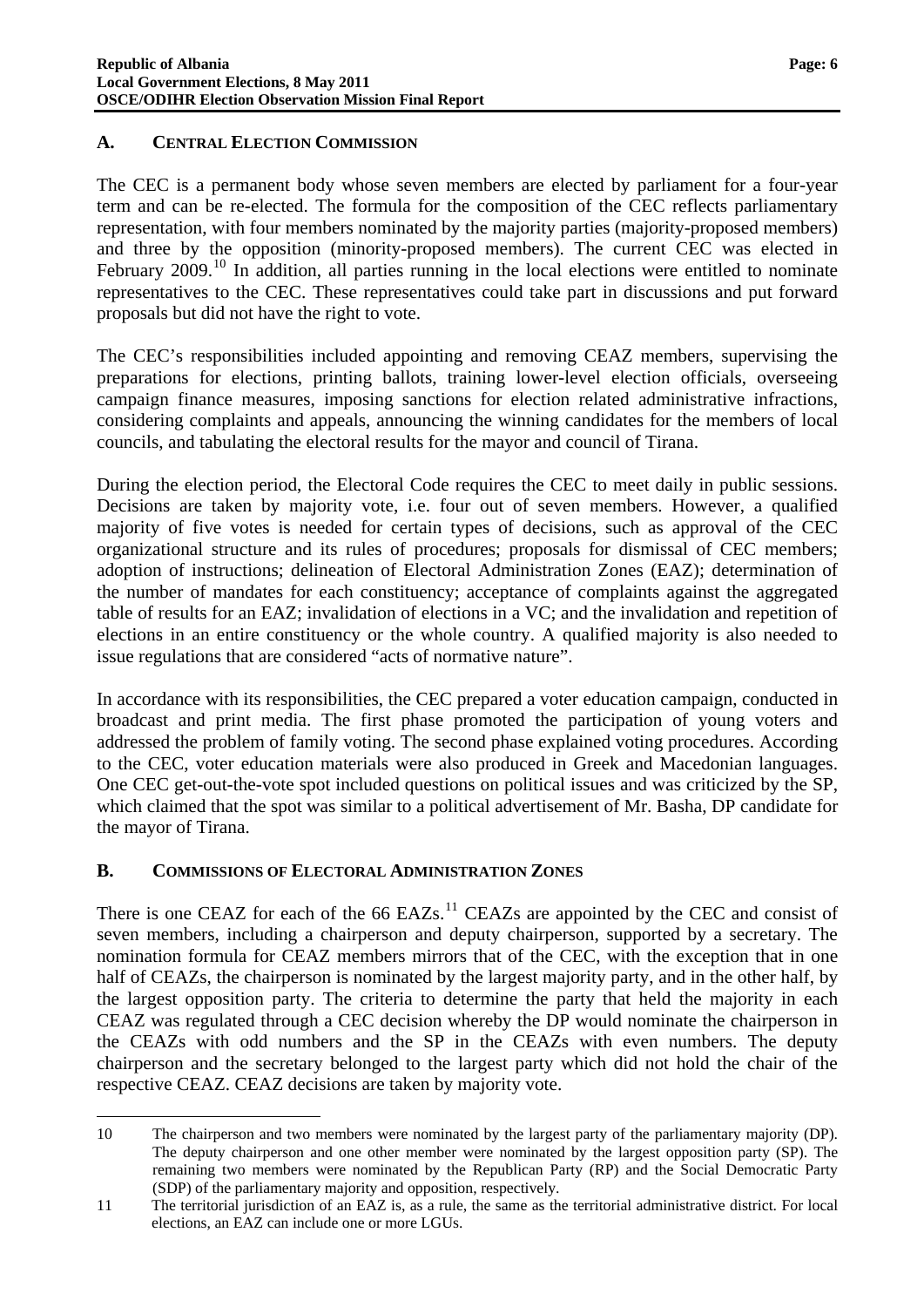The CEAZs were responsible for organizing and conducting the elections in the EAZ under their supervision. This included registering the parties, coalitions and candidates for each LGU; ensuring the distribution of election materials to the VCCs; and preparing and approving the aggregate table of election results for each LGU. In addition, the CEAZs declared the winning candidate for mayors and heads of communes.<sup>[12](#page-7-3)</sup>

# <span id="page-8-0"></span>**C. VOTING CENTRE COMMISSIONS AND COUNTING TEAMS**

VCCs were appointed by CEAZs according to the same membership formula as for CEAZs, including the distribution of chairperson and deputy chairperson positions. VCCs were responsible for organizing voting at VCs during election day. At the close of voting, ballots and other election materials are securely packed and transported by VCCs with police escort to relevant BCCs.

Counting took place in 66 BCCs, one per EAZ. Every BCC had between five and ten counting tables, each with two counting teams working in shifts. Counting teams were composed of four members, two from the ruling parties (DP and SMI) and two from the opposition (SP). Although members should represent four parties, only three met the threshold requirement to nominate as in the current composition of parliament, the SP was the only opposition party with at least two seats.<sup>[13](#page-8-2)</sup> The Electoral Code does not foresee the situation in which only one opposition party has at least two seats in the preceding parliamentary elections, and the CEC decided unanimously that the fourth member of counting teams would be proposed by the SP in order to overcome the legal gap.

The CEC appointed 24 inspectors, 2 per each of the 12 regions, to co-ordinate work with the CEAZs. The inspectors, among other duties, conveyed CEC decisions to the CEAZs and viceversa, organized the training of CEAZ and VCC members, and supported the CEAZs in the preparation of elections.

Each electoral subject (political party, coalition, candidate proposed by a group of voters, and mayoral candidates) has the right to appoint observers to CEAZs, VCCs and for each counting table in a BCC. For parties forming a coalition, the right to appoint observers lies with the coalition rather than the parties. Candidates were allowed to be present during the vote count, as provided by the Electoral Code.

# <span id="page-8-1"></span>**D. ASSESSMENT OF THE ELECTION ADMINISTRATION IN THE PRE-ELECTION PERIOD**

The CEC completed the complex technical preparations for the elections in a generally transparent manner. However, the overall political environment affected the work and the collegiality of the CEC, as did continuing disagreement as to whether some decisions could be made with a simple majority or required a qualified majority of five votes. The tight deadlines foreseen by the Electoral Code contributed to some problems on election day, including the cancellation or partial cancellation of elections in four LGUs due to misprinted or wrongly distributed ballots.

CEC sessions were public and were broadcast live on its website. The sessions were extensively covered by the media. The agenda of the sessions was not always published 24 hours in advance as

 $\overline{a}$ 

<sup>12</sup> Except for Tirana, where the CEC prepares the aggregate table of results and declares the winning candidates for mayor and council of the city (Article 122.6 of the Electoral Code).

<span id="page-8-3"></span><span id="page-8-2"></span><sup>13</sup> The first and second members of the counting teams are proposed by the parties to which the CEAZ chairperson and deputy chairperson belonged. The third and fourth members are proposed by the parties of the parliamentary majority and minority respectively (with the exception of those parties that have proposed the first and second members), provided that they have obtained at least two seats in the preceding parliamentary elections (Articles 95 and 96 of the Electoral Code).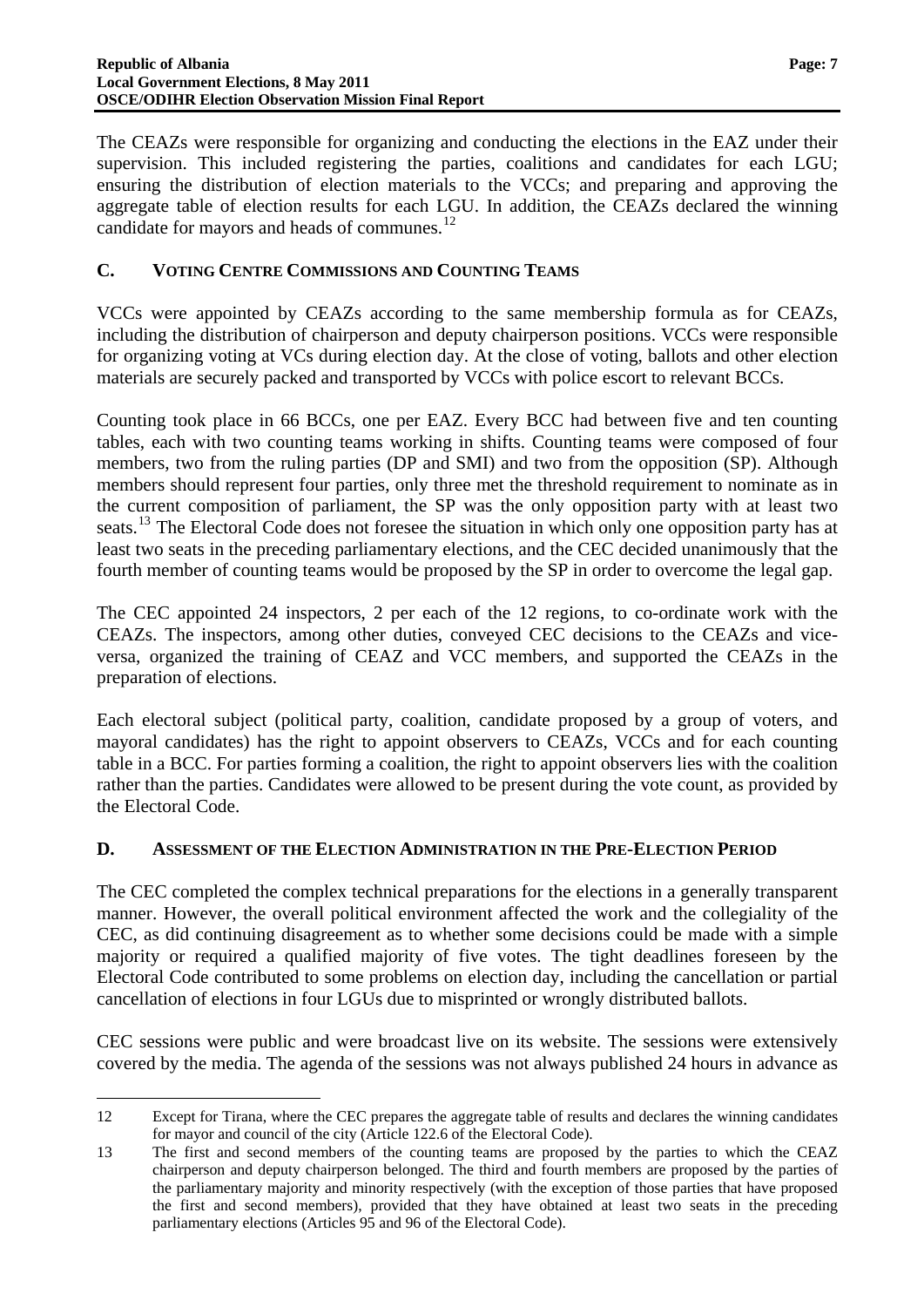required by law. Opposition-nominated members of the CEC and a SP representative stated that they did not always receive the documents for discussion sufficiently in advance of sessions. In some cases, the CEC Chairperson addressed these concerns by postponing the discussion to the following session. Most CEC decisions were published on its website, although often several days after being approved.<sup>[14](#page-8-3)</sup>

The three opposition-nominated members stopped participating in CEC sessions from 12 January until 8 April, due to disagreements with the majority members about the adoption of certain decisions by simple majority instead of by qualified majority, and about the CEC internal rules of procedures. The absence of these members contributed to delays and problems in the preparations for the elections.

After the CEC began meeting again in its full composition, it did not attempt to resolve these issues, and its work continued to be affected by the highly polarized political environment. In particular, the question of whether a decision should be taken by qualified majority or not remained a frequent topic of discussion in CEC sessions. Discussions were at times acrimonious and of a political nature, and sometimes deteriorated into personal attacks and accusations. In addition, CEC meetings were often used as a political battleground by the DP and the SP representatives.

The CEC voted along partisan lines (four majority-proposed members against three oppositionproposed members) on matters disputed by the DP and SP. This was especially evident in the CEC's role as a media regulatory body (see Media section), but the partisan atmosphere made it difficult for the CEC to address even some technical issues in a collegial manner. These issues included the content of the ballot papers, location of VCs in private premises, and the production of reserve stamps for VCCs. Decisions on all of these issues were appealed to the Electoral College, and some of them were overturned later. The CEC also often adopted decisions unanimously, but only on issues which were not disputed by the DP and SP or where agreement had been reached by these two parties, such as on additional security measures for ballot papers, the order of counting of ballot boxes in Tirana, the composition of counting teams, instructions for counting of ballots, and the manuals for voting and counting procedures.

Other potentially divisive issues were not addressed at all by the CEC. This included the issue of the status of ballots cast in the wrong ballot box, which in the case of the Tirana mayoral race became the deciding factor in the results (see Voting and Counting section). In addition, except for an amendment to a 2009 instruction on counting procedures, the CEC did not adopt any instructions to address the specificities of local elections, such as the registration of coalitions, parties and candidates for Tirana races, campaign financing, and media regulations.

For the most part, the partisanship in the CEC did not extend to the lower-level commissions. Most CEAZs appeared to have worked professionally and collegially with no major problems in the preelection day period. However, not all CEAZs held regular meetings or followed the working hours recommended by the CEC. The CEAZs managed to conduct their duties in spite of the continuous replacement of CEAZ members at the request of the nominating parties, which continued up to and after election day.[15](#page-9-0)

 $\overline{a}$ 

<span id="page-9-1"></span><sup>14</sup> Article 24.3 of the Electoral Code states that CEC decisions must be published immediately on the official CEC website.

<span id="page-9-0"></span><sup>15</sup> By 16 May, 140 of the 528 CEAZ members and secretaries were replaced (42 by the DP and SP each, 38 by the Human Rights Union Party (HRUP) and 18 by SMI).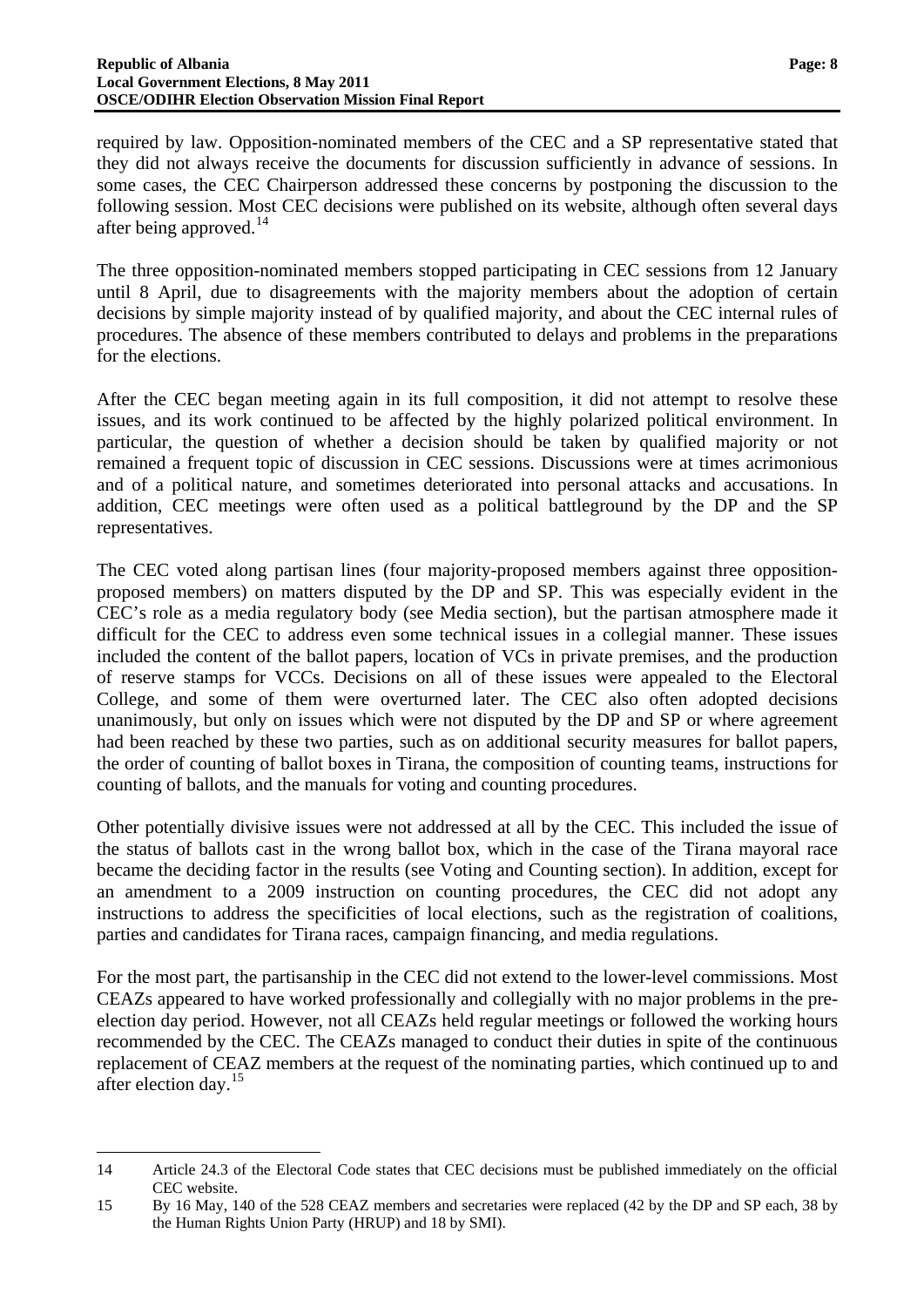The CEAZs should have been established three months before the election day, but the parties did not submit their proposals by the legal deadline. Although the majority parties nominated their members shortly thereafter, the opposition parties did not do so, leaving half of the CEAZs without a quorum. As the Electoral Code does not foresee this situation, the CEC was obliged to find a solution in order to ensure that the elections could be conducted as scheduled, a task that was made more difficult by the boycott of the opposition-nominated CEC members. The CEC adopted a decision to appoint commissioners from civil society, enabling the CEAZs to conduct important steps of the election process, such as candidate registration. By the end of March, all parties submitted their nominations, and CEAZ members could be appointed in accordance with the Electoral Code. The CEC accepted the resignation of the civil society nominees who had been appointed to the CEAZs.

The CEC and the CEAZs missed several deadlines established by the Electoral Code. However, this was often a consequence of the failure of parties to comply with their legal duties and responsibilities. These delays placed strains on the election administration and affected the uniformity of the process. Political parties were late in appointing VCC and counting team members, and there were frequent last-minute changes once they were appointed.<sup>[16](#page-9-1)</sup> Therefore, not all VCC members and counting team members could be trained by the CEC in a timely manner, which may have affected the conduct of voting and counting. In addition, the CEC approved the manuals on voting and counting procedures only the week before election day. The selection of parties entitled to nominate counting team members took place on 18 April, and not on 8 April.<sup>[17](#page-10-1)</sup> The BCC locations were finalized on 19 April, 11 days after the deadline.

Finally, four LGUs received the wrong ballot papers or received ballot papers containing errors. According to the CEC Chairperson, these problems were largely due to the tight deadlines specified in the Electoral Code for the nomination of candidates and for any appeals regarding denial of candidacy and the content of ballots. This, in turn, caused the late approval of the content of ballot papers and their printing.

# <span id="page-10-0"></span>**VI. VOTER REGISTRATION**

 $\overline{a}$ 

All Albanian citizens 18 years of age or older are eligible to vote, except those declared mentally incapacitated by a court. Voters can only vote in person in a VC in Albania; there are no provisions for voting abroad, voting by mail, or mobile voting. Special VCs can be organized in hospitals, prisons, and pre-trial detention centres.

Albania has a passive system for voter registration. Voter lists are extracted from the National Civil Status Register, maintained by the Ministry of Interior (MoI). This database is based on information from the Civil Status Offices (CSOs), which are part of the local administration. The CSOs are responsible for the compilation and accuracy of the civil register for the territory of the LGU, under the authority of the respective mayor or head of the LGU. According to the CEC, there were a total of 3,166,279 registered voters for the 2011 local elections.

<span id="page-10-2"></span>The compilation of the voter lists started in October 2010 with the CSOs creating Preliminary Voter Lists (PVLs) for each polling unit. PVLs were posted for public display on 26 October 2010. Voters could request changes to their data in the PVLs up to 60 days before election day, and in

<sup>16</sup> The OSCE/ODIHR EOM observed that in 27 CEAZs parties did not nominate counting team members by the 4 May deadline. Some members were even nominated after the start of counting.

<span id="page-10-1"></span><sup>17</sup> Article 96.2 of the Electoral Code prescribes that the CEC organizes a lottery among parties eligible to propose names for counting team members not later than 30 days before election day.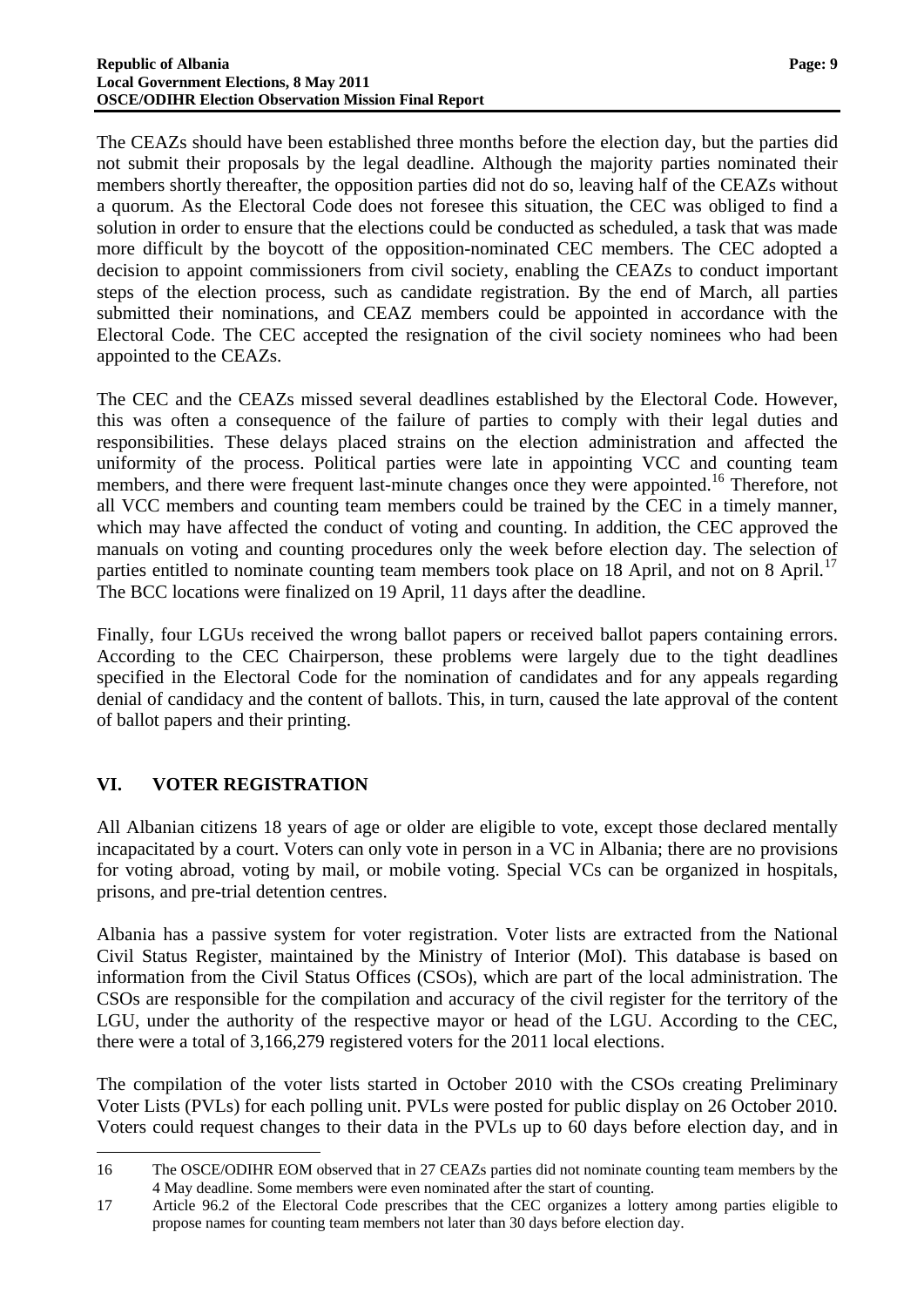some cases, changes could be requested by family members or third parties, or made directly by the mayor if an individual is registered on more than one list or is not an Albanian citizen.

By law, three printed versions of the Final Voter Lists (FVLs) must be signed by the mayors of the LGUs and sent to the CEAZs one month before election day. For these local elections, the MoI issued an instruction for the CSOs to print the FVLs on 5 April 2011 for each polling unit under their jurisdiction. The majority of CEAZs received the FVLs by the legal deadline of 8 April.<sup>[18](#page-10-2)</sup> Electronic copies were available to parties upon request, which increased transparency.

The CEAZs must post the FVLs for public display at each VC. Voters who find that they are not on the FVL may vote if they obtain a court decision certifying their residence. While the FVLs were usually posted at VCs, the OSCE/ODIHR EOM observed instances in which it was not posted or was inaccessible to voters.<sup>[19](#page-11-0)</sup>

The MoI made considerable efforts since the 2009 parliamentary elections to eliminate duplicates and deceased people from the civil registry database. In a verification conducted in October-November 2010, some 39,000 duplicate records were found in the database, corresponding to some 19,000 citizens. After checks were conducted in all CSOs, the duplicate records decreased to 1,600. According to the MoI, the remaining duplicate records could only be deleted by the CSOs after they confirmed which record is current.

Notwithstanding this progress, the OSCE/ODIHR EOM noted a number of issues with the FVLs. A discrepancy of 1,420 voters was noted between the total numbers of voters in the FVLs used by the CEC, which came from the CEAZs, and the numbers announced by the MoI on 9 April, which were based on the civil registry database. According to the MoI, this was caused by CSOs and mayors and heads of communes not always applying uniform procedures for the submission of the FVLs to the CEAZs, especially by printing the FVLs earlier than instructed. In addition, spot checks of the electronic FVL by the OSCE/ODIHR EOM showed that more than 1,200 voters included in the FVLs countrywide were not assigned a VC. Since the FVLs are printed by VCs, this means that these voters did not appear in the voter list at any VC, which could result in disenfranchisement of these voters.

Approximately 40 per cent of the voters nationwide had no specific residence code in the FVLs.<sup>[20](#page-11-1)</sup> Local authorities and the MoI informed the OSCE/ODIHR EOM that these were mainly citizens living abroad, or people living in buildings without assigned official addresses, or people whose addresses were otherwise unknown. The number of registered voters without a specific residence code varied throughout the country but was highest in the cities of Vlore (54 per cent), Durres (51 per cent), and the commune of Prrenjas in Elbasan region (55 per cent). The high numbers of voters with unknown addresses reduces the accuracy of the voter lists. This issue persists from previous elections.

The Electoral Code does not clearly define a deadline for making changes to the FVLs. According to the MoI, the FVL should reflect all changes in citizens' statuses up to the point when FVLs are printed (on 5 April). In the SP's understanding, changes to the voter lists may only be requested

 $\overline{a}$ 

<sup>18</sup> Out of the 66 CEAZs, 62 stated that they had received the FVL for all of their LGUs by the deadline. Three of the remaining four (CEAZs 19, 57 and 61) received them one day later. In two communes of CEAZ 4, Vendreshe and Bogove, the heads of the LGUs refused to sign the FVL.

<span id="page-11-0"></span><sup>19</sup> As observed in VC 0664 (Kukes District) and several other VCs in Tirana boroughs (CEAZs 47, 48, 51, 52, 53 and 54).

<span id="page-11-1"></span><sup>20</sup> All voters are assigned a residence code on the voter lists. If the specific residence is unknown, a general code such as "888", "999", or "000" appears.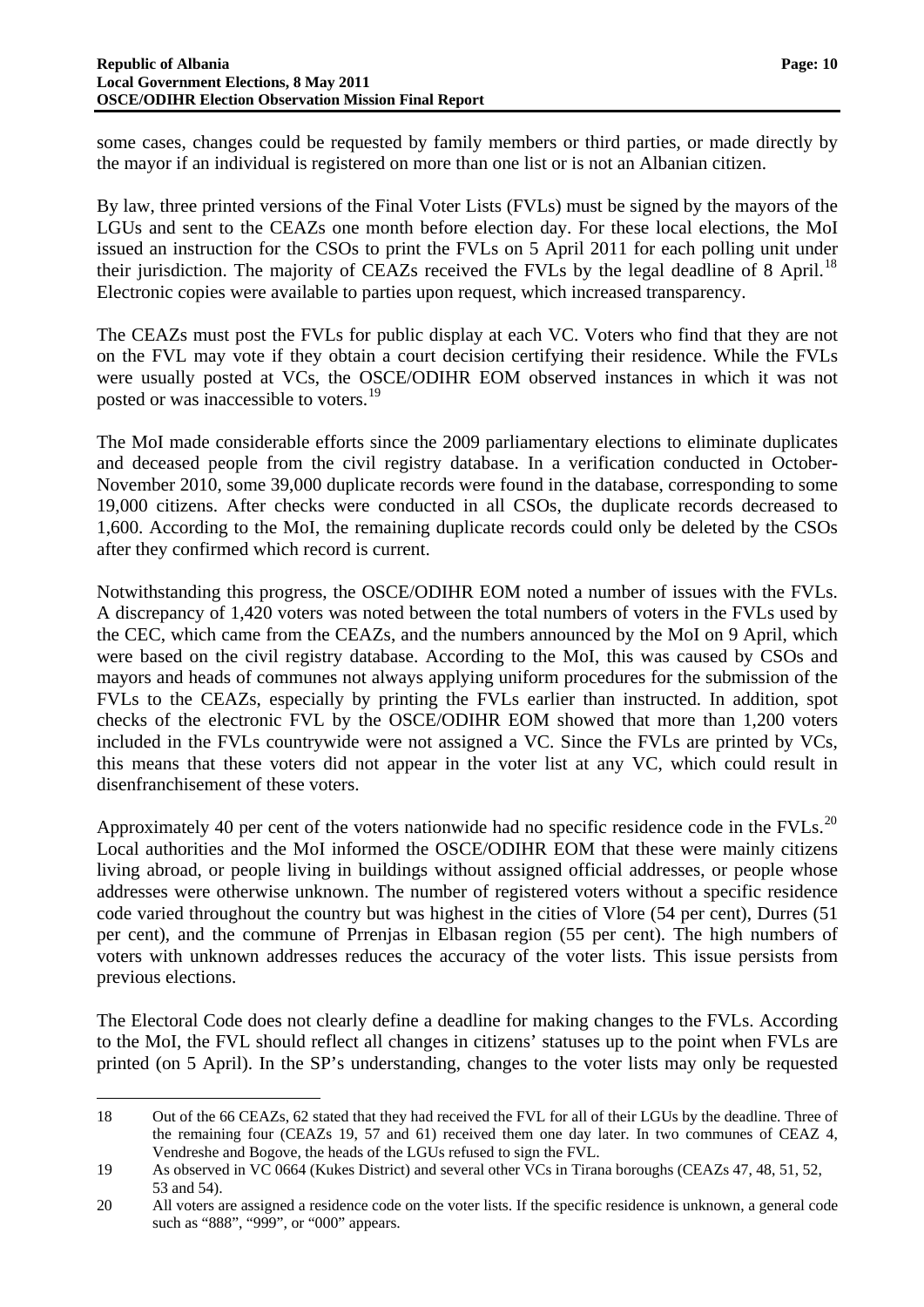until 60 days before election day. Therefore, by their argument, FVLs should only reflect changes made until 8 March.<sup>[21](#page-11-1)</sup> The MoI held that the 60-day deadline only concerned changes made at the request of voters and not changes in the civil register from which FVLs are extracted.

In the month before the publication of the FVLs, the SP expressed concerns that voters were illegally added to the civil registers in certain LGUs, including DP and SMI-controlled boroughs of Tirana, in order to change the balance of political power in these locations. The SP demanded that regular updates of the PVLs, reflecting ongoing changes in the registration status of the voters, be made available to them. This was rejected by the MoI, which said that the Electoral Code only provided for parties to receive the PVLs and the FVLs.

Following the publication of the FVLs, the SP stated that the party had found evidence of voters who had been illegally added to the civil register and filed complaints with the prosecutor's office. Some SP officials made public statements that criminal charges might be filed against any such voters who attempted to vote on election day or that such people would be prevented from voting. While these statements were not acted upon, the claims contributed to tensions in the week before election day.

By law, a VC should have between 150 and 1,000 registered voters. In almost all municipalities there were VCs which had more than 1,000 voters, in some cases up to 2,000 voters, a longstanding problem that has been commented upon by OSCE/ODIHR in past elections. Such VCs were prone to overcrowding and long queues of voters on election day.

# <span id="page-12-0"></span>**VII. PARTY AND CANDIDATE REGISTRATION**

 $\overline{a}$ 

Local elections can be contested by candidates nominated by political parties, by coalitions of political parties, or by independent candidates nominated by groups of voters (electoral subjects). Political parties and initiating committees of groups of voters who proposed candidates in the local elections were required to register with the CEC. Two or more parties which are registered as electoral subjects can register with the CEC as an electoral coalition.

Electoral subjects had to submit the names of mayoral candidates or multi-name candidate lists for council elections to the CEAZs no later than 40 days before election day. Parties not represented in the parliament or in the respective local council had to provide a list of signatures of at least one per cent of voters registered in a given constituency to nominate mayoral or council candidates. Alternatively, such parties could join a coalition with one of the large parties. A group of voters that had registered with a CEAZ as an electoral subject had to obtain a similar number of signatures, unless their candidate was already a mayor. Voters had to submit supporting signatures before the CEAZ or a notary. The Electoral Code only allows voters to sign in support of one party or candidate.

As the Electoral Code does not specify the body responsible for the registration of candidates for Tirana mayor and council elections, the CEC directly registered these candidates.

The registration of electoral subjects and candidates was generally inclusive. The CEC registered 56 parties as electoral subjects. Of these, 22 parties contested the elections as part of the DP-led coalition, Alliance for the Citizen, and 23 parties competed as part of the SP-led coalition, Alliance

<span id="page-12-1"></span><sup>21</sup> Article 52.1 of the Electoral Code states that "requests for changes in the preliminary voter list cannot be submitted later than 60 days prior to the date of the elections".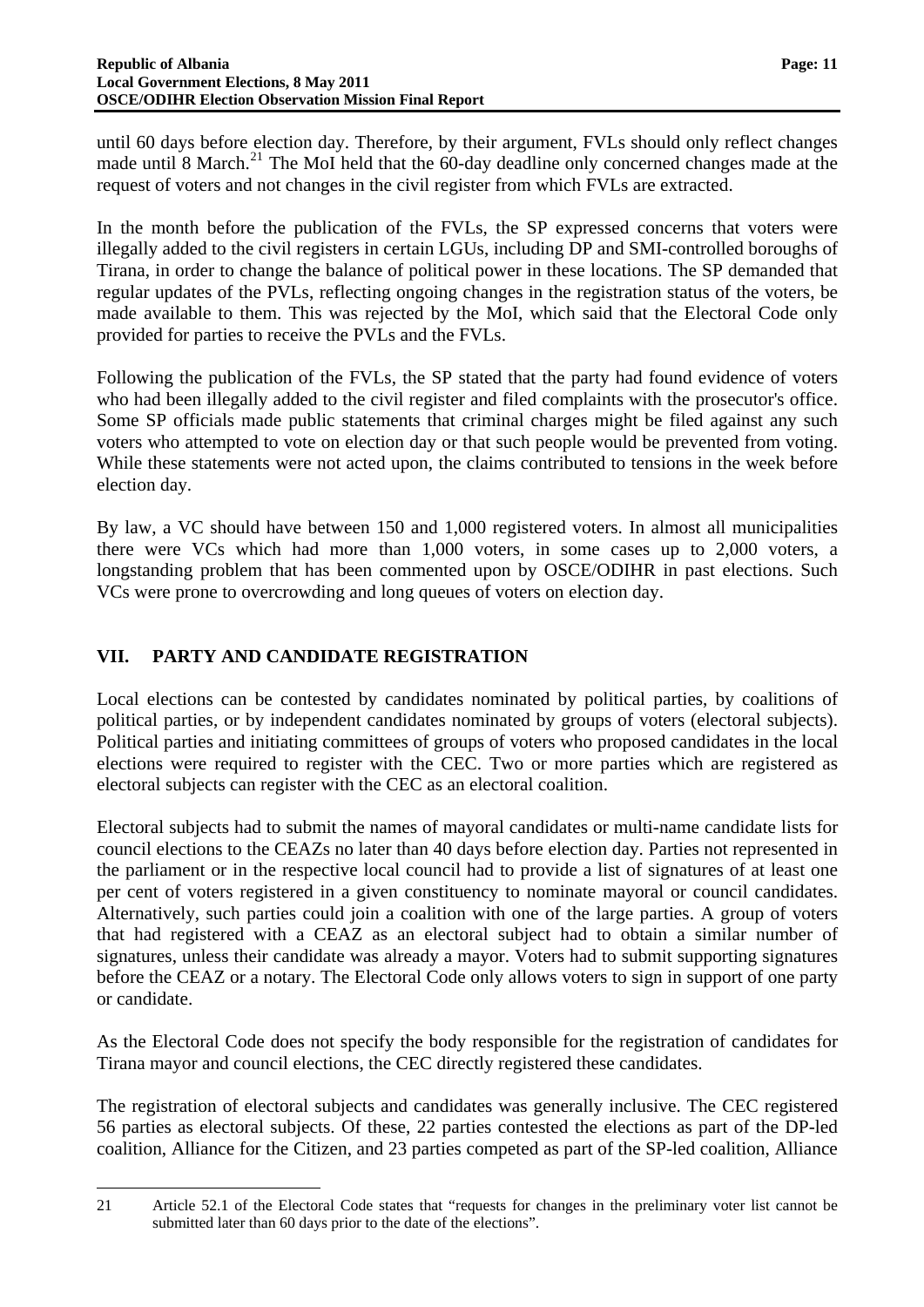for the Future. The CEC refused the registration of two parties for submitting incomplete registration documents.

Fifty-three political parties submitted candidate lists for local council elections. According to the CEC, there were some 75,000 candidates for the councils and 872 mayoral candidates. Of these, 62 stood for council elections and 44 for mayoral elections as independent candidates.

The CEC reviewed some 50 CEAZ decisions regarding denial of candidate registration, of which 18 were overturned. In two LGUs, parties with registered candidate lists were initially not put on the ballot by the CEC due to CEAZ errors. In one case, the HRUP appealed to the Electoral College and was put on the respective LGU ballot. In the other case, the New Tolerance Party (NTP) did not appeal.

# <span id="page-13-0"></span>**VIII. CAMPAIGN**

<span id="page-13-1"></span> $\overline{a}$ 

The elections took place in a highly polarized political environment. Opposition parties expressed mistrust in the authorities and the election administration, while governing parties claimed that opposition-nominated election commissioners would obstruct the process. Some party leaders alleged their opponents were engaged in corruption or were responsible for the 21 January 2011 events.

The official campaign period began on 8 April, although parties were already actively promoting themselves before then. All contenders were generally able to campaign throughout the country. Party leaders held rallies throughout Albania, together with local candidates. Campaign offices were established in most parts of the country, and local campaign events were organized on a wide scale, including meetings with small groups of voters and door-to-door campaigning. The level of intensity of campaigning varied, and in some rural areas campaign activities were less visible. The leading parties in the two electoral blocs, the DP and the SMI from the Alliance for the Citizen coalition, and the SP from the Alliance for the Future coalition, campaigned most extensively. Some other parties in the two coalitions, as well as the HRUP, which stood alone, were also active. There was a strong focus on the elections for mayors and heads of communes, rather than on the council elections, and particularly on the race for mayor of Tirana.

Election contestants, especially the DP, stressed local issues, including infrastructure development and the quality of municipal services. National issues, particularly employment and taxation, also featured in the campaign. In addition to local issues, the SP focused much criticism on the national government. Campaign advertising was widely used by the larger parties, including billboard posters and TV advertisements. Some SP advertisements included footage of the violent events of 21 January and harsh attacks on the Prime Minister.

State officials, notably the President and the Prime Minister, made repeated calls for a calm and peaceful campaign. However, the large number of violent election-related incidents in several regions marred the campaign environment.<sup>[22](#page-12-1)</sup> These included non-fatal shootings of a DP candidate in Tirana on 1 April and at the vehicle of the SP head of commune candidate in Ishem (Durres region) on 2 May, as well as the non-fatal stabbing of an SP supporter before an SP campaign event in Tirana on 12 April. There were a number of instances of explosions and damage to the property of candidates and parties. On 18 April, an explosive device was detonated outside the apartment of the SP mayoral candidate in Tirana's Borough 7, causing minor damage. On 5 May,

22 Violence was most prevalent in the regions of Tirana (Tirana city and Kamez), Durres, Korce and Kukes.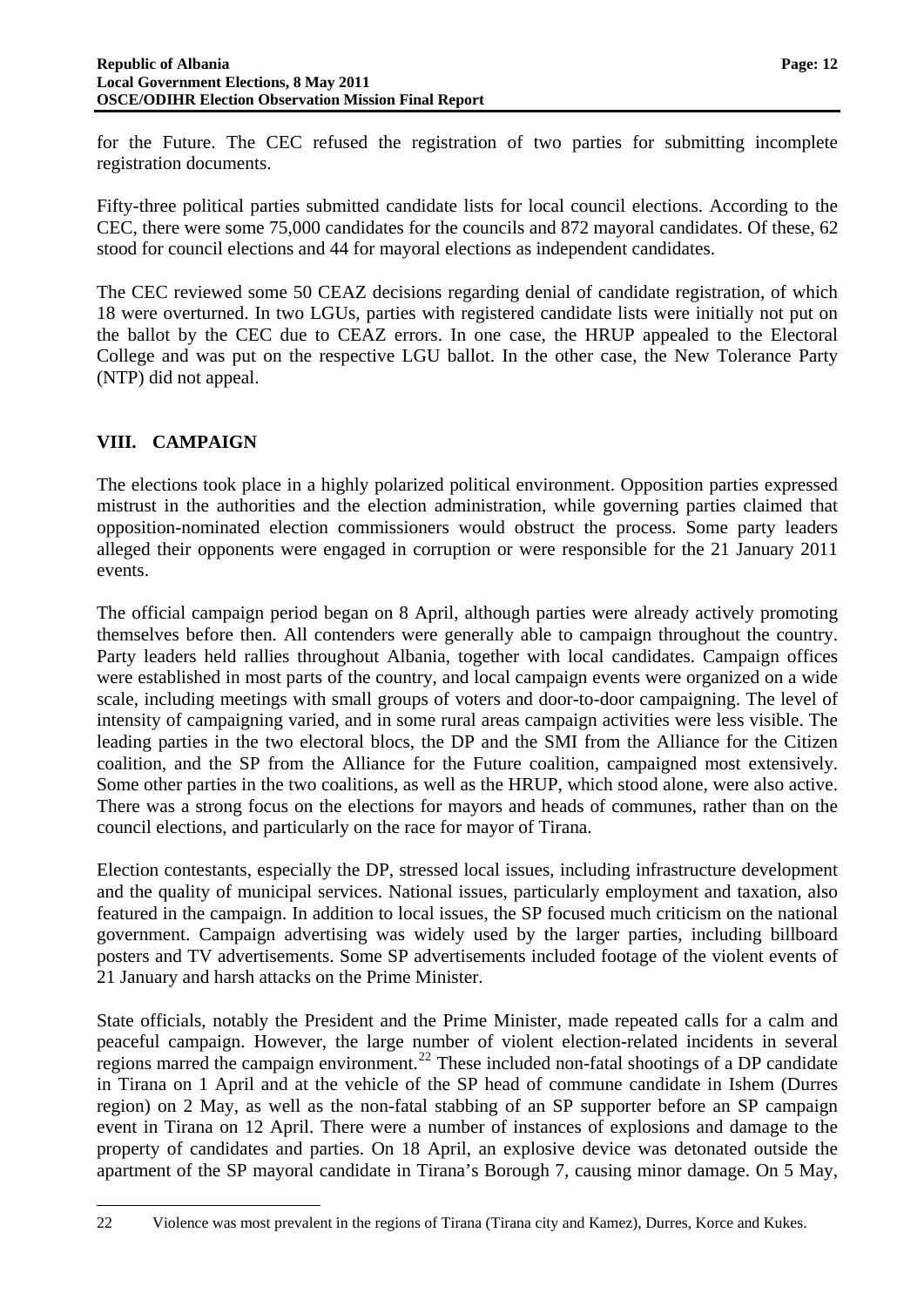the car of the SP candidate for head of commune in Shtiqen (Kukes region) was damaged by an explosion. On 19 April, there was an attempt to set fire to an SP campaign office in Berat. On 28 April, three SP offices were damaged in Korce. In an incident in Mat district (Diber region), a DP supporter was badly beaten with a pistol by an SP activist.

There were also several instances of threats and beatings during the campaign. On 18 April, in Sukth (Durres region), an SP supporter was severely beaten while attempting to put up flags before an SP rally. On 21 April, an individual disrupted an SP campaign event in a café in Tirana, allegedly threatening some of the participants. Two of the participants had previously informed the OSCE/ODIHR EOM that they were threatened while campaigning in the area. In one of a series of incidents in Kamez (Tirana region), a violent dispute between SP and DP supporters before an SP rally on 17 April resulted in one injured DP supporter. Such violent incidents are not in accordance with paragraph 7.7 of the 1990 OSCE Copenhagen Document.<sup>[23](#page-13-1)</sup>

There was controversy over the placing of campaign posters and flags in many areas, which in some cases led to their removal and, at times, to violent confrontations. Provisions in the Electoral Code and a CEC instruction to local authorities to designate places for posting campaign materials were inconsistently implemented, and in many places were not implemented at all. In Tirana there were disputes over an order by the municipality to remove political banners placed in unauthorised locations, as well as over the setting-up of a campaign tent by the SP in the city centre.<sup>[24](#page-14-0)</sup> On 18 April, in Sukth (Durres region), an SP supporter was severely beaten while attempting to put up party flags before an SP rally. Shots were also fired, and a DP activist was arrested for threats, hooliganism and breach of public order.

The OSCE/ODIHR EOM received a large number of allegations in most regions of the country that pressure was exerted upon state employees, including teachers, healthcare workers and civil servants, as well as students, either to join DP campaign events, or not participate in opposition activities. Such pressure included threats of job loss as well as low marks for students. The OSCE/ODIHR EOM assessed several cases in Tirana, Kukes, Elbasan, Vlore and Korce regions as credible. For example:

- Teachers in Vlore and Kamez (Tirana region) were ordered by their school principal to attend DP rallies.
- School pupils in Kukes and university students in Korce were told by their teachers to attend a DP rally.
- Hospital workers in the Elbasan region were required to attend a DP rally.

<span id="page-14-1"></span> $\overline{a}$ 

 Civil servants at a government ministry in Tirana were required by their Human Resources Department to attend DP rallies, and their attendance was checked.

In addition, both the SP and the DP claimed that public sector workers were required to provide their and their family members' personal data as well as in some cases data about their place of voting, allegedly as a form of pressure. The OSCE/ODIHR EOM verified some cases in Elbasan and Tirana regions.

<sup>23</sup> Paragraph 7.7 states that participating States will "ensure that law and public policy work to permit political campaigning to be conducted in a fair and free atmosphere in which neither administrative action, violence nor intimidation bars the parties and candidates from freely presenting their views and qualifications, or prevents the voters from learning and discussing them or from casting their vote free of fear or retribution".

<span id="page-14-0"></span><sup>24</sup> On 4 April, the Head of the Construction Inspection Office of Tirana Municipality who issued the order to remove banners was shot and wounded, but it could not be confirmed that the incident was election related.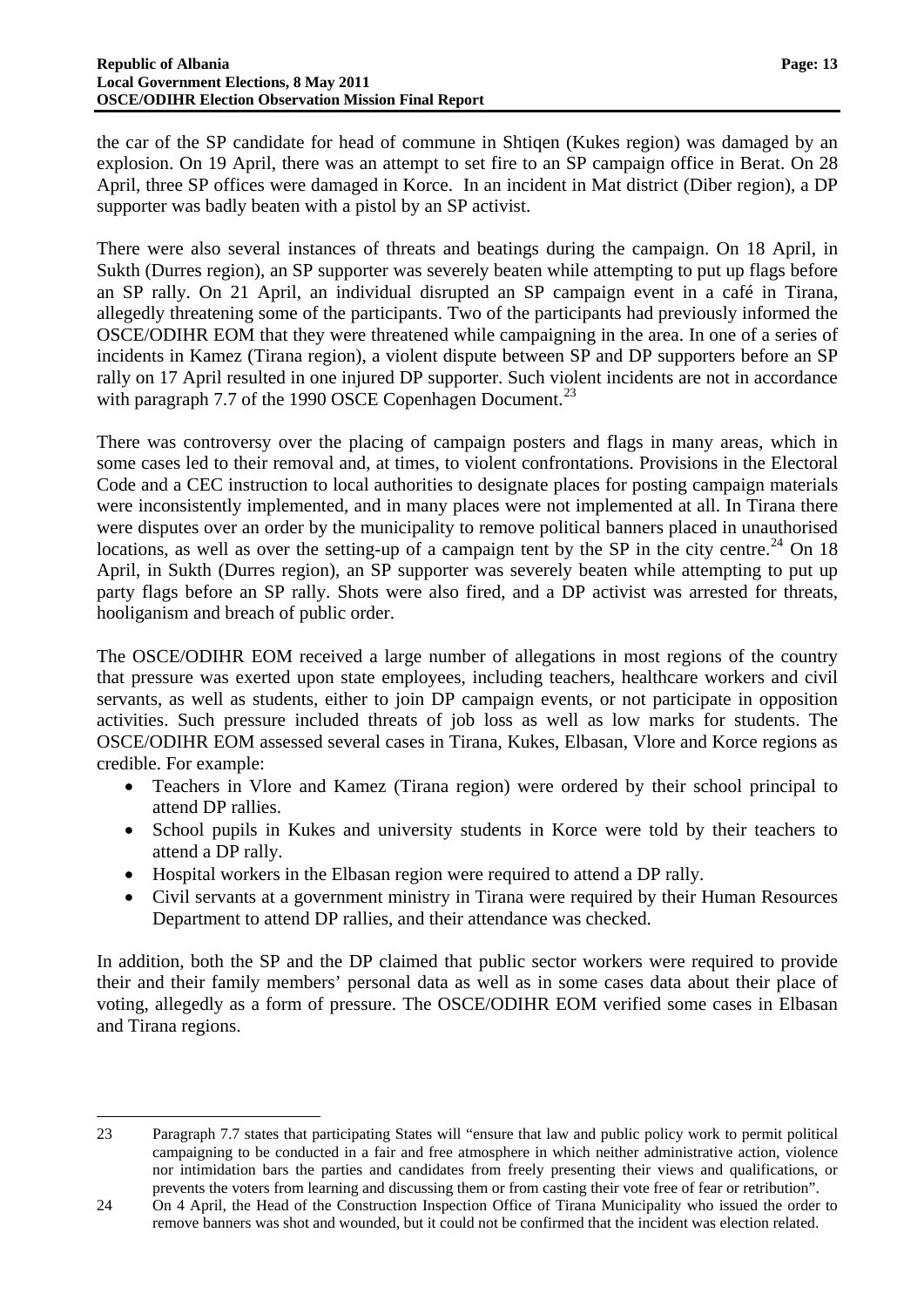At a Council of Ministers meeting on 29 April, the Prime Minister acknowledged instances of such pressure. He called on public institutions not to put pressure on their staff, and assured state employees they were free to attend campaign events and to vote for parties as they choose.<sup>[25](#page-14-1)</sup>

The use of administrative resources at either central or local level for campaigning is prohibited by law. At the outset of the campaign, the Prime Minister issued an instruction requiring state and local officials to ensure that administrative resources, particularly vehicles, would not be used for campaigning. This appeared to be largely effective, as only very few instances of such use of administrative resources were brought to the attention of the OSCE/ODIHR EOM. This represented an improvement.

However, the OSCE/ODIHR EOM observed a limited number of instances in which government officials and incumbent mayoral candidates used official events or resources for campaign purposes, inconsistent with OSCE commitments.<sup>[26](#page-15-1)</sup> These instances included campaign speeches at inaugurations of infrastructure or other officially financed projects on the part of the Prime Minister and of some mayors, including the mayor of Tirana. In addition, the OSCE/ODIHR EOM noted that the Council of Ministers website contained the record of campaign events and campaign speeches of the prime minister, and the official websites of Tirana and Durres municipalities contained information on campaign events by incumbent mayoral candidates. There were also observed cases when party banners were hung on local government buildings, for example in Kukes.

# <span id="page-15-0"></span>**A. CAMPAIGN FINANCE**

 $\overline{a}$ 

The Electoral Code regulates campaign financing through public and non-public (private) funds. In addition, the Law on Political Parties contains rules on the regular funding of political parties. This law was amended in February 2011 so as to provide more detailed provisions on party financing and to address most recommendations of the Council of Europe's Group of States against Corruption (GRECO).<sup>[27](#page-15-2)</sup>

Public funds are allocated to parties both for their regular activities, under the Law on Political Parties.<sup>[28](#page-15-3)</sup> and for their campaign activities, under the Electoral Code. Fifty per cent of the public funds for campaigning are granted to parliamentary parties in proportion to the number of their seats in parliament. A further 50 per cent is allocated among parties with at least two parliamentary seats, in proportion with the total number of votes they received in the previous parliamentary elections. In accordance with these rules, the CEC allocated ALL 65 million (approx. EUR 450,000) among the parliamentary parties participating in the 2011 local elections. Of this sum, more than ALL 60 million was allocated to the DP and the SP.

The effect of these provisions is that non-parliamentary parties standing in the elections, especially those that have representation at local level, are substantially disadvantaged in comparison with

<sup>25</sup> Press release of 29 April 2011, www.keshilliministrave.al/index.php?fq=brenda&m=news&lid=14740.

<span id="page-15-4"></span><span id="page-15-1"></span><sup>26</sup> Paragraph 5.4 of the 1990 OSCE Copenhagen Document commits OSCE participating States to maintaining "a clear separation between the State and political parties".

<span id="page-15-2"></span><sup>27</sup> See GRECO's 'Evaluation Report on Albania on Transparency of Party Funding' (15 May 2009) and the 'Compliance Report on Albania', adopted 1 April 2011, available at [www.coe.int/t/dghl/monitoring/greco/evaluations/round3/ReportsRound3\\_en.asp](http://www.coe.int/t/dghl/monitoring/greco/evaluations/round3/ReportsRound3_en.asp).

<span id="page-15-3"></span><sup>28</sup> The Law on Political Parties divides 70 per cent of the regular public funds allocated to parties among parliamentary parties in proportion to their seats in parliament; 20 per cent equally among parliamentary parties; and 10 per cent among parties that received more than 1 per cent of the votes in the previous parliamentary elections. The state also provides headquarter premises and local offices to parliamentary parties and parties which averaged more than 1 per cent of votes over the last three parliamentary elections.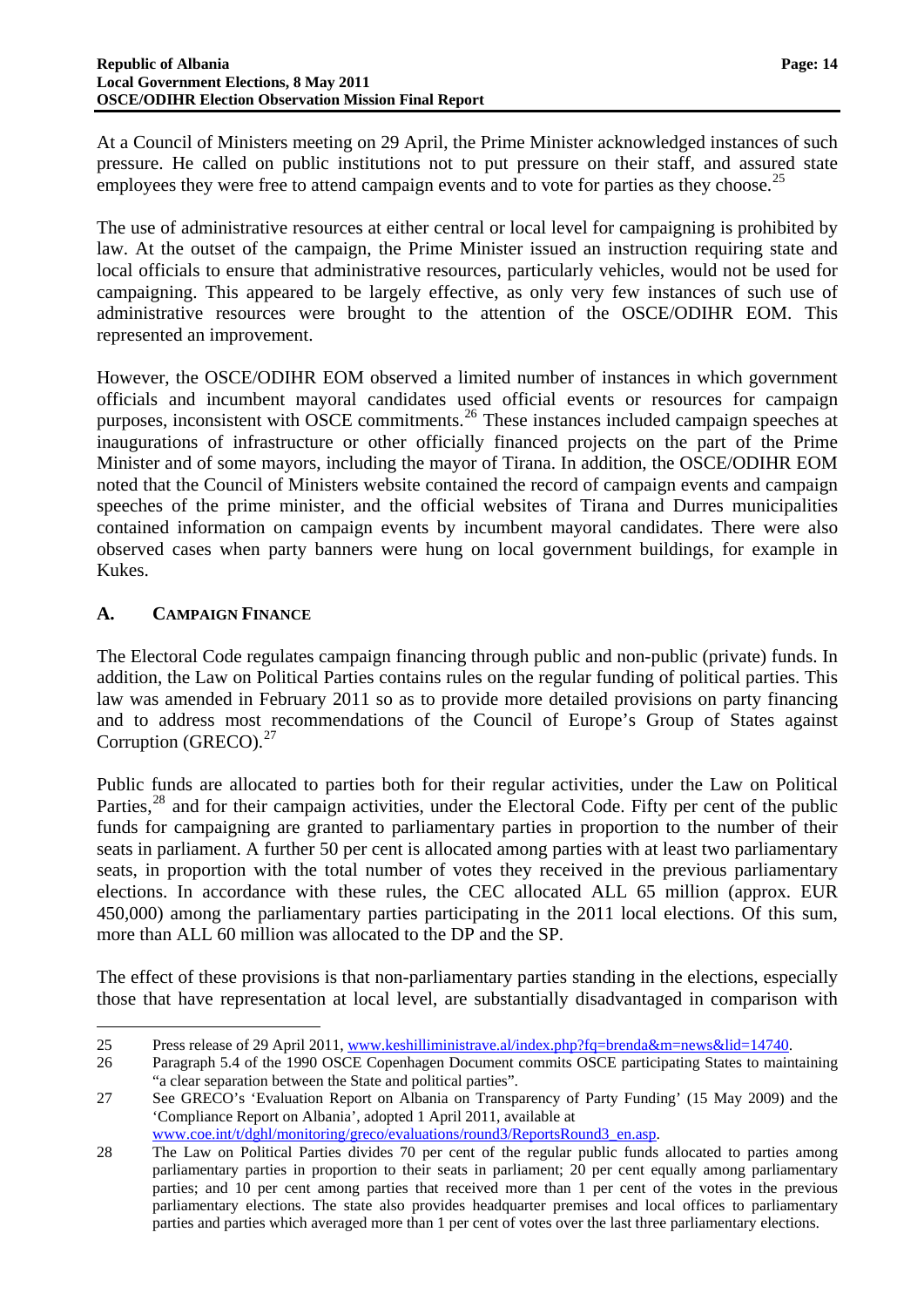parliamentary parties and especially the two largest parties. This is contrary to good practice for political party funding.[29](#page-15-4) The provisions do not appear well-suited to local elections, as parties that have no representation in parliament may nevertheless achieve representation in some LGUs.

Electoral subjects may receive funds for their campaigns from individuals or legal entities. The maximum amount that may be given by any donor, either monetarily or in-kind, is ALL 1 million (approx. EUR 7,000). In line with the Constitution,<sup>[30](#page-16-2)</sup> the Electoral Code requires that a list of people making donations of more than ALL 100,000 (approx. EUR 700), and the amount of their donations, should always be made public. The Electoral Code does not state a deadline for when electoral subjects should submit the required list of donors, while the CEC informed the OSCE/ODIHR EOM that this information would only be provided after the elections, thus not providing for transparency of donations during the pre-election period.

The total campaign expenses of a party may not exceed ten times the highest amount that an electoral subject has received from public funds for the campaign. Within 45 days of the announcement of the final results, the CEC appoints accounting experts to audit the funds received and spent by parties during the campaign. The CEC may carry out verifications of the audit reports, but is not required to do so. It must publish the audit reports within 30 days of submission or, if undertaken, verification. Fines may be imposed on parties for failure to co-operate with auditing or for exceeding the spending limit. Refusal to disclose campaign financing may be punishable by a fine of ALL 2 million (EUR 14,000) or a suspension of public financing.

Some issues remain to be addressed. First, the Electoral Code gives the CEC the discretion to verify audit reports, but does not provide criteria for performing such checks. This concern was previously raised in the 2009 OSCE/ODIHR and Venice Commission Joint Opinion on the Electoral Code. Second, the OSCE/ODIHR EOM was informed by the CEC that auditors do not check for the completeness of party records (i.e., that all incurred campaign expenses are reflected in the supporting documents). Failure to check the completeness of the information increases the possibility of undeclared donations. Finally, the CEC has not been allocated sufficient resources to carry out its expanded mandate and is, as yet, unable to carry out its oversight functions effectively. In addition to lack of staff for these tasks, the CEC has limited funds for paying the appointed auditors.

# <span id="page-16-0"></span>**IX. MEDIA**

 $\overline{a}$ 

#### <span id="page-16-1"></span>**A. MEDIA ENVIRONMENT**

<span id="page-16-4"></span>A wide range of media outlets operate in Albania, in spite of a limited advertising market. According to official data, there are three TV stations with national coverage (the public broadcaster *TVSH*, *TV Klan* and *Top Channel*), 75 local *TV* stations and 70 cable *TV* stations.<sup>[31](#page-16-3)</sup> Three radio stations broadcast nationally, and numerous radio stations operate at local level.

<sup>29</sup> See the OSCE/ODIHR and Venice Commission "Guidelines on Political Party Regulation" CDL-AD(2010)024. Paragraph 187 states, "the formula for the allocation of public funding... should also prevent the two largest political parties from monopolizing the receipt of public funding." Paragraph 188 states, "to promote political pluralism, some funding should also be extended beyond those parties represented in parliament to include all parties putting forth candidates for an election and enjoying a minimum level of citizen support."

<span id="page-16-2"></span><sup>30</sup> Article 9.3 of the Constitution states that "the sources of financing of parties as well as their expenses are always made public."

<span id="page-16-3"></span><sup>31</sup> According to the National Council of Radio and Television, the media regulatory and licensing authority.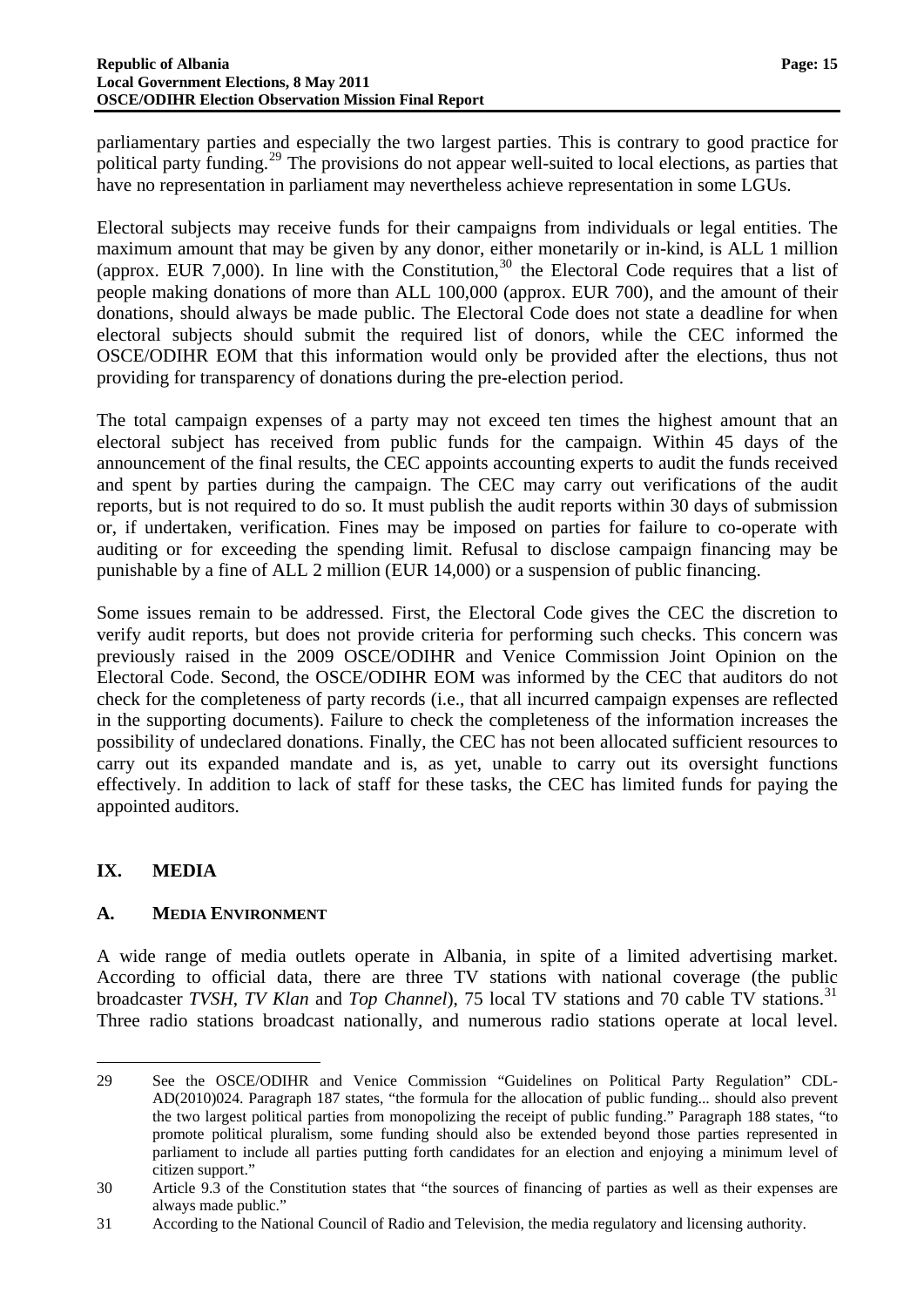Television and radio are the primary sources of information. There are approximately 30 main newspapers and three main magazines, yet readership and circulation are rather low and limited to urban areas.[32](#page-16-4)

The plurality and diversity of media outlets allowed the voters to choose from a variety of views in these elections. However, both broadcast and print media were divided along political lines, undermining their independence.

#### <span id="page-17-0"></span>**B. LEGAL FRAMEWORK FOR THE MEDIA**

 $\overline{a}$ 

The Constitution guarantees freedom of expression and freedom of the media, explicitly prohibiting censorship. Contrary to good practice,<sup>[33](#page-17-1)</sup> libel and defamation remain criminal offenses. Other laws governing the media are the Law on Public and Private Radio and Television and the Press Law. The National Council of Radio and Television is the regulatory and licensing body for the broadcasters.

Articles 77-85 of the Electoral Code include a comprehensive legal basis for the media coverage of the official campaign period. The Electoral Code provides rules for free airtime, news coverage and paid advertisements; stipulates a campaign silence period; and prohibits the publication of opinion polls five days prior to election day.

The Electoral Code provides that large political parties must receive equal coverage in newscasts of all broadcast media, and that they are entitled to receive double the time of coverage of small parties. News coverage of non-parliamentary parties is determined by the editors, but should not exceed the airtime granted to small parliamentary parties.

The law also provides for free airtime on public radio and television for parties, based on their representation in parliament. The CEC, which is the primary media regulatory body during the official campaign period, instructed the public broadcaster to allot 60 minutes of free airtime to large parties, 30 minutes to small parliamentary parties and 10 minutes each to the non-parliamentary parties which were registered for the local elections.<sup>[34](#page-17-2)</sup> The order of appearance was decided in a public lottery on 7 April.

Paid political advertising on broadcast media is allowed but is limited to 90 minutes for the large political parties, 45 minutes for the small parties, and 10 minutes for the non-parliamentary parties. Legal limits to paid advertisements based on parliamentary representation are contrary to the principle of non-discrimination among political parties, as set out in OSCE commitments and other international standards.<sup>[35](#page-17-3)</sup>

<span id="page-17-4"></span><sup>32</sup> The IREX Media Sustainability Index 2010 reports that 60 per cent of inhabited territory in the rural areas remains out of reach for print media: [www.irex.org/system/files/EE\\_MSI\\_2010\\_Albania.pdf](file://C:%5CDocuments%20and%20Settings%5CMAltinoz%5CLocal%20Settings%5CTemp%5CLocal%20Settings%5CTemp%5CAppData%5CLocal%5CLocal%20Settings%5CTemp%5CLocal%20Settings%5CTemp%5CLocal%20Settings%5CTemp%5CLocal%20Settings%5CTemp%5CAppData%5CLocal%5CLocal%20Settings%5CRLappin%5CNSchmidt%5CLocal%20Settings%5CTemp%5CJonathan%5CMy%20Documents%5CDownloads%5Cwww.irex.org%5Csystem%5Cfiles%5CEE_MSI_2010_Albania.pdf).

<span id="page-17-1"></span><sup>33</sup> Joint Declaration of the UN Special Rapporteur on Freedom of Opinion and Expression, the OSCE Representative on Freedom of the Media and the OAS Special Rapporteur on Freedom of Expression, N. 190, December 2002, www.osce.org/fom/39838.

<span id="page-17-2"></span><sup>34</sup> Large political parties are defined as those with at least 20 per cent of parliamentary seats (DP and SP). Small parties are those with less than 20 per cent of seats in parliament (SMI, RP, Party for Justice, Integration and Unity (PJIU) and HRUP).

<span id="page-17-3"></span><sup>35</sup> Paragraph 7.8 of the 1990 OSCE Copenhagen Document states that OSCE participating States will "provide that no legal or administrative obstacle stands in the way of unimpeded access to the media on a nondiscriminatory basis for all political groupings and individuals wishing to participate in the electoral process". See also, CoE, Recommendation No. R (99) 15 of the Committee of Ministers to Member States, on Measures Concerning Media Coverage of Election Campaigns.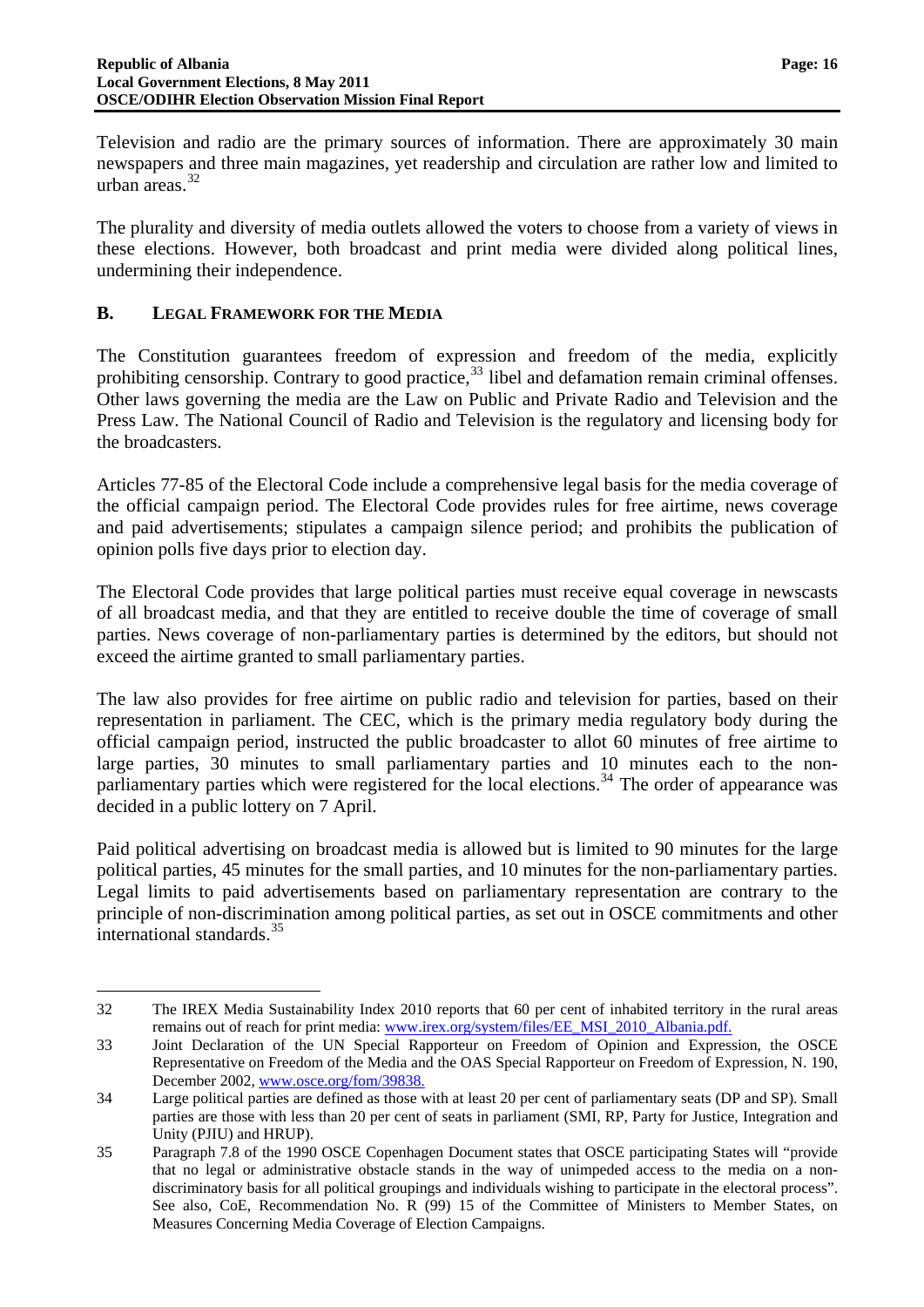On 28 March, the CEC established the Media Monitoring Board (MMB), the advisory body in charge of monitoring media compliance with the Electoral Code. The MMB monitored 62 TV channels and 2 radio stations, and submitted its findings and proposals to the CEC on a weekly basis. Findings on the work of the MMB are presented in the following section.

#### <span id="page-18-0"></span>**C. MEDIA MONITORING Click Here to Read Media Monitoring Results**

OSCE/ODIHR EOM media monitoring findings show that the media offered wide coverage of the elections in different types of programmes.<sup>[36](#page-17-4)</sup> The five monitored TV channels devoted altogether 258 hours to election related issues, mainly within newscasts, information programmes and TV debates. During the official election campaign, the broadcasters planned 35 TV debates among party representatives and local candidates, although in 16 cases one or both candidates did not attend.[37](#page-18-1) The public broadcaster *TVSH* fulfilled its obligation to provide political parties with free airtime. These slots were aired daily during evening prime time. Broadcasters respected the provisions for campaign silence.

The media monitored by the OSCE/ODIHR EOM devoted most of their news coverage to the two large political parties, DP and SP, while giving an average of only 11 per cent to all other political parties.<sup>[38](#page-18-2)</sup> In this respect, no media respected the provisions in the Electoral Code regarding the small parliamentary parties, which are entitled to receive half of the airtime devoted to large parties.

*TVSH* devoted 42 per cent of its political news coverage to DP, 35 per cent to SP, 3 per cent to SMI, 2 per cent to PJIU, 2 per cent to RP and less than 1 per cent to HRUP. The non-parliamentary parties received a total of 6 per cent of news coverage. An additional 10 per cent was provided to the DP-led government. The tone of news coverage was more positive for DP and slightly negative for SP.

Despite the political division among media, the private TV channels offered a diversity of views to voters. Media monitoring showed that *TV Klan* favoured the governing parties, while *Vizion Plus* favoured the opposition.[39](#page-18-3) *Top Channel* and *News 24* provided generally neutral coverage to the two large parties, but their news coverage was more negative in tone towards the government.<sup>[40](#page-18-4)</sup>

Two CEC decisions related to media were highly controversial. On 14 April, upon an MMB proposal, the CEC ordered four private channels (*Vizion Plus*, *Top Channel*, *Ora News* and *News 24*) to suspend the airing of two SP political advertisements on the grounds that the political party was not clearly identifiable. The CEC based its decision on Article 84.4 of the Electoral Code, even though this article does not specify how a campaign advertisement should be marked.<sup>[41](#page-18-5)</sup> On

 $\overline{a}$ 36 The OSCE/ODIHR EOM monitored five TV channels (*TVSH, Top Channel, TV Klan, Vizion Plus* and *News 24*), daily from 18:00 to 24:00 hours, and four daily newspapers (*Shqip*, *Gazeta Shqiptare*, *Panorama* and *55*).

<span id="page-18-6"></span><span id="page-18-1"></span><sup>37</sup> TV debates were planned with candidates for mayor in Lushnje, Lezhe, Burrel, Kamza, Kruje, Gramsh, Rrogozhine, Fier, Corovde, Kukes, Peshkopi, Kavaje, Vlore, Gjirokastër, Himara, Elbasan and Durres.

<span id="page-18-2"></span><sup>38</sup> The coverage of all parties except DP and SP in the monitored TV channels was as follows: *TVSH* (12 per cent), *TV Klan* (7 per cent), *Top Channel* (10 per cent), *News 24* (14 per cent) and *Vizion Plus* (7 per cent).

<span id="page-18-3"></span><sup>39</sup> *TV Klan* gave 59 per cent of its news coverage to DP, 27 per cent to SP and 7 per cent to the government. *Vizion Plus* gave 47 per cent of its news coverage to SP, 34 per cent to DP and 7 per cent to the government.

<span id="page-18-4"></span><sup>40</sup> *News 24* allotted 45 per cent of its news coverage to SP, 33 per cent to the DP and 5 per cent to the government. *Top Channel* devoted 41 per cent of its news coverage to SP, 31 per cent to DP and 12 per cent to the government.

<span id="page-18-5"></span><sup>41</sup> CEC Decision 425, 2011. Article 84.4 of the Electoral Code states that only electoral subjects are entitled to broadcast political advertisements during the electoral period.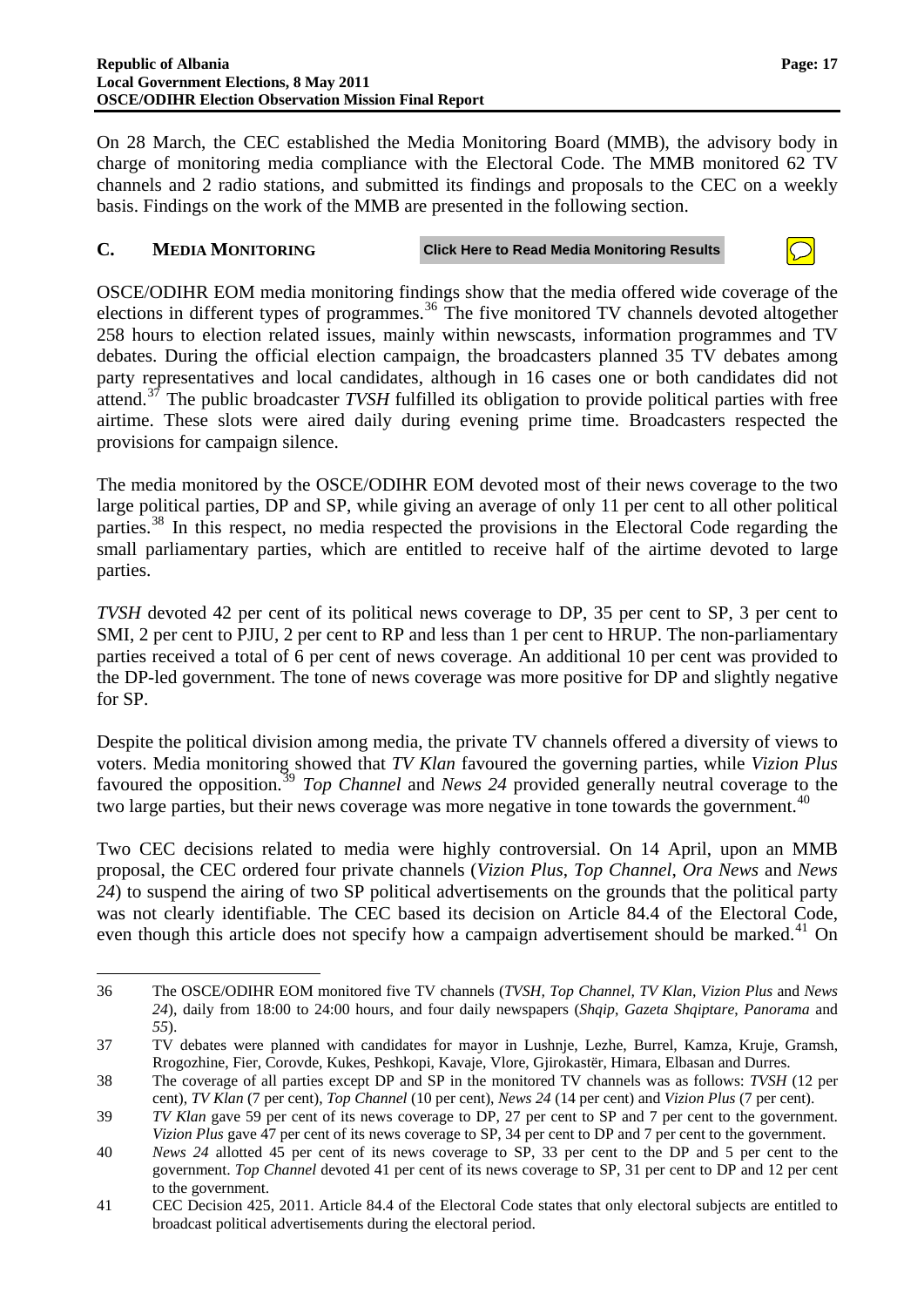15 April, the CEC added in a press release that according to Article 80.1.ç of the Electoral Code, electoral subjects must be clearly marked in campaign advertisements. However, this article applies only to the free airtime on public broadcasters, and not to the paid time on private media.

Moreover, the MMB exceeded its mandate of an advisory body and sent warnings to the private media outlets to suspend the TV spots, even prior to the CEC taking a decision on the matter. The MMB also proposed to fine those media who did not suspend the spots.<sup>[42](#page-18-6)</sup> The CEC, however, did not approve the fines. By 15 April the advertisements were broadcast again, after they were more clearly marked as being paid by SP.

In the second instance, on 23 April, the CEC issued a decision which ordered broadcasters to air tapes prepared by electoral subjects in case the stations could not provide their own news coverage and gave political parties the power to determine the allocation of news coverage between party and candidate activities. This decision departed from the Electoral Code and contradicted the Law on Public and Private Radio and Television.<sup>[43](#page-19-1)</sup> The CEC decision gave political parties an undue influence over editorial freedom of broadcast media. On 2 May, the decision was overturned by the Electoral College.

On 29 April, the MMB media monitoring report submitted to the CEC showed that DP had exceeded the legal limit of 90 minutes for campaign advertisements on TV. However, the CEC did not suspend the airing of DP advertisements, finding that the legal limit should apply to the coalition-sponsored advertisements supporting candidates rather than party-sponsored advertisements. As a consequence, one week before the end of the election campaign period, the CEC recalculated the limit of for paid advertisements on TV to 411 minutes for DP-led coalition and 310 minutes for the SP-led coalition.

# <span id="page-19-0"></span>**X. PARTICIPATION OF NATIONAL MINORITIES**

While Albania has no specific framework law for minorities, the Constitution provides for full political, civil and social rights for minorities, and the Electoral Code guarantees the right to vote and be elected to all Albanian citizens regardless of ethnic background, race, religion or language.<sup>[44](#page-19-2)</sup> Albania is party to the CoE's Framework Convention for the Protection of National Minorities<sup>[45](#page-19-3)</sup> but has not signed the European Charter for Regional or Minority Languages.

Three groups have the status of a national minority: Greek, Macedonian, and Montenegrin.<sup>[46](#page-19-4)</sup> Roma and Vlachs/Aromanians are recognized as ethno-linguistic minorities.[47](#page-19-5) There is a lack of accurate data on minorities, but Greeks are believed to be the largest group followed by Roma.<sup>[48](#page-19-6)</sup> Other minorities include Serbs, Bosniaks, Bulgarians and Egyptians.<sup>[49](#page-19-4)</sup>

 $\overline{a}$ 

<sup>42</sup> The MMB media monitoring report to the CEC for 8–14 April proposed to sanction *Top Channel* (ALL 3.5 million, i.e. EUR 24,831) and *Vizion Plus*, *Ora News* and *News 24* (ALL 2 million, i.e. EUR 14,182).

<span id="page-19-1"></span><sup>43</sup> Article 5 of this law states that "editorial independence is guaranteed by law".

<span id="page-19-2"></span><sup>44</sup> Other relevant legislation includes the 2010 Law for Protection against Discrimination.

<span id="page-19-3"></span><sup>45</sup> The Framework Convention was ratified in September 1999 and entered into force beginning of 2000.

<span id="page-19-7"></span><span id="page-19-4"></span><sup>46</sup> Albania recognizes only minorities with a "kin state" as national minorities (see ACFC/SR/III(2011)001, ACFC/OP/II/(2008)003).

<span id="page-19-5"></span><sup>47</sup> According to the Albanian authorities, there is no difference in the scope of protection between the two categories. The Advisory Committee of the Framework Convention is of the view that the distinction between "national" and "ethno-linguistic" minorities should be reconsidered (ACFC/OP/II (2008)003).

<span id="page-19-6"></span><sup>48</sup> The last census in 2001 did not include questions on language, ethnic or religious affiliation. Estimations by Greek representatives and the State Committee for Minorities indicate the number of Greeks at around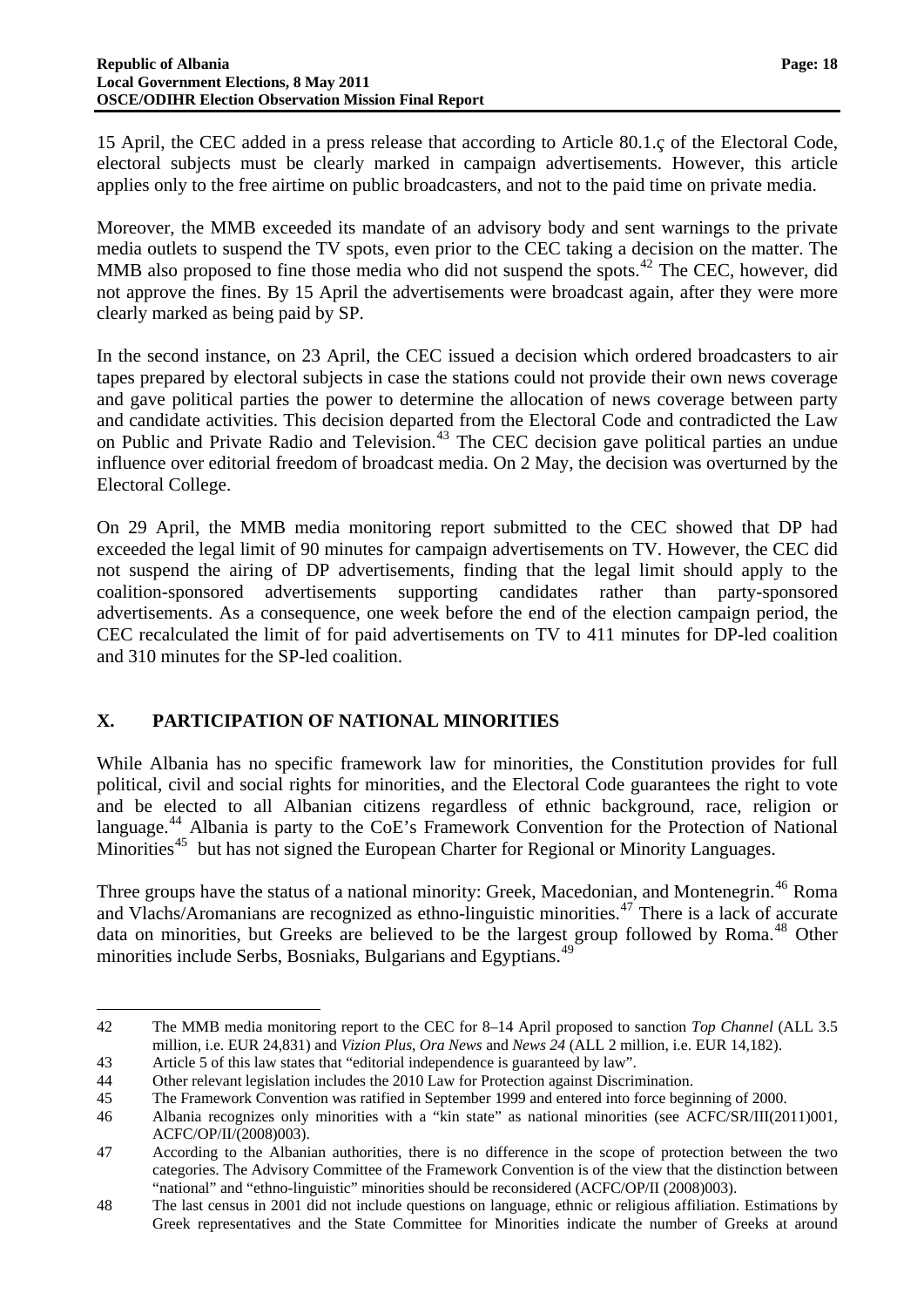Four political parties presenting themselves as representing minorities were running for these elections. The HRUP and the Greek Ethnic Minority for the Future Party were both standing alone, competing mostly for the votes of the ethnic Greeks. The Macedonian Alliance for European Integration fielded candidates as part of the Alliance for the Citizen, whereas the NTP, advocating for Egyptian and Roma interests, joined the Alliance for Future and ran in 7 LGUs. Representation by Roma and Egyptians remained marginal, although a number of Roma candidates were elected.

Various OSCE/ODIHR EOM interlocutors raised concern over alleged vote-buying attempts in Roma and Egyptian communities. The OSCE/ODIHR EOM received reports of pressure exercised on some Egyptian and Roma voters by state authorities.<sup>[50](#page-19-7)</sup> The lack of civil registration and identification documents on the part of a number of Roma and Egyptians has also been acknowledged by the authorities as a continuing problem, which may have led to disenfranchisement. On election day, the OSCE/ODIHR EOM observed instances of attempts to influence illiterate Roma voters.<sup>[51](#page-20-1)</sup>

The number of minority representatives in the election administration is unknown. Several ethnic Greek representatives voiced the need to have access to official election-related material, including the ballot papers, in their mother tongue.<sup>[52](#page-20-2)</sup> The CEC published voter information material in Albanian, Greek and Macedonian languages for these elections.

# <span id="page-20-0"></span>**XI. PARTICIPATION OF WOMEN**

 $\overline{a}$ 

The 2008 Law on Gender Equality in Society provides for a minimum 30 per cent representation of women in all public-sector institutions at national and local levels. However, women remain under-represented in public and political life, especially in decision-making positions.

The Electoral Code provides for a gender requirement in CEC and CEAZ membership. However, women were under-represented in the election administration. Two out of seven CEC members are women, and only 3 of the 66 CEAZs were chaired by women. Women represented 24 per cent of CEAZ members. In the VCCs observed on election day, women accounted for only 14 per cent of chairpersons.

The Electoral Code requires that the gender of candidates must alternate in every three names in a candidate list for local elections. Parties that do not comply with this rule must pay a fine, although the list is registered. As the fine is low (ALL 30,000 or approximately EUR 213), this requirement was often not respected. The CEC, in its capacity as the registering body for the Tirana council election, fined one party (the PJIU) for not respecting the gender requirement. While the CEC is empowered to impose fines for violations in other LGUs, it had not done so at the time of writing. The CEC informed the OSCE/ODIHR EOM that the Electoral Code does not provide a timeframe for reviewing the compliance of candidate lists submitted to the CEAZs. Failure to comply with

200,000. Roma NGOs, the Council of Europe, and the authorities estimate the number of Roma from 90,000 to 120,000.

49 Bosniaks and Egyptians are seeking recognition as national and ethno-linguistic minorities, respectively.

<span id="page-20-3"></span><sup>50</sup> The OSCE/ODIHR EOM was informed of allegations that some Roma and Egyptian voters were threatened with the loss of their monthly social allowance unless they voted for the party ruling the municipality.

<span id="page-20-1"></span><sup>51</sup> In addition, in one VC illiterate Roma voters were denied the right to vote, while non-Roma illiterate voters were allowed to use assistance and vote.

<span id="page-20-2"></span><sup>52</sup> They claimed that there are a number of elderly Greek voters, as well as younger voters born outside of the country, without a sufficient command of the Albanian language.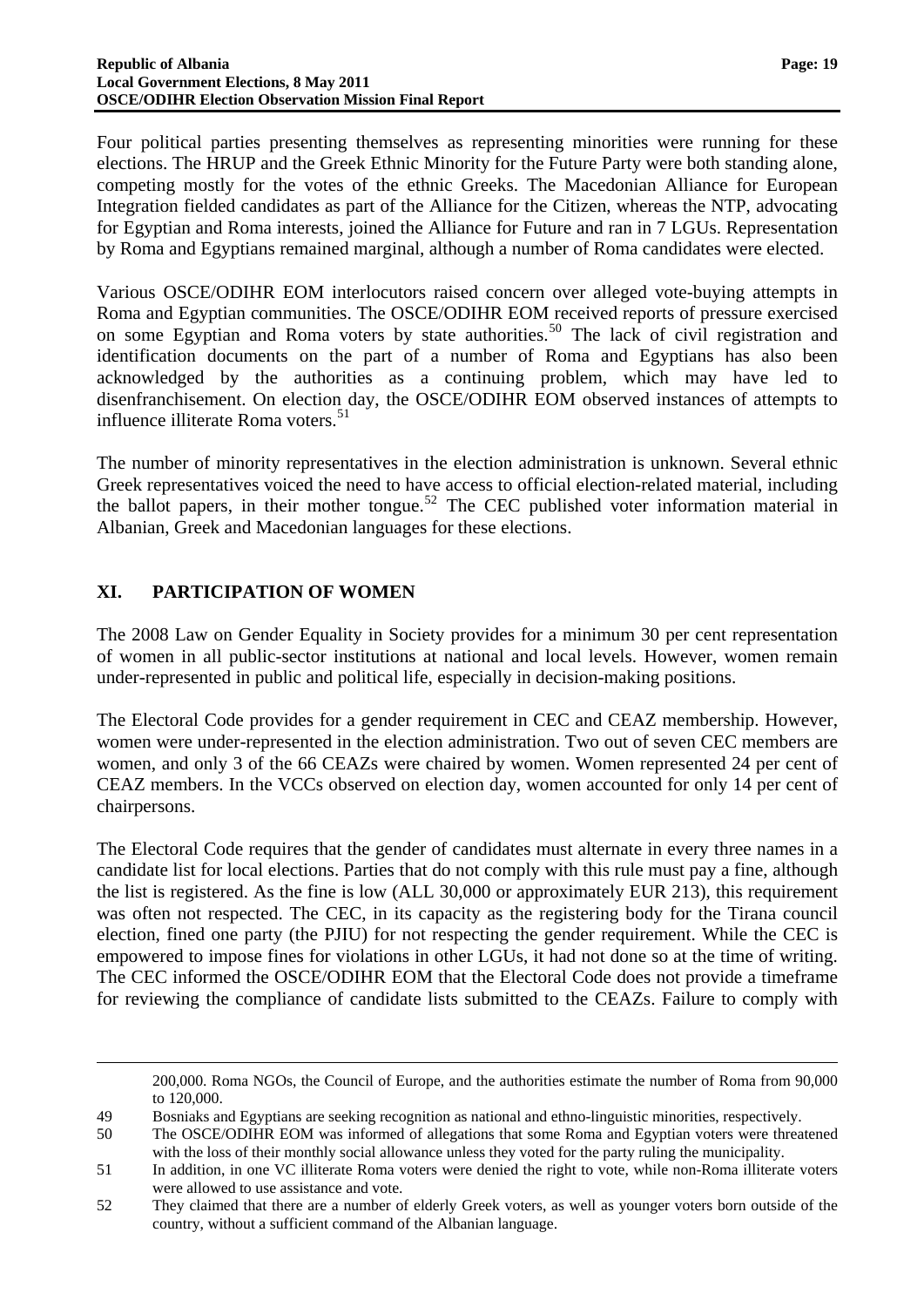the gender requirement does not affect a party's receipt of public funds for campaign purposes.<sup>[53](#page-20-3)</sup> According to the CEC, some 30 per cent of candidates for council elections were women, but there were only 14 women among the 872 mayoral candidates (1.6 per cent). Six of the women candidates for mayor were elected.

Almost all parties contacted by the OSCE/ODIHR EOM had a women's wing. However, genderequality issues were not generally addressed in parties' electoral platforms, and issues affecting women in particular did not feature in their overall campaigning. According to the OSCE/ODIHR EOM media monitoring, women politicians received an average of 4.4 per cent of the total news coverage on monitored TV broadcasters.

The ability of many women voters to exercise their right to vote freely was affected by the continued high instance of family and proxy voting, which was observed in 26 per cent of VCs visited. While not all observed instances were necessarily of men voting on behalf of women or influencing their choice, OSCE/ODIHR EOM observers reported that this appeared to be the overall tendency. The failure to prevent family and proxy voting, in accordance with the law, contradicts OSCE commitments and other international standards regarding the secrecy of the vote, the free exercise of political choice, and the elimination of discrimination against women in political life.[54](#page-21-2)

# <span id="page-21-0"></span>**XII. DOMESTIC OBSERVERS**

 $\overline{a}$ 

The Electoral Code provides for observation of the election process by domestic observers and by political party representatives, coalitions and candidates presented by groups of voters, as well as by international observers. In an inclusive process, the CEC accredited 4,617 domestic observers from 19 different NGOs, providing an additional element of transparency to the election process. The Coalition of Domestic Observers deployed some 170 long-term observers and over 900 shortterm observers. The Coalition was composed of three national NGOs: Society for Democratic Culture, *KRIIK* Albania, and *Kombinat* Centre for Women and Children, and of 15 regional NGOs. Other domestic observer groups included the Albanian Helsinki Committee and the Forum of Local Observers Monitoring Women's Participation in the Election Process.

Parties can appoint representatives unless they form part of a coalition, in which case the right to appoint lies with the coalition. A number of smaller parties which joined the two main coalitions objected to losing their right to have observers in the BCCs. However, all candidates were allowed to be present inside BCCs, thus permitting each party to be present.

# <span id="page-21-1"></span>**XIII. PRE-ELECTION DAY COMPLAINTS AND APPEALS**

The Electoral Code grants the right to file a complaint or an appeal to electoral subjects, individuals or political parties denied registration as electoral subjects, and to those denied accreditation as election observers. The CEC reviews complaints on the conduct of the electoral process, on decisions of the CEAZs, and on the failure of CEAZs to reach a decision. CEC

<span id="page-21-3"></span><sup>53</sup> OSCE/ODIHR and Venice Commission, *Guidelines on Political Party Regulation*, paragraph 191. See also paragraph 192 which states, "It is reasonable for states to legislate minimum requirements that must be satisfied before the receipt of public funding. Such requirements may include...gender-balanced representation."

<span id="page-21-2"></span><sup>54</sup> See for example paragraphs 5.1, 5.9, 6 and 7.4 of the 1990 OSCE Copenhagen Document.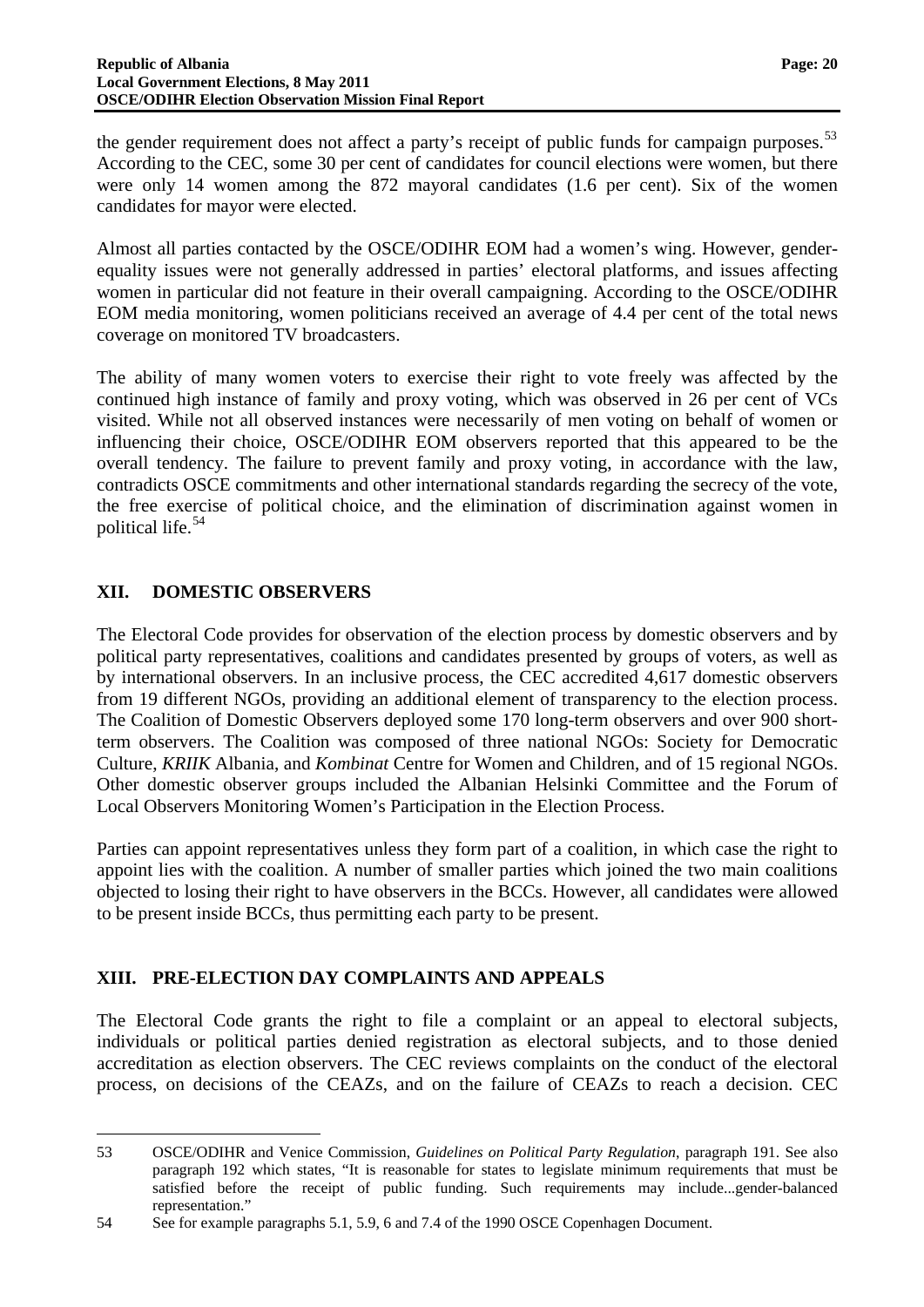#### **Republic of Albania** Page: 21 **Local Government Elections, 8 May 2011 OSCE/ODIHR Election Observation Mission Final Report**

decisions, and the failure to reach a decision, can be appealed to the Electoral College of the Court of Appeals of Tirana, whose decisions are final.

Up to election day, the CEC reviewed 57 complaints pertaining mostly to denial of registration. The recurrent argument of plaintiffs was that candidates were not able to meet deadlines for registration since the CEAZs were not operational and not present in their offices, in particular during the last day for submission of candidacy documents. In two such cases, the CEC applied different standards for parliamentary and a non-parliamentary parties. The CEC deemed the claims as not proven and dismissed the case of the non-parliamentary party, but instructed the CEAZ to accept the documents in the other case, where the appellant was the SP. In the case of the SP, the CEC stated that the right of the voters to choose had to be protected, even though the deadline was breached.

The Electoral College consists of eight appellate court judges selected prior to parliamentary elections by the drawing of lots.<sup>[55](#page-21-3)</sup> They serve until the following parliamentary elections are called. For each case, the Electoral College sits in a panel of five judges, who are selected from among the eight judges by the drawing of lots prior to the hearing of the case.

During the pre-election period, the Electoral College reviewed 33 appeals against CEC decisions. Of these, 22 appeals pertained to candidate registration or refusal, most of which were challenges by SP and HRUP regarding the registration of independent candidates or smaller parties. The Electoral College overturned three CEC decisions: two independent mayoral candidates and one from the Christian Democratic Party were granted registration.

The SP challenged three CEC decisions on the grounds that the CEC exceeded its competence and that, in any case, these decisions constituted normative acts and therefore had to be adopted by a qualified majority of five votes and not by four votes as was the case. Two of the disputed CEC decisions were overturned on appeal to the Electoral College.<sup>[56](#page-22-2)</sup>

The Electoral College adjudicated the pre-election day appeals in an expedited manner and respected the procedural rights of the parties. However, a comprehensive analysis of the Electoral College's decision-making was not possible, as the College did not publish its reasoning, except for six cases, which were published with considerable delay.<sup>[57](#page-22-3)</sup> Article 158.6 of the Electoral Code requires the Electoral College to transcribe its decisions within three days. Even though the Electoral College decisions were final, the reasoning was important, particularly in cases where a CEC decision was sent back for review.

# <span id="page-22-4"></span><span id="page-22-0"></span>**XIV. VOTING AND COUNTING**

# <span id="page-22-1"></span>**A. VOTING CENTRES**

 $\overline{a}$ 

On election day, the OSCE/ODIHR EOM and the Congress delegation observed opening, voting and closing procedures in a total of over 1,000 VCs throughout the country. The transparency of election day proceedings was assessed positively overall, but the process was also assessed as

<sup>55</sup> As noted in the Legal Framework section, the two largest parliamentary parties each have the right to remove one of the judges selected in the drawing of lots, in contradiction to OSCE commitments.

<span id="page-22-2"></span><sup>56</sup> These three CEC decisions concerned the technical specifications of the ballot papers, the use of television spots prepared by political parties for media to use in their news coverage (see media section), and the production of reserve ballot paper stamps. The first two of these were overturned by the Electoral College.

<span id="page-22-3"></span><sup>57</sup> The first decision was published with a one month delay, and the others with a two month delay.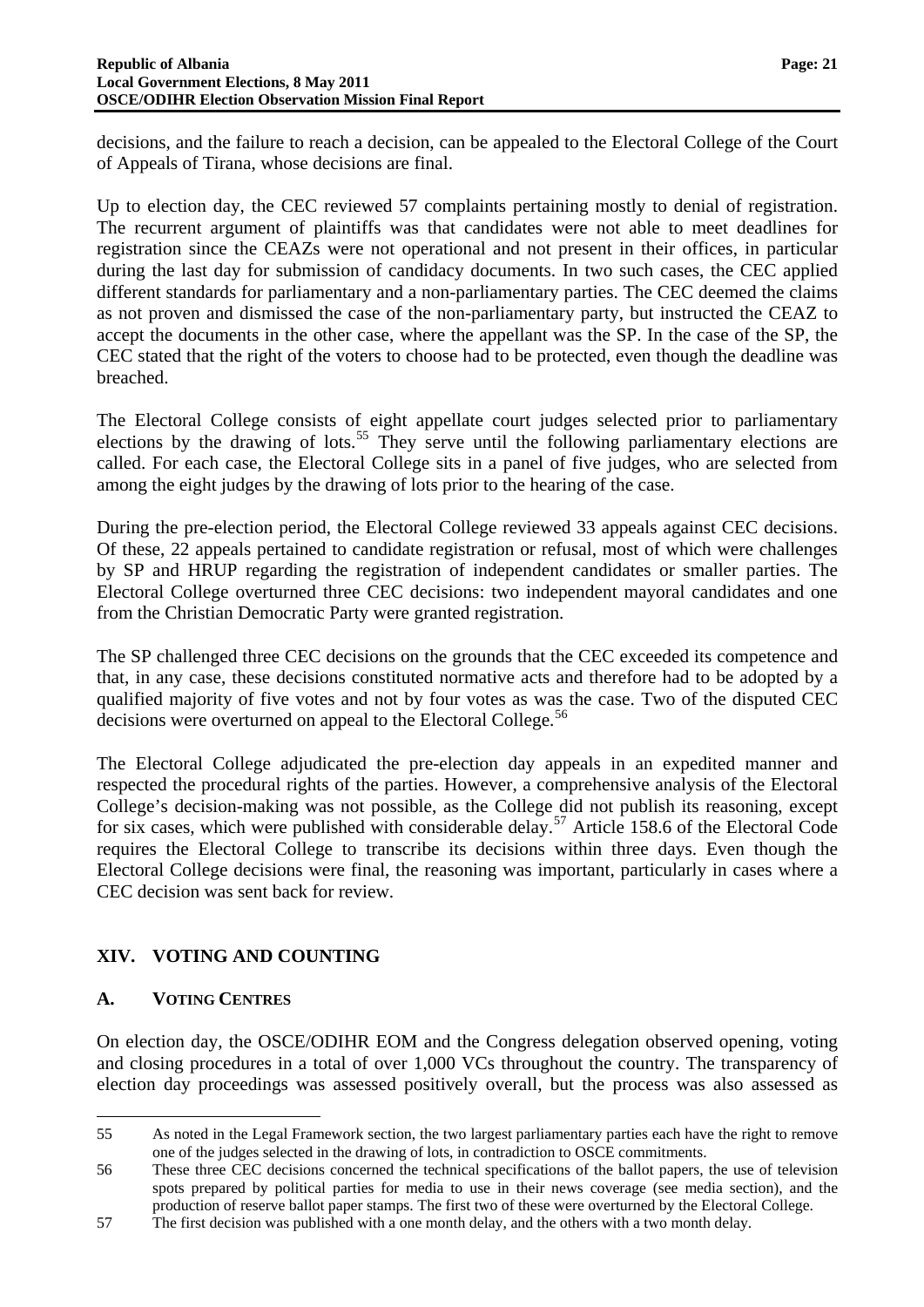$\overline{a}$ 

being affected by procedural problems and disorganization in a considerable number of VCs. Election day was relatively calm compared to the campaign period, with few violent incidents reported. Party representatives, mostly from the two coalitions, were present in 95 per cent of the observed VCs,<sup>[58](#page-22-4)</sup> while other domestic observers were present in one-fifth of VCs visited. The CEC announced a national voter turnout of 51 per cent.

The majority of VCs observed opened late (57 of 75). Some delays were due to missing election materials, including ballots, ink, or ballot boxes,<sup>[59](#page-23-0)</sup> but also to disagreements among VCC members over procedures. Observers reported procedural problems in the opening of 19 VCs and unauthorized persons inside 10 VCs, mostly party activists. These factors led to observers assessing the opening of VCs negatively in a high number of VCs (21 of 75). Mistakes in the production or distribution of ballots resulted in a number of electoral races not being held, and voting was cancelled in another eight  $VCs$ .<sup>[60](#page-23-1)</sup>

The voting process was assessed positively by observers in 90 per cent of the more than 1,000 VCs visited during the day. The negative assessment in the remaining 10 per cent was mainly due to procedural problems but was, nevertheless, a high figure. The assessment of observers varied regionally, with Tirana being assessed more positively overall (94 per cent).<sup>[61](#page-23-2)</sup>

Voting procedures were not always followed in 16 per cent of VCs observed, and the VCCs did not seem familiar with the procedures in 12 per cent of cases. This was particularly evident in the inking procedures, with voters' fingers not consistently checked for ink (20 per cent of observations) and voters' fingers not inked (7 per cent). Group/family voting, which violated the secrecy of the vote, was observed in 21 per cent of VCs visited. Many VCs were overcrowded (14 per cent) or had an inadequate layout (6 per cent). The lack of uniformity in following procedures may have been caused by the late appointment of VCC members and a lack of standardized training. Tension or disturbances were observed inside 7 per cent of VCs visited.

Although to a lesser extent than procedural problems, a number of more serious irregularities were also noted. Voters were intimidated in 15 cases (almost 2 per cent of observations) or influenced in their choice in 37 cases (4 per cent). Proxy voting was observed in 5 per cent of VCs visited and the same person "assisting" multiple voters in 3 per cent.<sup>[62](#page-23-3)</sup> Observers also verified two cases of ballot box stuffing.

As noted above, the Electoral Code provides for special VCs to be established in prisons and pretrial detention centres. For local elections, prisoners can only vote in special VCs if they have

<sup>58</sup> Observers from the Alliance for the Citizen were present in 90.3 percent of the observed VCs. Alliance for the Future observers were present in 81.6 of the VCs. HRUP observers were present in 21.2 of the VCs. Observers from other parties were present in 25.7 percent of the VCs.

<span id="page-23-0"></span><sup>59</sup> This was reported in four VCs in Paskuqan, Rogozhine and Kamez (Tirana region) and Cerrik (Elbasan region).

<span id="page-23-1"></span><sup>60</sup> Due to ballot printing or distribution errors, mayoral races were cancelled in Paper and Pishaj Communes (CEAZs 14 and 15 in Elbasan), and the council race was cancelled in Molles Commune (CEAZ 31 in Korce). Elections were also to be repeated in Shllak (CEAZ 42 in Shkoder), where not all ballot papers were received for the seven VCs, and the SP VCC members walked out. DP commissioners walked out of VC 2801 Stravaj (CEAZ 17 in Elbasan). Reruns were ordered by the Electoral College in another five communes, based mainly on discrepancies between number of voters and ballots cast (see the Post Election Related Complaints and Appeals section). Article 161 of the Electoral Code provides that elections are to be repeated not later than four weeks after the end of the appeals process.

<span id="page-23-4"></span><span id="page-23-2"></span><sup>61</sup> The percentage of negative assessment was higher in the regions of Durres (15 per cent), Diber (14 per cent), Fier (14 per cent), and Elbasan (13 per cent).

<span id="page-23-3"></span><sup>62</sup> Article 108 of the Electoral Code provides that a person may help only one voter who cannot vote him/herself.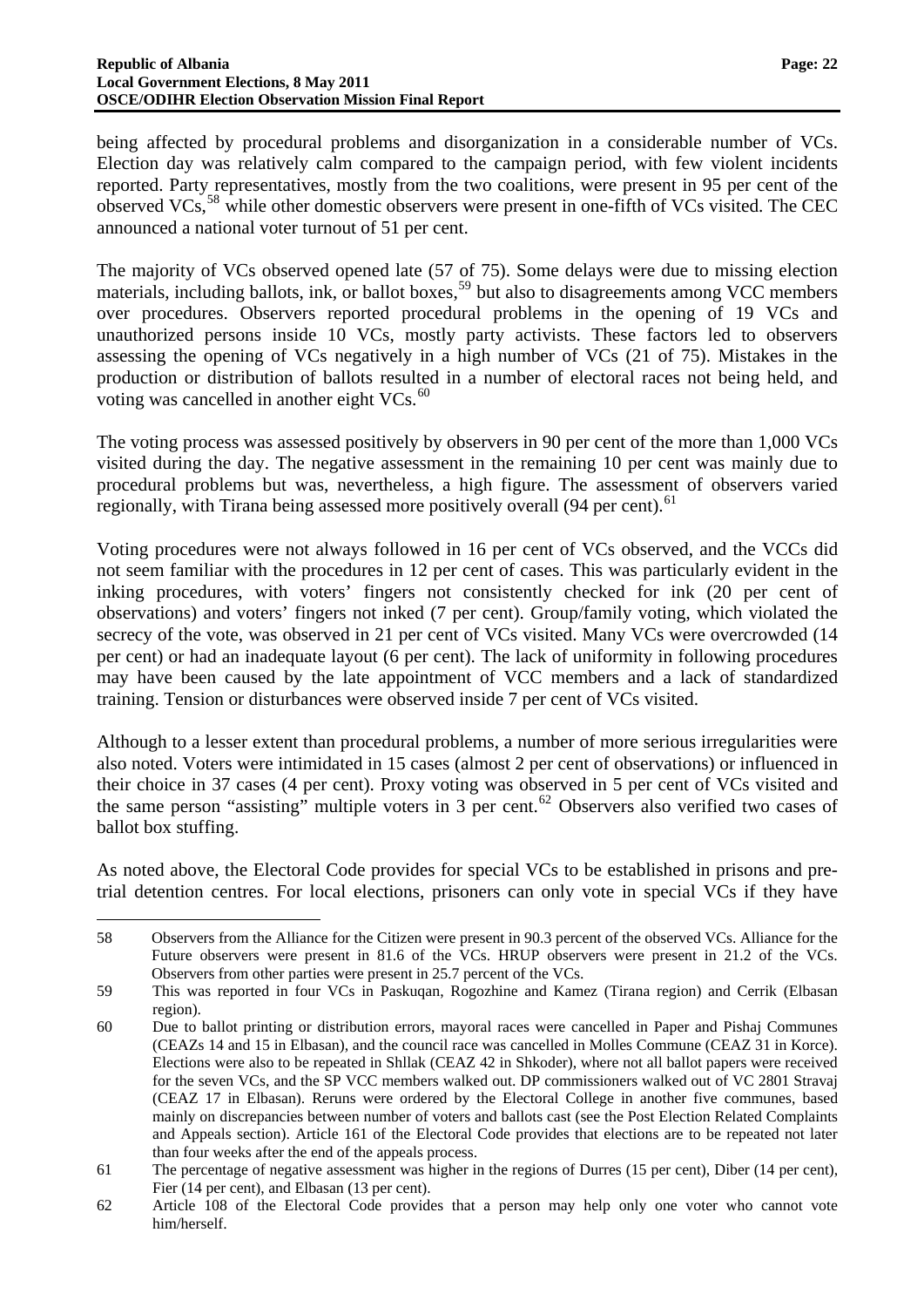residence in the LGU where they are detained, and there must be a minimum of 15 voters in each special VC. Due to these requirements, only 223 voters were registered in four special VCs throughout the country: two in Durres region and one each in Kukes and Berat regions. This meant that many prisoners were not able to exercise their right to vote. The General Directorate of Prisons, which is under the authority of the Ministry of Justice, allowed an additional 221 prisoners from 12 prisons and pre-trial detention centres to vote in the VCs of their normal residence, some of whom were escorted by prison officials. The SP alleged that the presence of prisoners at some VCs in Tirana intimidated other voters.

Although efforts to enfranchise voters are laudable, the effort to transport prisoners on election day was undertaken without informing the CEC in advance, as required by Article 4 of the Electoral Code.<sup>[63](#page-23-4)</sup> The OSCE/ODIHR EOM was not able to ascertain whether all prisoners who were unable to vote in special VCs had the possibility to vote in the VCs of their normal residence.

The OSCE/ODIHR EOM observers evaluated the closing process positively in 56 VCs out of 72 VCs observed, although in 18 VCs observed, the closing procedures were not always fully adhered to, including not counting signatures on the FVL, not counting unused ballots, not putting the record of closing in the materials box, and not providing observers with copies of the record of closing. In 6 VCs there was tension or unrest during the closing, and the closing in some VCs was unduly delayed. The transport of materials to BCCs was evaluated positively for all VCs observed.

#### <span id="page-24-0"></span>**B. BALLOT COUNTING CENTRES**

<span id="page-24-2"></span> $\overline{a}$ 

The counting of ballots in the 66 BCCs was very lengthy. According to the Electoral Code, it should have been finished by 17:00 on the day following election day. This deadline was considered unrealistic by all interlocutors and not one BCC finished the counting by this time. Counting in all BCCs outside Tirana was finished by Friday, 13 May. Counting of ballots for the Tirana mayoral election in Tirana BCCs finished on 14 May, and for Tirana borough elections on 23 May.

The OSCE/ODIHR EOM observed the vote count in 57 of the 66 BCCs.<sup>[64](#page-24-1)</sup> In most BCCs, the counting of ballots proceeded in a generally transparent manner, albeit at a slow pace. In several cases, defeated mayoral candidates conceded. However, the counting process was affected by a high level of mistrust among political parties, which led to disputes, delays and obstructions in some BCCs. Parties frequently intervened in the counting process, directing the activities of their members in election commissions.

Observers were able to be present in BCCs without hindrance. During counting, each ballot was videoed and shown immediately on screens to all observers present. Nevertheless, ballots could not always be seen fully due to the speed of ballots being processed. Observers were generally not allowed to approach the counting tables, and it was therefore difficult to see whether ballots were placed on the stack of ballots for the corresponding candidate/party or how the VC result protocols were filled in. Also, the consideration of contested ballots by counting teams and CEAZ members could not be seen by observers.

The OSCE/ODIHR EOM assessed the process of ballot counting in BCCs for 1,020 randomly chosen VCs. The counting was assessed negatively in 14 per cent of the observations, which were

<sup>63</sup> Article 4.3 requires ministries to inform the CEC in writing of any activity that might affect "the administration or conduct of free, fair, democratic and transparent elections."

<span id="page-24-1"></span><sup>64</sup> The OSCE/ODIHR EOM did not observe counting in the BCCs of CEAZs 3, 17, 23, 29, 35, 43, 57, 60, 66.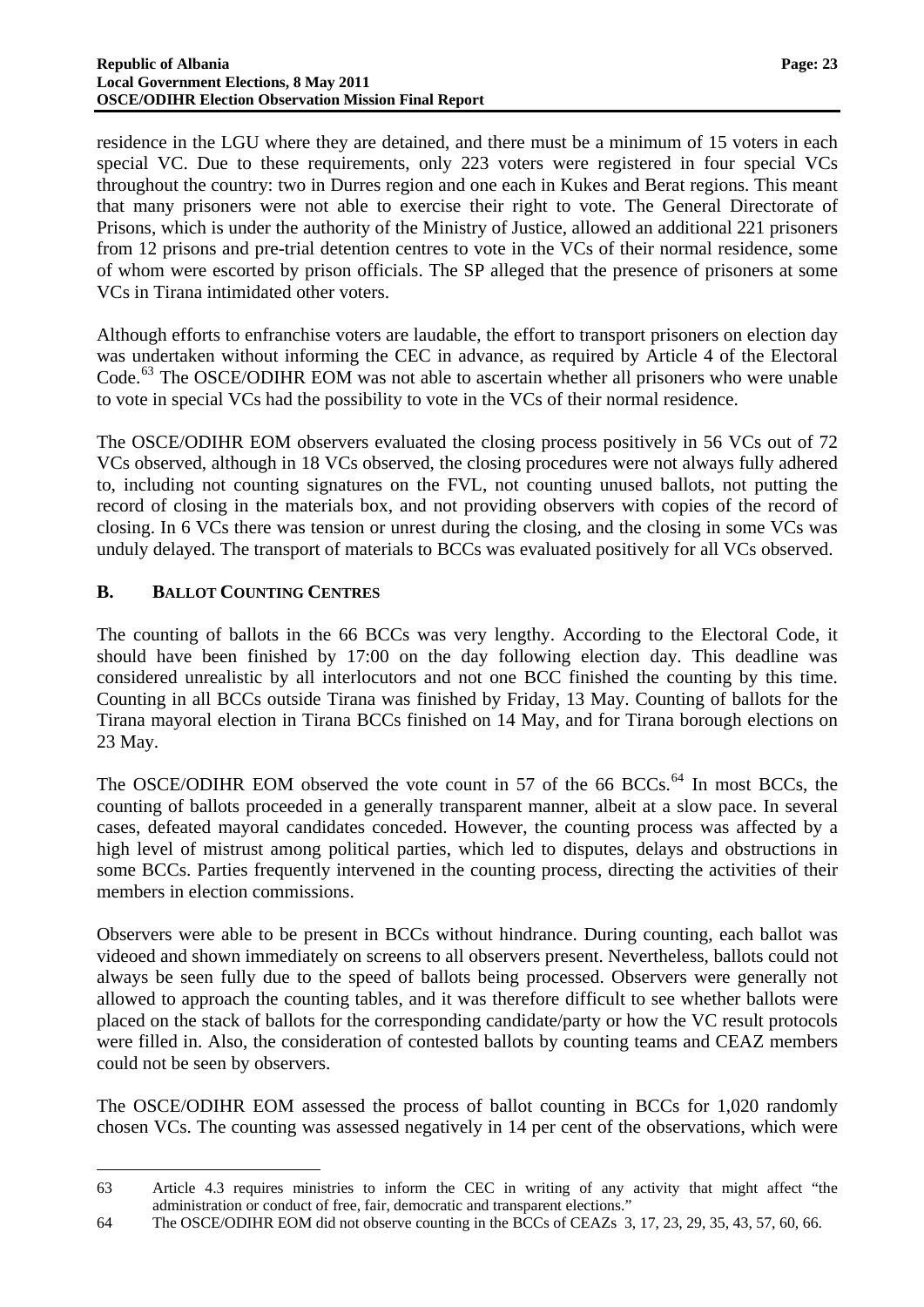concentrated in 17 of the 57 observed BCCs.<sup>[65](#page-24-2)</sup> Procedural problems were mostly related to signatures in the voter lists not being counted (15 per cent of the observed cases), the VCC chairperson stamp on the back of the ballot not being verified (9 per cent), and failure to reconcile figures in the protocol. In 68 per cent of counts observed in which ballots were contested, the counting teams did not record the reasons for contestation of ballot papers as required by the Electoral Code, and in 36 per cent of such cases, the CEAZs did not record the decisions on contested ballots in the poll book.

The counting process was affected by tension in 25 BCCs and by the presence of unauthorized persons in 30 BCCs, although they were generally not interfering with the counting process. The overall understanding of the counting procedures was assessed as poor in 10 BCCs.

There were a few instances of serious irregularities in some BCCs. Several members of one CEAZ, from both the majority and opposition, informed the OSCE/ODIHR EOM observers that they had been directly threatened and as a result invalidated some ballots in the mayoral race for one LGU in order to alter the results. Some smaller parties alleged that counting team members in a number of BCCs had illegally allocated votes for their parties to the results for the DP and SP in some council races. The OSCE/ODIHR EOM directly observed this falsification during the count for the council race of one LGU.

The start of the vote count was delayed in many BCCs, partly due to the fact that some counting team members in some BCCs were not appointed or trained by the time the count started. In addition, the counting process was at times interrupted due to disputes among CEAZ members, counting team members and/or party representatives.<sup>[66](#page-25-1)</sup> Another reason for delays was fatigue of CEAZ members, as there is no regulation on the working hours of the BCCs.<sup>[67](#page-25-2)</sup> In a few specific cases brought to its attention, the CEC addressed delays by ordering the continuation of the process.

During the counting process, the CEC continued to replace CEAZ and counting team members at the request of political parties. This was especially noted in Tirana, where the CEC replaced all members of CEAZ 54 and some members of CEAZ 49 on 12 May, and the chairperson of CEAZ 48 and a member of CEAZ 47 on 13 May, which led to further delays.

Copies of VC tables of results and the aggregated tables of results for LGUs were made available to party representatives, which increased transparency.

# <span id="page-25-0"></span>**C. COUNTING AND EVALUATION OF VOTES IN TIRANA**

The city of Tirana is divided into 11 boroughs, each of which has its own CEAZ and BCC. In addition to the elections for the Tirana mayor and council, each borough held elections for its respective mayor and council. Each VC in Tirana therefore had four ballot boxes. Following a preelection day decision by the CEC, the Tirana BCCs opened the ballot boxes and counted the ballots for the Tirana mayor and council elections first, and only then opened the ballot boxes and counted the ballots for the borough elections. Counting in these BCCs was frequently delayed by unscheduled breaks, absence of counting team members and obstructions that appeared, at times, to be politically motivated. The BCCs' counting of the Tirana mayor and council races did not

<span id="page-25-3"></span> $\overline{a}$ 65 These were in BCCs located in the CEAZs 1, 5, 14, 16, 18, 25, 26, 33, 34, 39, 41, 42, 47, 51, 52, 58 and 65.

<span id="page-25-1"></span><sup>66</sup> CEAZs 31 in Erseke, 32 in Pogradec, 34 in Kukes, 44 in Kopik, 41 in Shkoder, 42 in Kukes, 62 and 63 in Vlore and 65 in Ksamil.

<span id="page-25-2"></span><sup>67</sup> The Electoral Code does not provide for breaks in the counting process, as counting should finish by 17.00 hours the day after the election day. The CEC instruction on counting did not address this issue.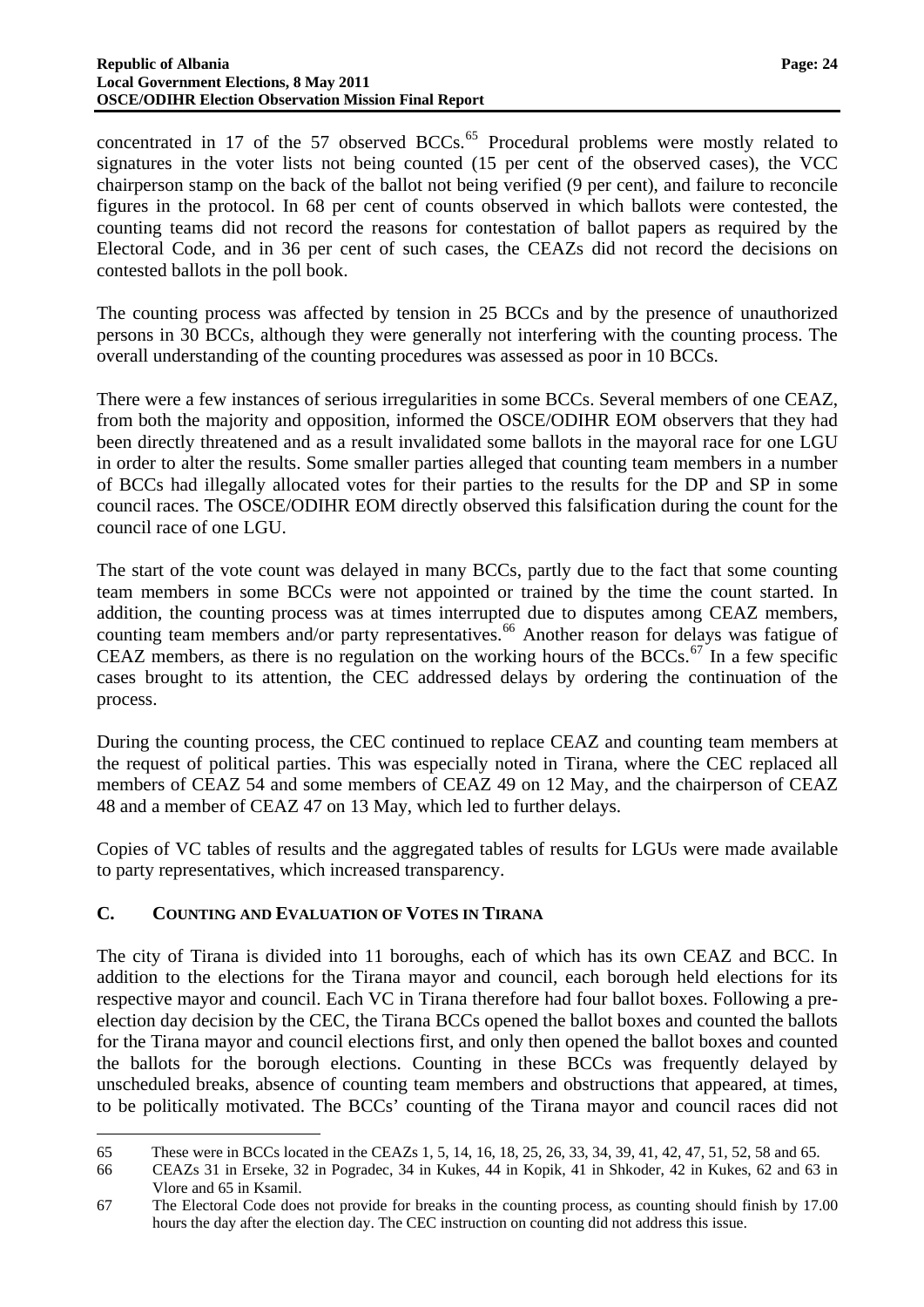finish until 14 May, almost one week after election day.

Following the end of counting at BCCs for the mayor of Tirana, the preliminary results as provided by the CEC to the OSCE/ODIHR EOM gave Mr. Rama (SP) 10 more votes than Mr. Basha (DP)  $(124,623$  and  $124,613$  votes, respectively).<sup>[68](#page-25-3)</sup> Mr. Rama declared victory soon after, while Mr. Basha said that he would wait for the official results from the CEC.

As counting of ballot boxes for the Tirana borough elections continued, DP officials called for miscast ballots for the Tirana mayor race found in these boxes to be counted as valid on the basis that the will of the voter was clear and that Article 117.3 of the Electoral Code, which lists the grounds for considering ballots invalid, does not state that ballot papers cast in the wrong box should be considered invalid. SP strongly disagreed, stating that ballots found in the wrong ballot box had been systematically considered invalid up to that point, both in the 2011 local elections and in previous elections. The SP called on the CEC to tabulate the results for the mayoral race as determined by the 11 BCCs in the respective aggregated tables of results, in accordance with Articles 122 and 123 of the Electoral Code.

The Electoral Code does not directly regulate the validity of ballots found in a ballot box other than the one corresponding to the type of election for that ballot. Nor does it provide any procedure for reconciling ballots found in other boxes. There was no CEC decision or instruction regarding this issue prior to election day, even though miscast ballots have been an issue in previous local elections, nor did any political party representative raise the issue at CEC sessions. The CECapproved counting manual did not address the question of miscast ballots. Counting team members were apparently trained to consider any such ballots as invalid, and it appears that miscast ballots were considered invalid by counting teams throughout the country, including in Tirana through the conclusion of counting for the Tirana mayoral race on 14 May.

The CEC received all 11 aggregated tables of results by 16 May, although the results for CEAZ 49 had not been approved by the majority of its members (the majority being held by the governing parties in this case).<sup>[69](#page-26-0)</sup> On 17 May, the CEC Chairperson proposed a draft decision according to which ballots cast in the wrong box in Tirana would be considered valid and would be counted by the CEC itself.<sup>[70](#page-26-1)</sup> This count was to be only for ballots found in the wrong box which had been contested at BCC level. According to the CEC Chairperson, the draft decision was proposed due to identical requests received from DP and SMI-nominated members of 7 Tirana CEAZs regarding 60 ballot boxes. The CEC Chairperson stated that the CEC had the right to count contested ballots for Tirana, as the CEC functions as the CEAZ for Tirana mayoral and council elections. The opposition-appointed members disagreed with the proposal, stating that the CEC had no right to count ballots and could only open ballot boxes based on appeals of a decision on the official results. They proposed instead that the CEC tabulate the results from the aggregated tables of results received from the BCCs.

On 18 May, the CEC began to open the ballot boxes identified in the CEAZ requests and to count ballots found for Tirana mayor and council elections. The opening of ballot boxes was based on the draft decision voted "in principle" (by 4-3 vote). As such a decision is not a final, written decision by the CEC, there was no publicly available document that would state the legal basis for the

 $\overline{a}$ 

<span id="page-26-2"></span><sup>68</sup> These preliminary results were not displayed by the CEC on its website until one week later.

<span id="page-26-0"></span><sup>69</sup> This was the CEAZ for borough 5, the last BCC to finish counting for the Tirana mayor and council elections. The Chairperson of CEAZ 49 claimed that there were irregularities in the aggregated table of results. These were not specified to the OSCE/ODIHR EOM.

<span id="page-26-1"></span><sup>70</sup> Draft Decision "On the Evaluation of the Ballot Papers for the Mayor and Municipal Council of Tirana Found in the Wrong Box."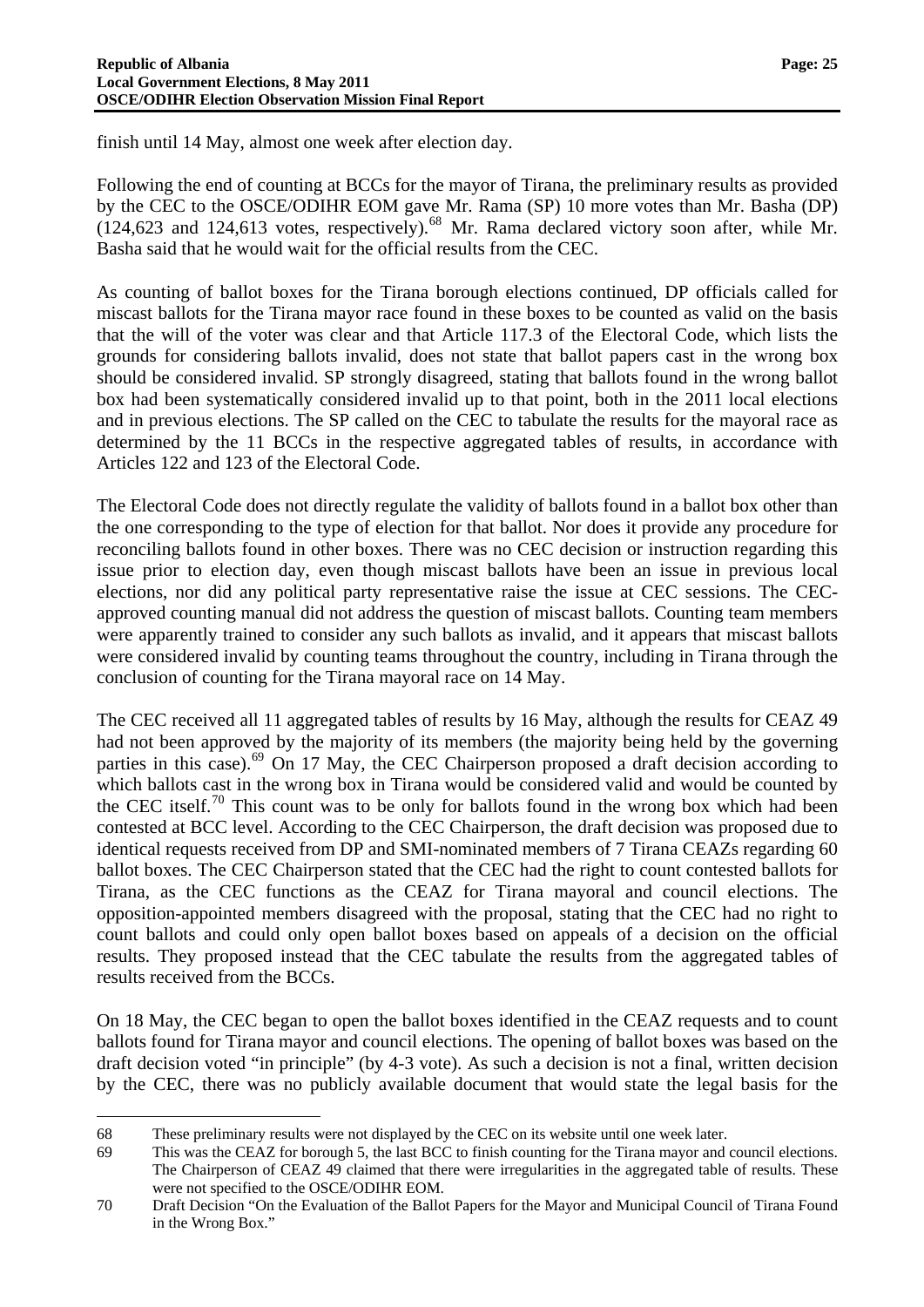CEC's actions. Thus there was no possibility for any electoral subject to challenge the CEC's actions in the Electoral College until after those actions had finished. The unofficial draft decision proposed by the Chairperson did not offer a clear legal basis for the CEC's actions but listed a variety of articles which did not appear to be directly related to the CEC's actions. The CEC began opening ballot boxes immediately after voting on the decision "in principle", which indicates that ballot boxes had already been brought to the CEC premises.

During the process of evaluating the miscast ballots, the scope of the counting done by the CEC was broadened to 117 ballot boxes in 9 out the 11 CEAZs in Tirana. The CEC did not only evaluate miscast ballots contested by the counting teams, but also ballots already deemed invalid by the counting teams and the CEAZs during the counting. On 23 May, once the process was completed, the CEC approved by 4-3 vote Decision 709, regulating *a posteriori* the actions that the CEC undertook during the evaluation process.<sup>[71](#page-26-2)</sup> The decision used a different legal basis from that cited in the 18 May draft decision. The SP appealed this decision to the Electoral College.

The same day, the CEC declared the official results of the mayoral race in Tirana, with an advantage of 81 votes for Mr. Basha (124,786 votes), over Mr. Rama (124,705 votes). The results declared by the CEC for the Tirana mayoral race contained 870 more votes than signatures in the FVL. The CEC did not approve requests by the SP and the minority-proposed members of the CEC to investigate the matter.<sup>[72](#page-27-1)</sup> The Electoral Code does not regulate the actions to be undertaken in case of discrepancies between the number of ballots cast and the number of voters who cast a vote according to the number of signatures in the FVL.<sup>[73](#page-27-2)</sup> The SP appealed the CEC decision on the results for the Tirana mayoral election on 26 May.

With respect to the Tirana mayoral election, the CEC was faced with an unclear legal situation in a highly charged political environment. The CEC could have chosen to aggregate the results provided by the Tirana CEAZs, subsequently considering any potential appeals based on miscast ballots. The fact that the majority-proposed members of the CEC chose to count some (but not all) of the miscast ballots directly, in a non-consensual manner, after the preliminary results were known, and without taking a decision that could have been challenged in the Electoral College, created the perception that they were acting on behalf of the ruling majority. Although its decisions were partially upheld by the Electoral College (see below), the CEC's actions undermined confidence in its ability to function in an impartial and independent manner.

#### <span id="page-27-0"></span>**XV. AGGREGATION AND ANNOUNCEMENT OF RESULTS BY THE CEC**

 $\overline{a}$ 

The Electoral Code does not regulate the publication of preliminary results. Although the preliminary results were available by municipality or commune for each race, the CEC's public display of preliminary results did not initially include a breakdown by VC, contrary to the practice of previous elections. Political parties were nevertheless able to obtain this information from the CEC upon request, as was the OSCE/ODIHR EOM. An incomplete breakdown of results by VC was eventually posted on the CEC website. At the time of writing this report, the results were still not fully available on the CEC website.

<sup>71</sup> Decision 709 on "Evaluating the unevaluated and uncounted ballots for the mayor, municipality council, heads of municipal units and council of municipal units which accidentally were not placed in the respective ballot boxes in the same voting centre in the local elections in Tirana municipality on 8 May 2011".

<span id="page-27-1"></span><sup>72</sup> As an example, the aggregated table of results for the Tirana mayor race in borough 5 showed that discrepancies affected 28 out of the 65 VCs in the borough, with a total of 32 more ballots than signatures.

<span id="page-27-2"></span><sup>73</sup> Except for recording the fact in the CEAZ Record of Findings (Article 116.5 and 6 of the Electoral Code).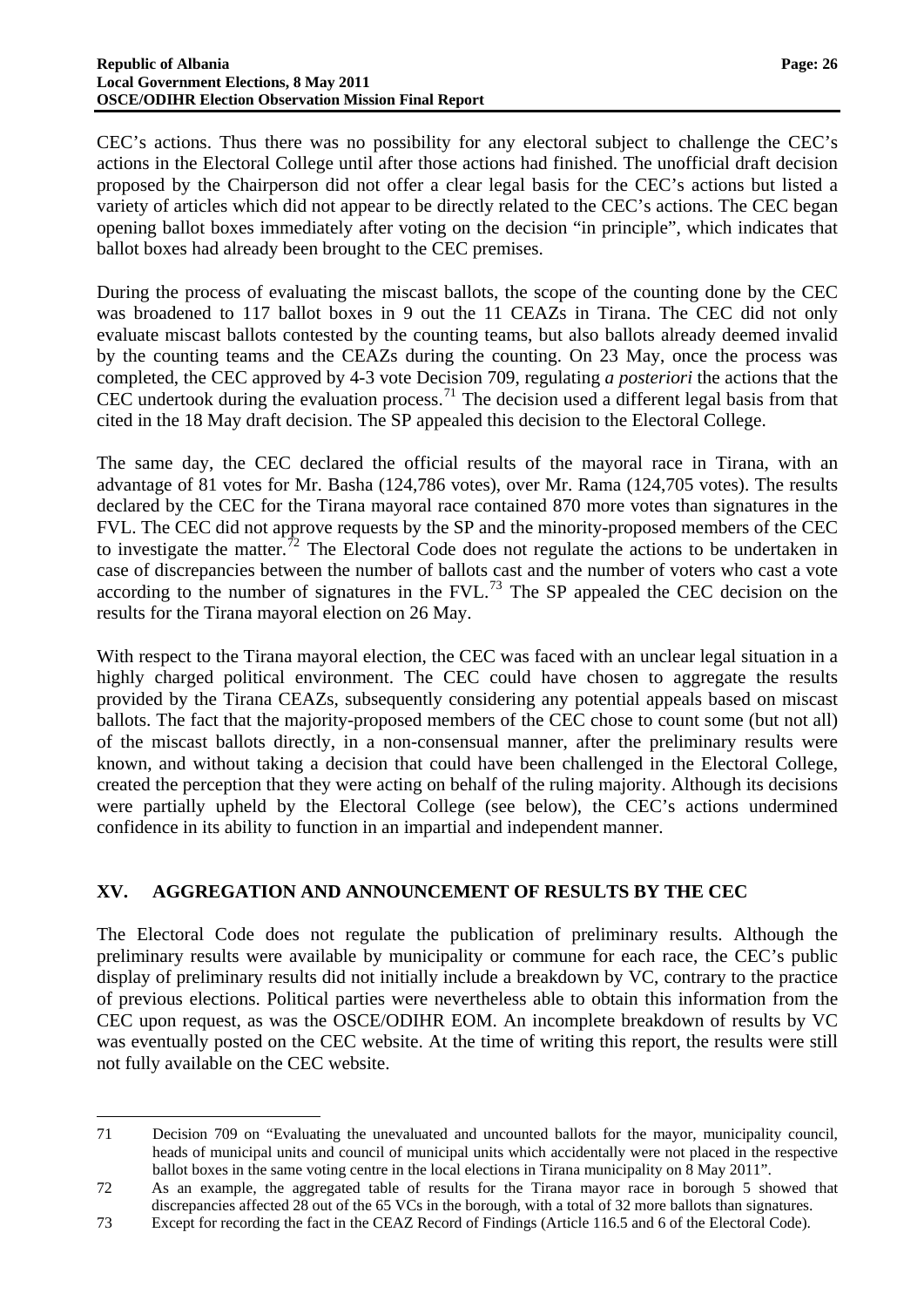Disputes between majority and minority-proposed CEC members increased during the counting and tabulation of results for the Tirana mayor election, when most CEC decisions were approved by the four majority members against the votes of the minority members, especially those related to the evaluation and re-evaluation of ballots found in the wrong ballot box and the approval of results for the Tirana mayor election. Discussions among the CEC members and political party representatives were at times bitter and vehement, reflecting and contributing to the tense postelectoral period.

On 26 May, following the approval of tables of results for local councils by the CEAZs, the CEC started to approve the allocation of mandates in those LGUs whose results were not appealed. The CEC members unanimously approved all decisions on allocation of mandates, except in Tirana; here, the allocation of mandates for the Tirana municipal council and for 10 of the 11 borough councils was opposed by the minority-proposed members of the CEC. Since the allocation of mandates for council elections requires a qualified majority, the CEC was not able to reach a decision in these cases. The DP appealed to the Electoral College, which approved the allocation of mandates for Tirana municipality (28 for the DP-led coalition and 27 for the SP-led coalition) as well as for the remaining 10 boroughs. The formula used for the allocation of mandates included the thresholds stated in Article 162 of the Electoral Code for parliamentary elections. The OSCE/ODIHR EOM is not aware of appeals filed by parties or candidates against the use of the threshold for the allocation of local council mandates.

# <span id="page-28-0"></span>**XVI. POST ELECTION RELATED COMPLAINTS AND APPEALS**

#### <span id="page-28-1"></span>**A. ADJUDICATION OF POST-ELECTION APPEALS BY THE CEC**

Electoral subjects can appeal the tables of results approved by the CEAZs to the CEC within three days. The aggregate table of results for the Tirana mayor and council tabulated by the CEC can be appealed to the CEC itself within the same time limit. Electoral subjects can also request the invalidation of elections in specific VCs within three days from the tabulation of results. The CEC must reach a decision on appeals by qualified majority within ten days. CEC decisions can be appealed to the Electoral College within five days.

In the post-election period 108 complaints were filed with the CEC challenging the results in communes and municipalities all over the country, including five that disputed the result of the Tirana mayoral race. These complaints included 40 requests for invalidation of results, while the rest requested changes to the table of results and recounts. Approximately half were filed by DP and SP. The complaints invoked irregularities pertaining to voting procedures, such as proxy voting, as well as to counting procedures mainly with regards to the validity of ballots and their attribution to parties. The CEC examined 86 complaints on their merits, while the rest were either dismissed on procedural grounds or withdrawn by the plaintiffs.

While the CEC initially reviewed the complaints in a thorough manner, examining evidence and calling in CEAZ members to give explanations, after 14 May considerable time was devoted to lengthy discussions about the process of the tabulation of the Tirana mayoral race. As of 17 May, the review of complaints was postponed indefinitely and concluded only weeks later, after the CEC had proclaimed the Tirana mayoral result, which as a consequence caused the CEC to miss the 10 day deadline for reaching a decision on complaints in 42 cases.

In a great number of cases, the plaintiffs' claims were not substantiated by solid evidence. Even in cases where plaintiffs were able to prove significant irregularities, the CEC members voted along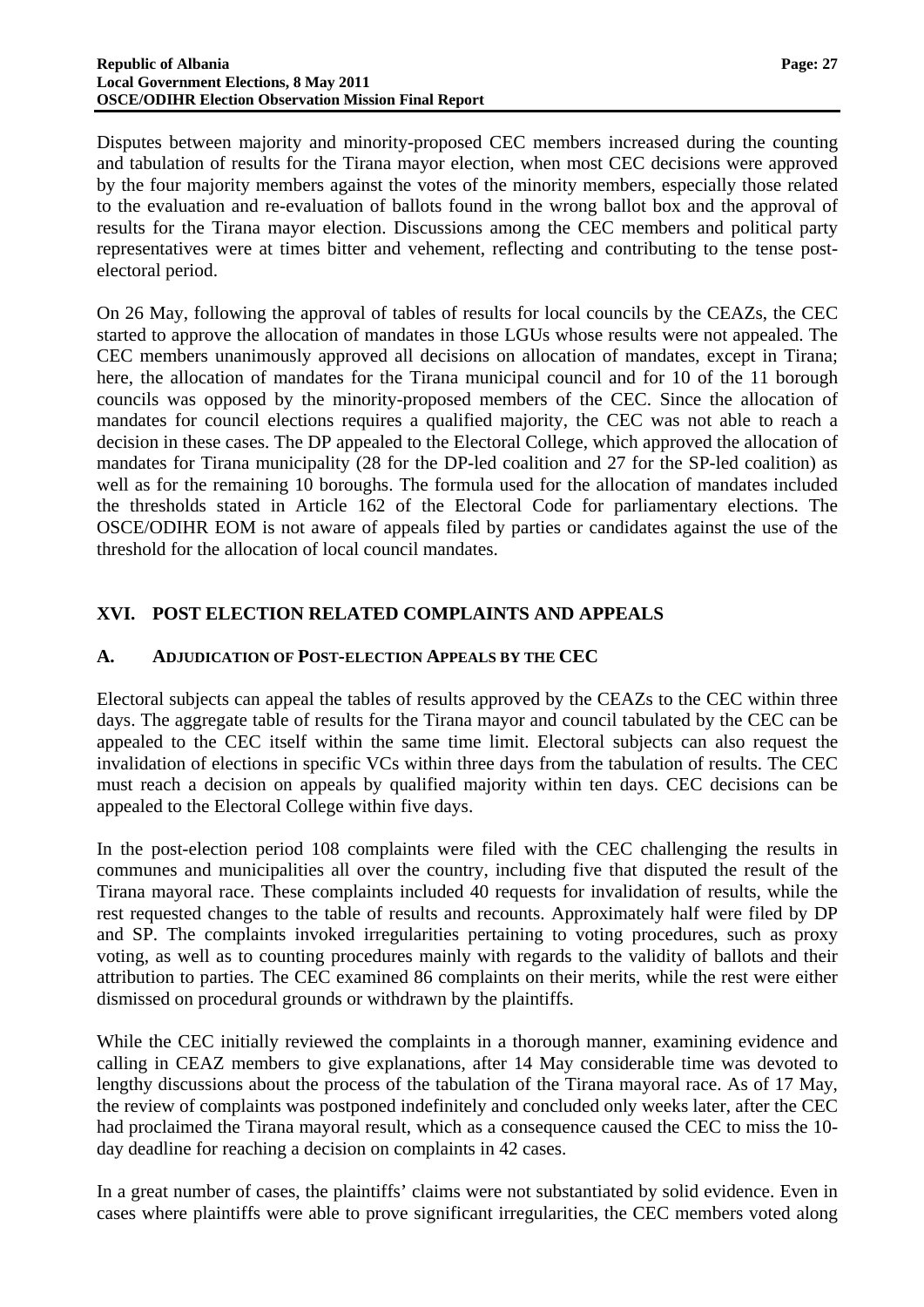partisan lines most of the time. Evidence was examined mostly when the plaintiff belonged to the DP-led coalition. The CEC declined to examine video footage from the BCCs. The lack of collegiality made it almost impossible to uphold a complaint as the law requires a qualified majority of five members. The inability to reach the required majority was the recurrent reason for the dismissal of most complaints; only three complaints were granted.

The CEC overall failed to provide plaintiffs with effective redress. The majority of CEC decisions, in breach of the relevant provisions, lacked cohesive reasoning, and some of them did not even contain the full facts and circumstances of the case reviewed. Furthermore, the CEC did not meet the 24-hour deadline for transcribing and publishing its decisions. This fact compelled electoral subjects to appeal cases to the Electoral College without the formal CEC decisions and to base their appeals on draft decisions with no numbers, bearing only the signature of the CEC Secretary General.

#### <span id="page-29-0"></span>**B. ADJUDICATION OF POST-ELECTION APPEALS BY THE ELECTORAL COLLEGE**

The Electoral College received some 56 post-election day appeals. The majority of these were requests for invalidation of results in VCs and requests for recounts, and the rest were appeals of CEC decisions on allocation of mandates. The Electoral College granted five requests for invalidation of VC results and for repetition of elections in the LGUs of Armen, Kolsh, Finiq, Shalle and Qendar, based mainly on discrepancies between number of voters and ballots cast. It also ordered the CEC to perform recounts of some VCs in the LGUs of Maqellare, Carbunare, Zharrez and Shushice.

Eight of the appeals pertained to the results of the Tirana mayoral race, six filed by the SP and two by the Albanian Pensioners Union Party (APUP).<sup>[74](#page-27-1)</sup> The first appeal was filed on 23 May and requested the College to compel the CEC to tabulate the table of results for CEAZ 49 and for Tirana municipality on the basis of the tables submitted by the counting teams and the CEAZs respectively. The appeal was dismissed.

Subsequently, SP submitted an appeal of the CEC's draft decision of 18 May, but the appeal was withdrawn when the College refused joint adjudication with a second SP appeal.<sup>[75](#page-29-1)</sup> In the latter, SP asked for the annulment of CEC decision 709 claiming that it was 'a normative act', thereby requiring a qualified majority for its adoption. The SP also claimed that this decision was unlawful because the CEC had exceeded its competence by evaluating, through a procedure not foreseen by law, ballots that had been previously evaluated by the CEAZs. The SP further claimed that the decision was arbitrary and that it, in effect, changed the rules of the election to affect the result, disregarding previous practice concerning the validity of miscast ballots.

The Electoral College (decision 49) dismissed this appeal and upheld CEC decision 709. The Electoral College decision contained contradictions and gaps in its reasoning: for example, the College found that CEC decision 709 did not constitute a normative act, despite conceding that it regulated a new situation. The Electoral College decision also accepted that the CEC had performed as a CEAZ, without clarifying the legal basis.

The SP then filed another appeal requesting the annulment of the CEC decisions 710 (on the aggregated table of results of CEAZ 49) and 711 (on the aggregated table of results and

<span id="page-29-2"></span> $74$  $74$  APUP withdrew one of its appeals, while the other was dismissed by the College.

<span id="page-29-1"></span><sup>75</sup> The Electoral College refused adjudication on procedural grounds, since the preliminary actions of Article 154 of the Electoral Code for the second appeal had not been concluded.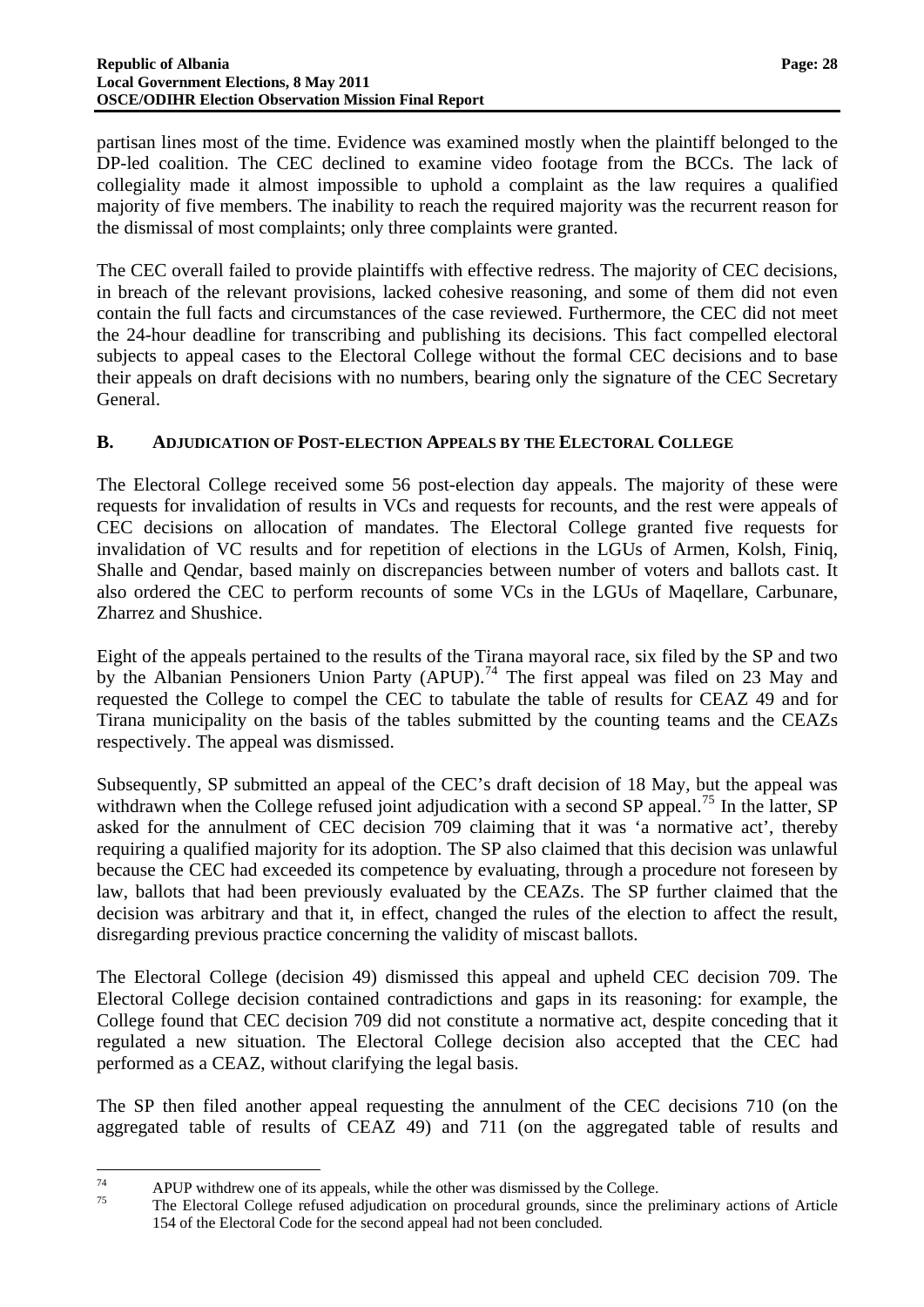proclamation of the Tirana mayoral result) that were compiled on the basis of decision 709.<sup>[76](#page-29-2)</sup> The appellant's arguments varied only slightly from those in the previous hearing, while the DP claimed that the subject of the appeal had already been adjudicated. For the first time, the SP stated that there were discrepancies between the number of voters and ballots in a number of VCs in several of the Tirana CEAZs.

On 13 June, the Electoral College decided to partially accept the appeal and to annul decisions 710 and 711 and ordered the CEC to open more ballot boxes, and to recount and re-evaluate the miscast ballots. In unclear and ambiguous language, the decision also extended the investigation to miscast ballots that were deemed invalid by the CEAZs. It attributed the discrepancies to the fact that the investigation of miscast ballots undertaken by the CEC had been partial and concluded that a full evaluation of all miscast ballots would remedy the discrepancies. In ordering an investigation that none of the parties to the case had requested, the Electoral College appeared to exceed its competence.<sup>[77](#page-30-0)</sup> The inconsistency of this decision with Electoral College decision 49 was noted in the dissenting opinion of two of the five judges.

The CEC began to open the 1,793 ballot boxes which it had not already opened and to evaluate the miscast ballots on 18 June. This operation was conducted in the CEC premises on eight counting tables with two CEC staff members as counters and one observer each for DP and SP, per table. The sessions took place in a tense and acrimonious atmosphere that led to the expulsion of party observers by the CEC Chairperson. The SP objected to the opening of several boxes on the grounds that there were discrepancies between the serial number of the seals and the serial numbers recorded in the protocols, and on the grounds that boxes were damaged, reportedly during transportation. Arguing that the integrity of these boxes was not guaranteed, SP representatives and CEC minority-nominated members asked for a full investigation. These requests were rejected by the CEC Chairperson on the grounds that the CEC was only executing a court decision. The evaluation of the validity of ballots was performed on the basis of recognizing the will of the voter and frequently in disregard of the provisions of Article 117.3 of the Electoral Code regulating ballot invalidity. On 25 June, the CEC proclaimed Mr. Basha the winner of Tirana mayoral race, with a difference of now 93 votes. The aggregate table of results still showed a discrepancy of 870 more ballots than voters.

The SP challenged these results in a complaint filed to the CEC, where the party objected the manner in which the CEC had opened boxes and evaluated ballots, and asked for invalidation of elections in 284 VCs. The CEC did not review the complaint on its merits but dismissed it on procedural grounds. Specifically, the CEC decided that it lacked the competence to review its actions since it was following a decision of the Electoral College. Regarding the request for invalidation, the CEC decided that the deadline had expired. The SP then filed a request for the invalidation of the 284 VCs to the Electoral College. A few days later, it filed another appeal requesting the College to compel the CEC to examine their complaint on its merits. The SP decided to withdraw the invalidation request after the DP requested joint adjudication of both cases.

The Electoral College upheld the CEC decision not to examine the complaint on its merits. It ruled that the deadline of three days during which an electoral subject could request invalidation began when the CEC proclaimed the result on 23 May by its decision 711. However, this decision contradicted the Electoral College's previous decision to annul CEC decision 711.

<span id="page-30-0"></span> $76$  $^{76}$  The appeal challenged the CEC Decision 827 that dismissed the relevant complaints.

Article 6 of the Civil Procedures Code stipulates that the court that reviews the dispute must express an opinion on everything that has been brought before it and only on what has been brought before it.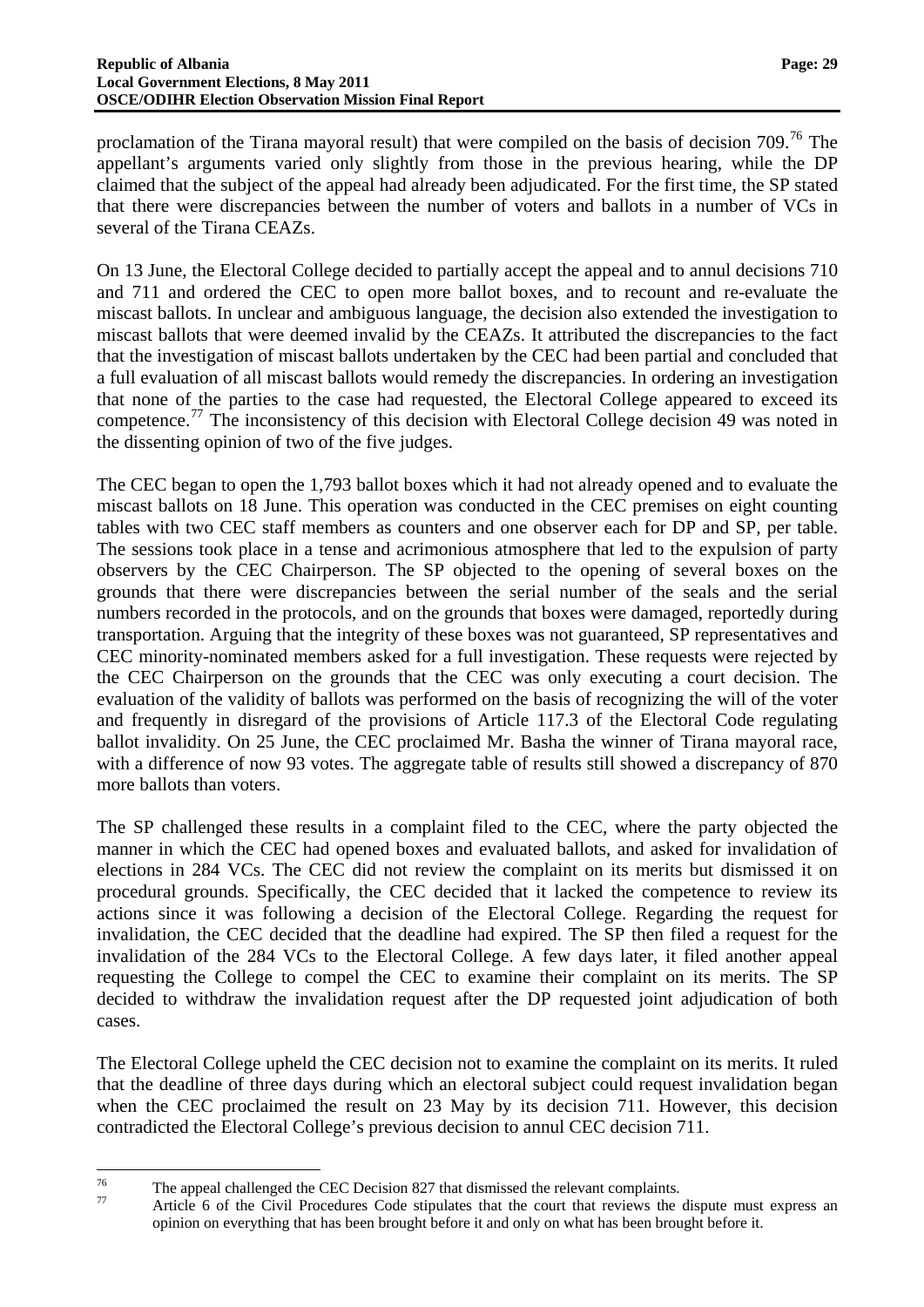Overall, the adjudication of appeals in the Electoral College in the post-election period presented a variable picture. While it overturned problematic CEC decisions and ordered invalidation and recounts in LGUs where the authenticity of results could be reasonably questioned, its decision making in cases related to the races in Tirana was characterized by contradictions and inconsistencies. The Electoral College did not make use of the 10 days provided by the Electoral Code to reach decisions. With only two exceptions, the Electoral College delivered its decisions on the same day, bringing into question the diligence with which large amounts of evidence were assessed

#### <span id="page-31-0"></span>**XVII. RECOMMENDATIONS**

The following recommendations are offered for the consideration of the authorities, political parties, election administrators and civil society of the Republic of Albania, in further support of their efforts to conduct elections fully in line with OSCE commitments and other international standards for democratic elections. Most of the recommendations contained in the 2009 OSCE/ODIHR EOM Final Report, as well as those of OSCE/ODIHR and Venice Commission Joint Legal Opinion of 2009, are also directly applicable to the 2011 local government elections. The following recommendations are complementary to and should be considered and addressed with those prior recommendations.<sup>[78](#page-30-0)</sup> OSCE/ODIHR stands ready to assist the Republic of Albania to further improve the electoral process.

#### <span id="page-31-1"></span>**A. PRIORITY RECOMMENDATIONS**

- 1. The first recommendation from the OSCE/ODIHR Final Report on the 2009 parliamentary elections should be considered an immediate priority: Parties should demonstrate the political will for the conduct of democratic elections commensurate with the broad privileges they enjoy under the law in regard to the conduct of elections. They should discharge their electoral duties in a responsible manner for the general interest of Albania. This extends to the performance of election commissioners and elected and appointed officials at all levels, who should refrain from basing election-related actions and decisions on political considerations.
- 2. Electoral reform should be undertaken well in advance of the next parliamentary election. Discussion of electoral reform should include not only political parties, but also the Central Election Commission, relevant state authorities, and domestic observer groups.
- 3. The formula for the composition of the Central Election Commission could be reconsidered so as to increase confidence in its independence and in its impartial application of the Electoral Code.
- 4. Political parties should be obliged to respect the deadlines in the electoral process, in particular the nomination and training of election commission members. The Electoral Code should specify measures to be applied when such deadlines are not met.
- 5. Legal deadlines for the registration of candidates for local elections should be aligned with practical deadlines such as the printing of the ballots and the deadlines for appeals. This is particularly relevant in local elections since the number and variety of ballots to be printed

<sup>78</sup> The following recommendations from the 2009 OSCE/ODIHR EOM Final Report are directly applicable to the 2011 local government elections: 1, 3, 6, 7, 8, 9, 14, 15, 16, 17, 18, 21, 22, 23, 24, 25, and 28.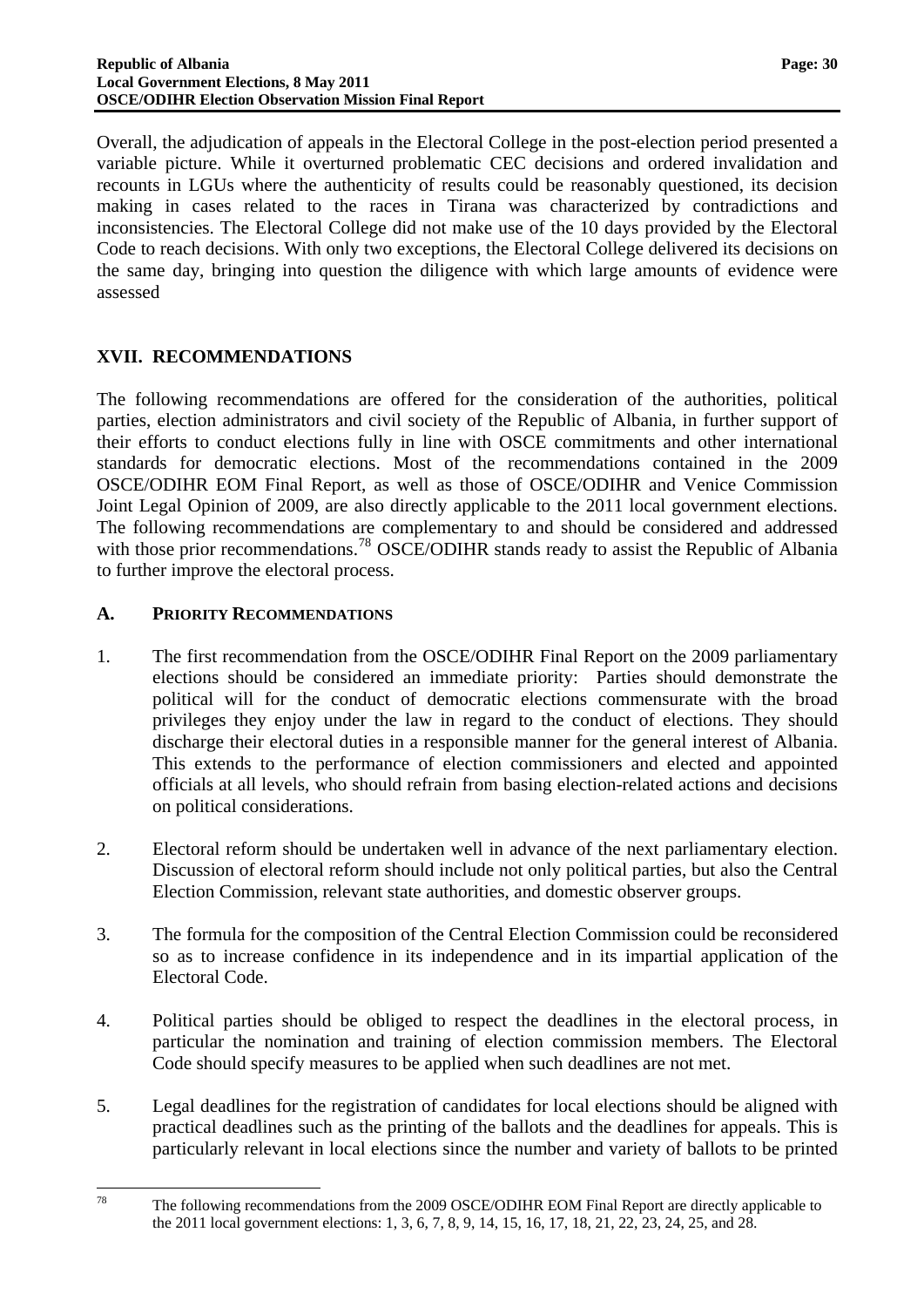is much higher than in parliamentary elections.

- 6. The Electoral Code should be amended to address the validity of ballots cast in the wrong ballot box, procedures for including such ballots in the table of results, and the procedures to be followed in case of discrepancies when the number of ballots cast exceeds the number of signatures in the voter list. The Electoral Code may also benefit from a review of the definition of contested ballots and of the procedures for contesting ballots.
- 7. Measures should be taken to strengthen the independence of the public broadcaster from the influence of government and political parties in order to fully implement the goals of a public service broadcaster. Further measures to reduce the dependency upon the state budget should be considered.
- 8. State bodies should make more effective efforts to address the problem of family voting. This issue should be stressed during the training of CEAZ and VC commissioners.
- 9. Consideration could be given to increasing the amount of the fine for electoral subjects that do not respect the gender requirement for candidate lists, and to making receipt of public funds for campaign finance contingent on respecting the gender requirement, in line with the OSCE/ODIHR and Venice Commission "Guidelines on Political Party Regulation".

#### <span id="page-32-0"></span>**B. OTHER RECOMMENDATIONS**

#### **LEGAL**

- 10. The Electoral Code should be amended so as to clearly specify the role of the CEAZs and the CEC with regards to the mayoral and municipal council elections for Tirana.
- 11. The Electoral Code should be amended so that provisions on the public funding of electoral subjects are specifically framed for local as well as parliamentary elections, and so that they do not to give undue advantage to parliamentary parties.

#### **ELECTION ADMINISTRATION**

- 12. Consideration could be given to assigning the CEC a role in ensuring that the Electoral Code is enforced regarding the allocation of voters to VCs, the maximum number of voters per VC, and the location of VCs. The issue of location of VCs in private premises should be addressed well before the next elections.
- 13. Consideration could be given to making official, CEC-organized training mandatory for all voting centre and counting team members.
- 14. The possibility of political parties to replace their members on CEAZs, VCCs and counting teams should be limited to specific circumstances.
- 15. The CEC could consider setting a working schedule for ballot counting centres. Consideration could be given to imposing fines on counting team members and their nominating parties for absence or refusal to work.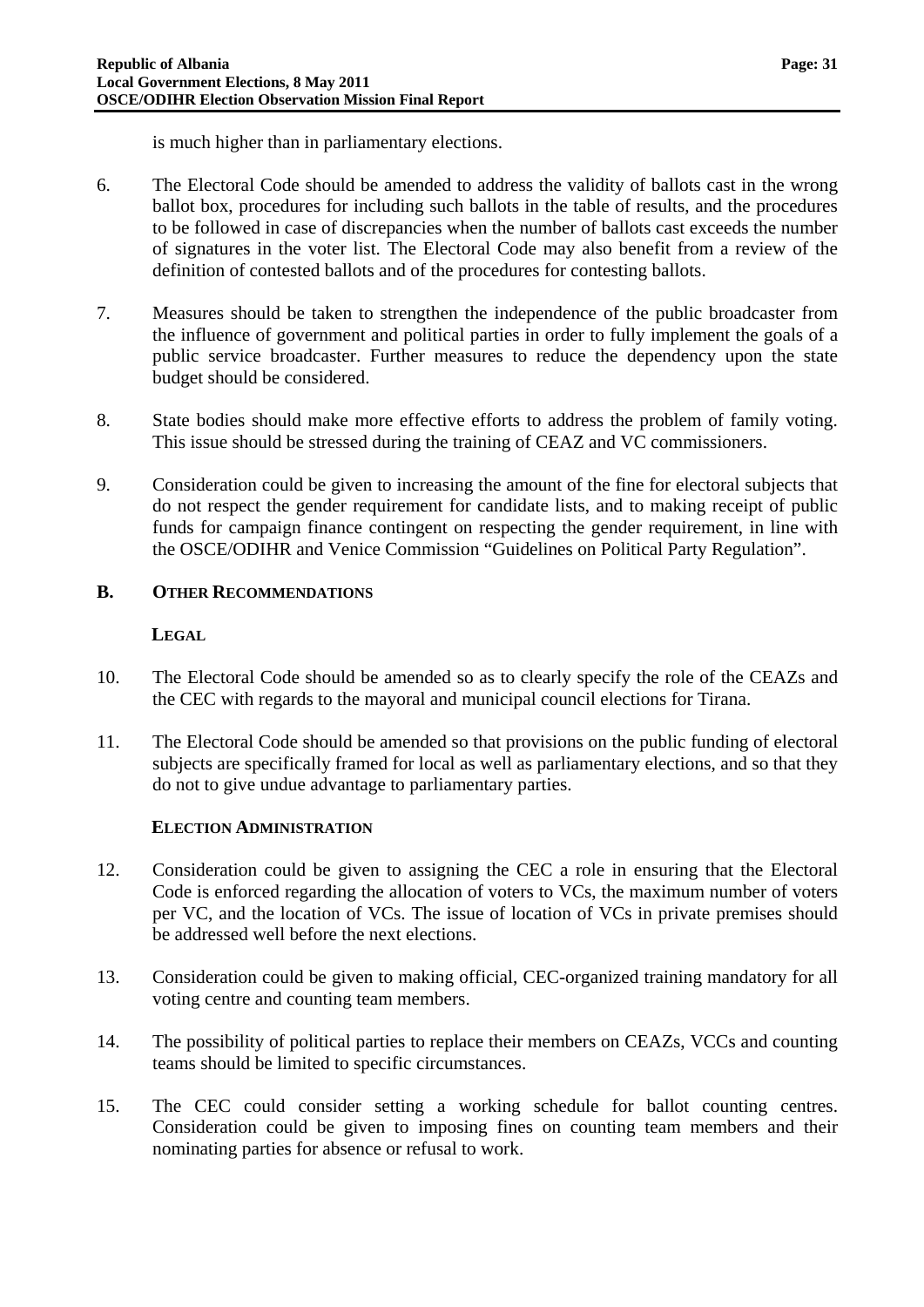#### **VOTER LISTS**

- 16. The Electoral Code should clearly specify the deadline after which changes in citizen registration status will not be reflected in the Final Voter Lists.
- 17. In order to increase the transparency and accuracy of the voter lists, and building on the improvements to voter lists reflected in these elections, the Ministry of Interior and local authorities should increase efforts to ensure that all voters on the voter lists have an accurate address code. Consideration could be given to identifying voters known to be residing out of country.
- 18. The authorities should investigate any specific claims that voters have been added to the civil register and the voter lists in contravention of the law.

#### **CANDIDATE REGISTRATION**

19. The exemption from signature support requirement granted to parliamentary political parties should be equally available to a candidate, proposed by voters, holding a mandate in the parliament, or in a local council.

#### **CAMPAIGN**

20. The CEC should be given sufficient resources and staff to carry out its responsibilities to oversee implementation of the rules on campaign and party financing.

#### **MEDIA**

- 21. Legal limitations on paid advertisements in broadcast media based on party representation in the parliament should be amended. Paid airtime should be guaranteed on an equal basis to all contestants, and any limits on paid airtime should be applied on a non-discriminatory basis.
- 22. Clarifications on the media coverage of local elections, such as the allocation of airtime to candidates, political parties, coalitions, government activities, should be addressed by a comprehensive CEC instruction released before the start of the official campaign period.
- 23. Legislation should specify how campaign material prepared by electoral subjects for broadcast should be identified. Political advertisements should be clearly differentiated from news broadcasts and other programming.

#### **COMPLAINTS AND APPEALS**

24. The system for adjudication of electoral disputes should be reconsidered in order to provide guarantees for effective redress and to bring the system in line with constitutional provisions and principles of due process. There should be a possibility to challenge CEC decisions on tabulation of results directly before a judicial body rather than before the CEC itself.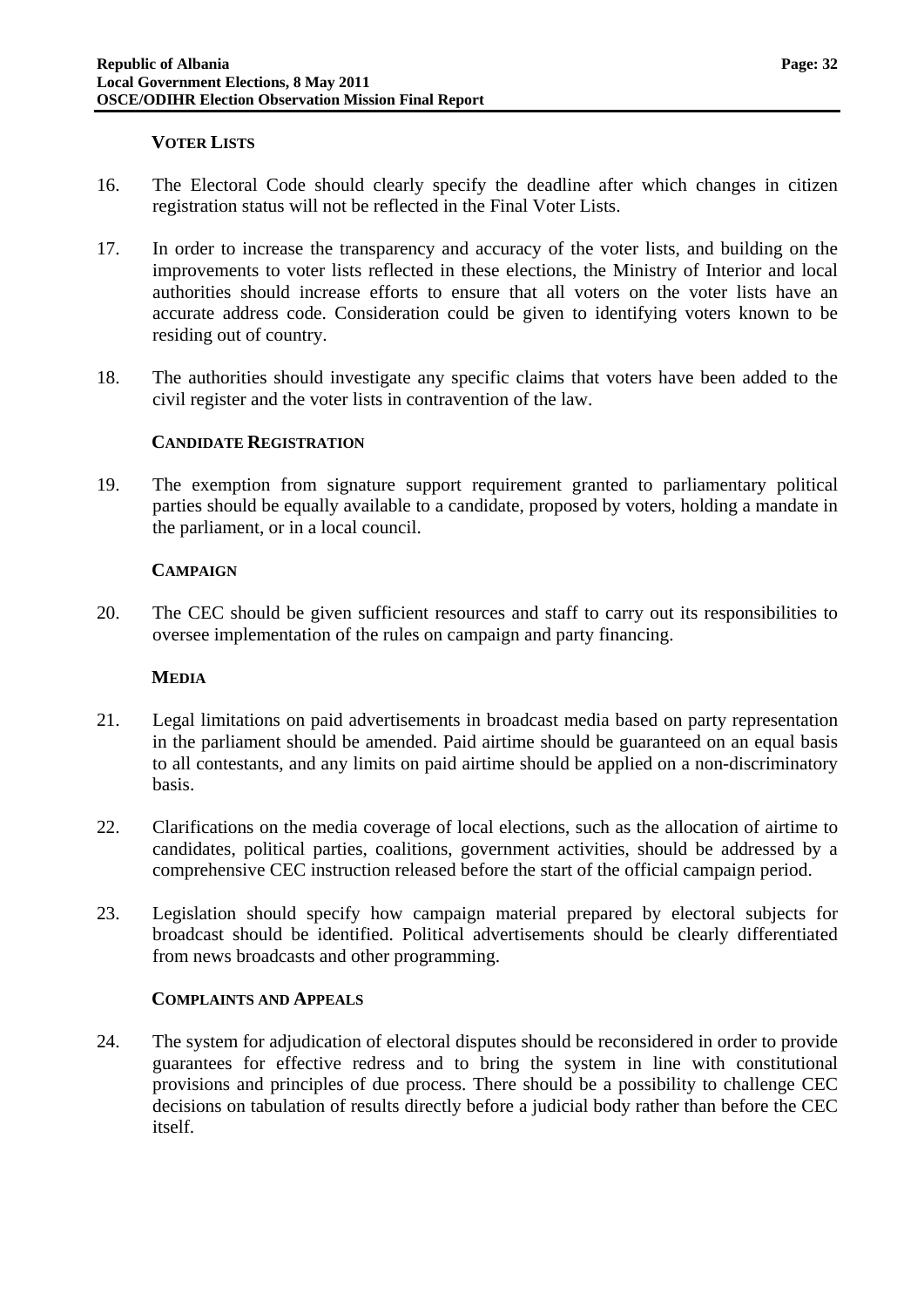#### **PARTICIPATION OF NATIONAL MINORITIES**

25. Efforts to ensure effective participation of Roma communities in public and political life, especially in elections, could be increased.

#### **COUNTING, AGGREGATION AND ANNOUNCEMENT OF RESULTS**

- 26. The CEC should post detailed preliminary results by voting centre on the internet immediately, in order to enhance the transparency of the results tabulation process.
- 27. Ballot counting centres should be laid out in such a way that observers can properly follow all aspects of the vote counting. The distance between the space reserved for observers, the counting tables, and CEAZ meetings should not be such that meaningful observation becomes impossible.